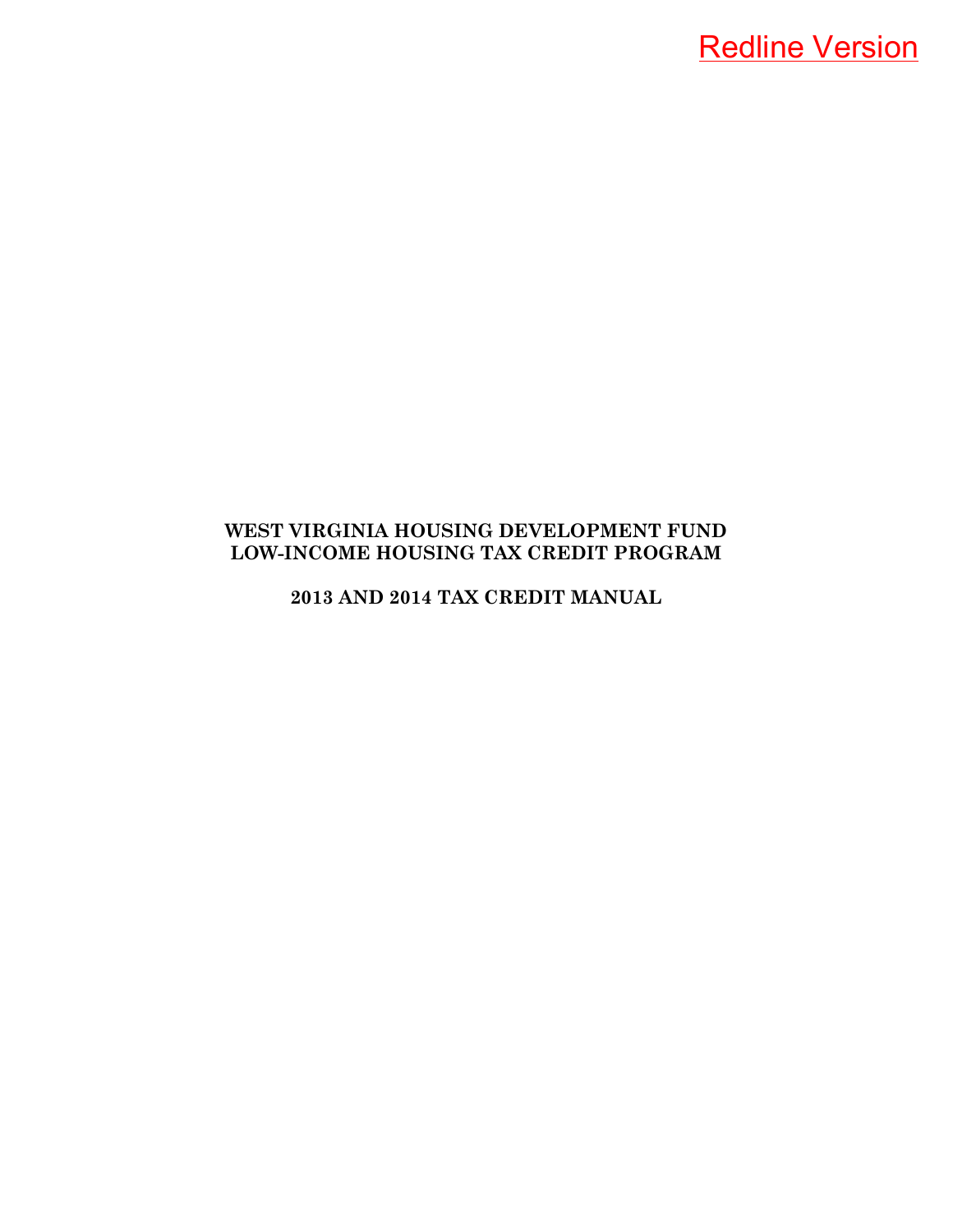## 2013 AND 2014 TAX CREDIT MANUAL

## TABLE OF CONTENTS

| <u>SECTION</u>                                                                                   |              |
|--------------------------------------------------------------------------------------------------|--------------|
| <b>REQUIREMENTS FOR REQUESTS</b>                                                                 | $\mathbf 1$  |
| Pre-Registration                                                                                 | $\mathbf{1}$ |
| <b>Reservation Requests</b>                                                                      | $\mathbf{1}$ |
| Threshold Review and Correction Period                                                           | 7            |
| Carryover Allocation Requests                                                                    | 8            |
| <b>Allocation Requests</b>                                                                       | 12           |
| Applicability of the Requirements for Requests<br>Section to Tax-Exempt Bond Financed Properties | 15           |
| <b>PROCESSING FEE</b>                                                                            | 15           |
| Retention of the Processing Fee                                                                  | 15           |
| Retention of the Initial Fee                                                                     | 15           |
| Retention of the Final Fee                                                                       | 16           |
| Late Submission Fee                                                                              | 16           |
| <b>Administrative Waiver Fee</b>                                                                 | 18           |
| Ineligibility for Inclusion in Basis                                                             | 18           |
| Applicability of the Processing Fee Section<br>to Tax-Exempt Bond Financed Properties            | 18           |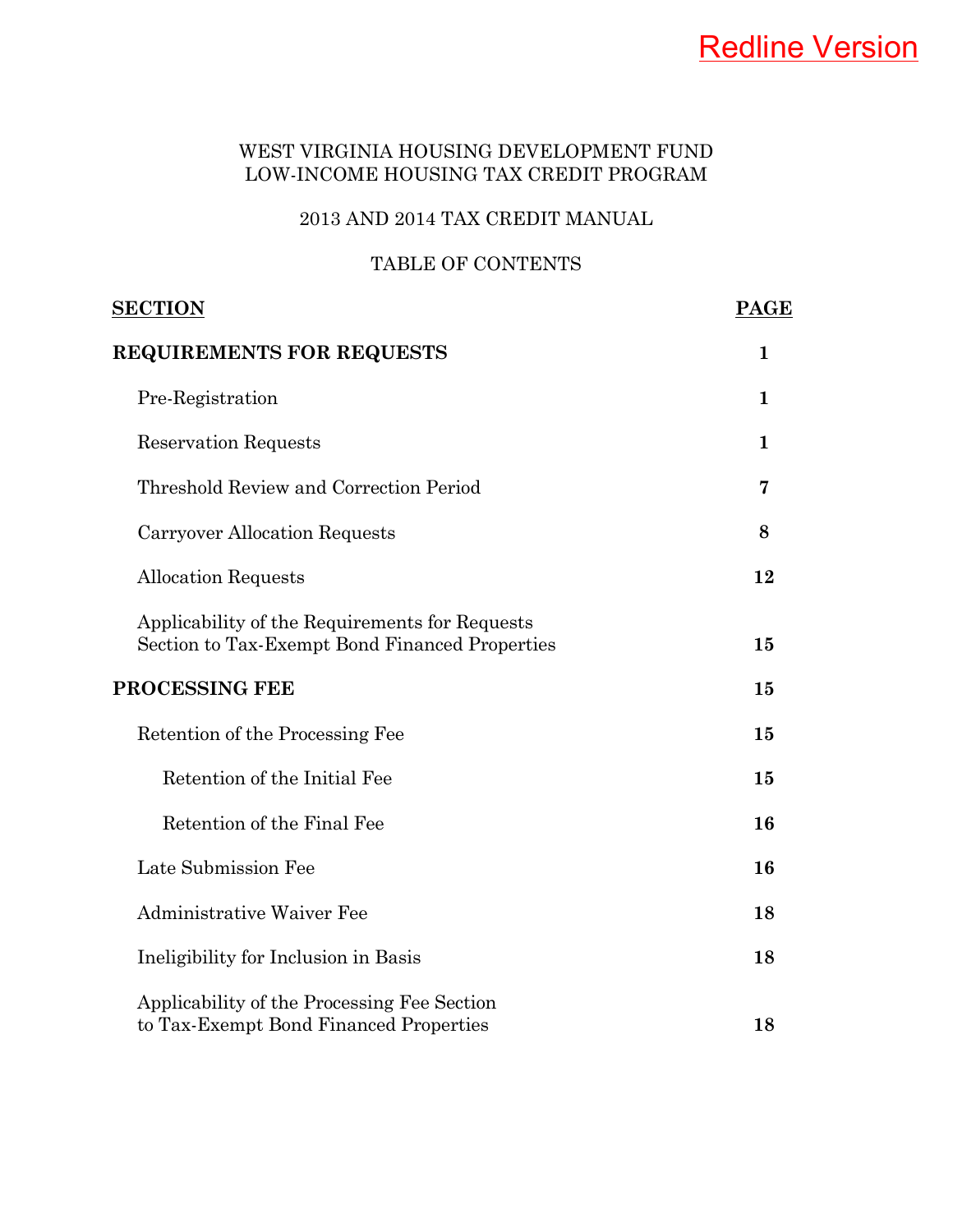## 2013 AND 2014 TAX CREDIT MANUAL

## TABLE OF CONTENTS (CONTINUED)

| <u>SECTION</u>                                                         | <b>PAGE</b> |
|------------------------------------------------------------------------|-------------|
| <b>ALLOCATION POLICIES</b>                                             | 18          |
| Timing of Allocations                                                  | 18          |
| Substantial Completion Requirements<br>for Newly Constructed Buildings | 19          |
| Definition of "Property"                                               | 20          |
| Limitations on Amount of Property Allocation                           | 20          |
| Limitations on Number of Applications Submitted                        | 21          |
| Per Unit Minimum Rehabilitation                                        | 21          |
| <b>Property Cost Limits</b>                                            | 22          |
| Developer's Fee                                                        | 22          |
| Builder's Operating Costs and Profit                                   | 26          |
| <b>Cost Certification Requirements</b>                                 | 27          |
| Owner's Cost Certification                                             | 27          |
| Independent CPA Cost Certification and Examination                     | 28          |
| Syndication Costs and Net Syndication Proceeds                         | 29          |
| Maintenance of Continuous Site Control                                 | 30          |
| <b>State-Designated Basis Boost</b>                                    | 30          |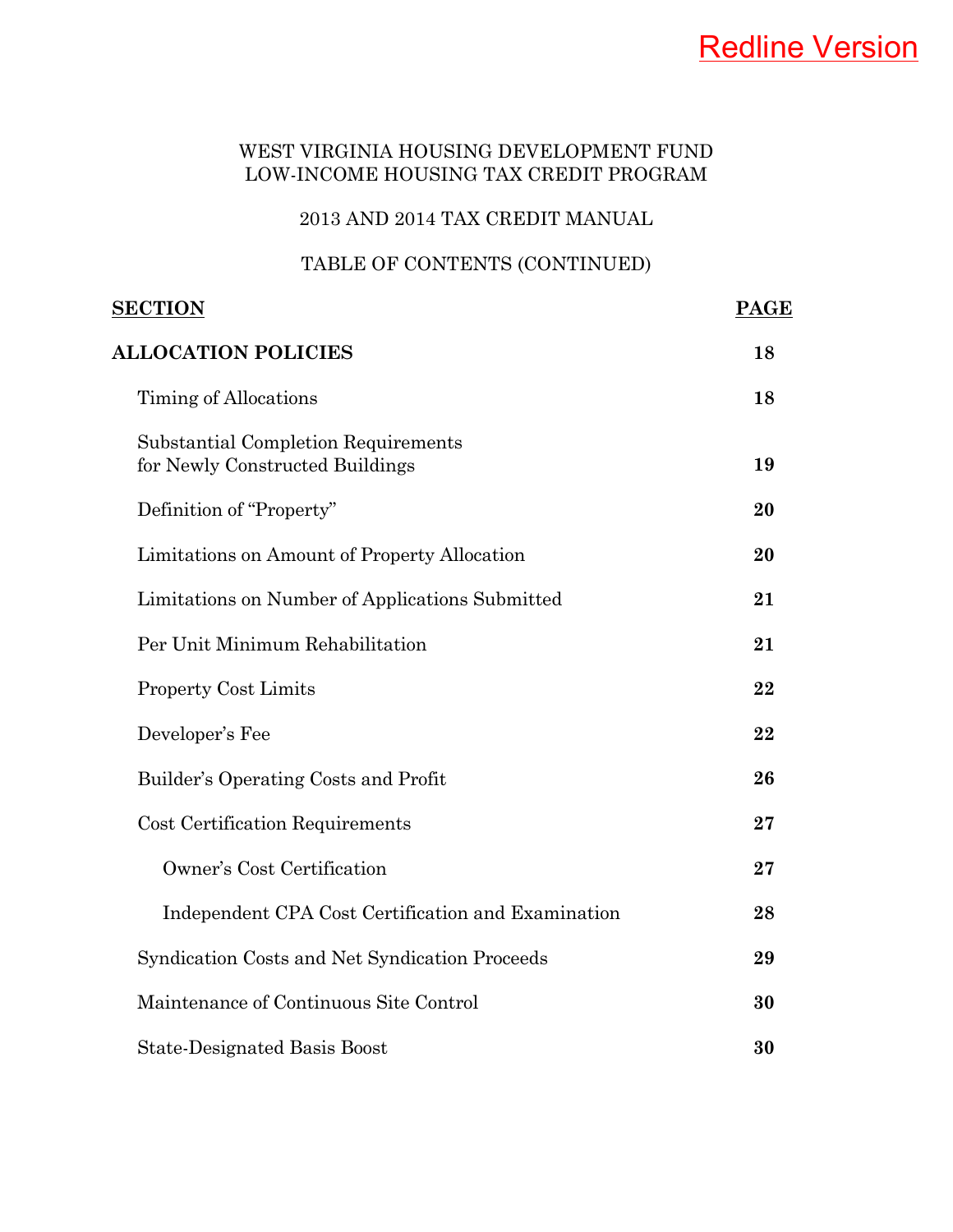## 2013 AND 2014 TAX CREDIT MANUAL

## TABLE OF CONTENTS (CONTINUED)

| <b>SECTION</b>                         | PAGE |
|----------------------------------------|------|
| <b>WVHDF Underwriting Analysis</b>     | 32   |
| QUALIFIED CONTRACT REQUEST PROCEDURE   | 33   |
| Time of Request                        | 33   |
| Qualified Contract Notification Letter | 34   |
| <b>Qualified Contract Request</b>      | 35   |
| Fees                                   | 36   |
| Presentation of a Qualified Contract   | 37   |
| Three-Year Period                      | 37   |

#### **EXHIBIT DESCRIPTION**

| <b>Exhibit A: Pre-Registration Form</b>                                       |
|-------------------------------------------------------------------------------|
| <b>Exhibit B:</b> Developer's Notification of CEO of Local Jurisdiction       |
| <b>Exhibit C:</b> Residential Rental Housing Stock Occupancy Summary          |
| <b>Exhibit D: Model Carryover Allocation Test Letter</b>                      |
| Exhibit E: Model Independent CPA Cost Certification and Examination<br>Report |
| <b>Exhibit F: WVHDF Basic Underwriting Spreadsheets</b>                       |
| Exhibit G: Program Calendar                                                   |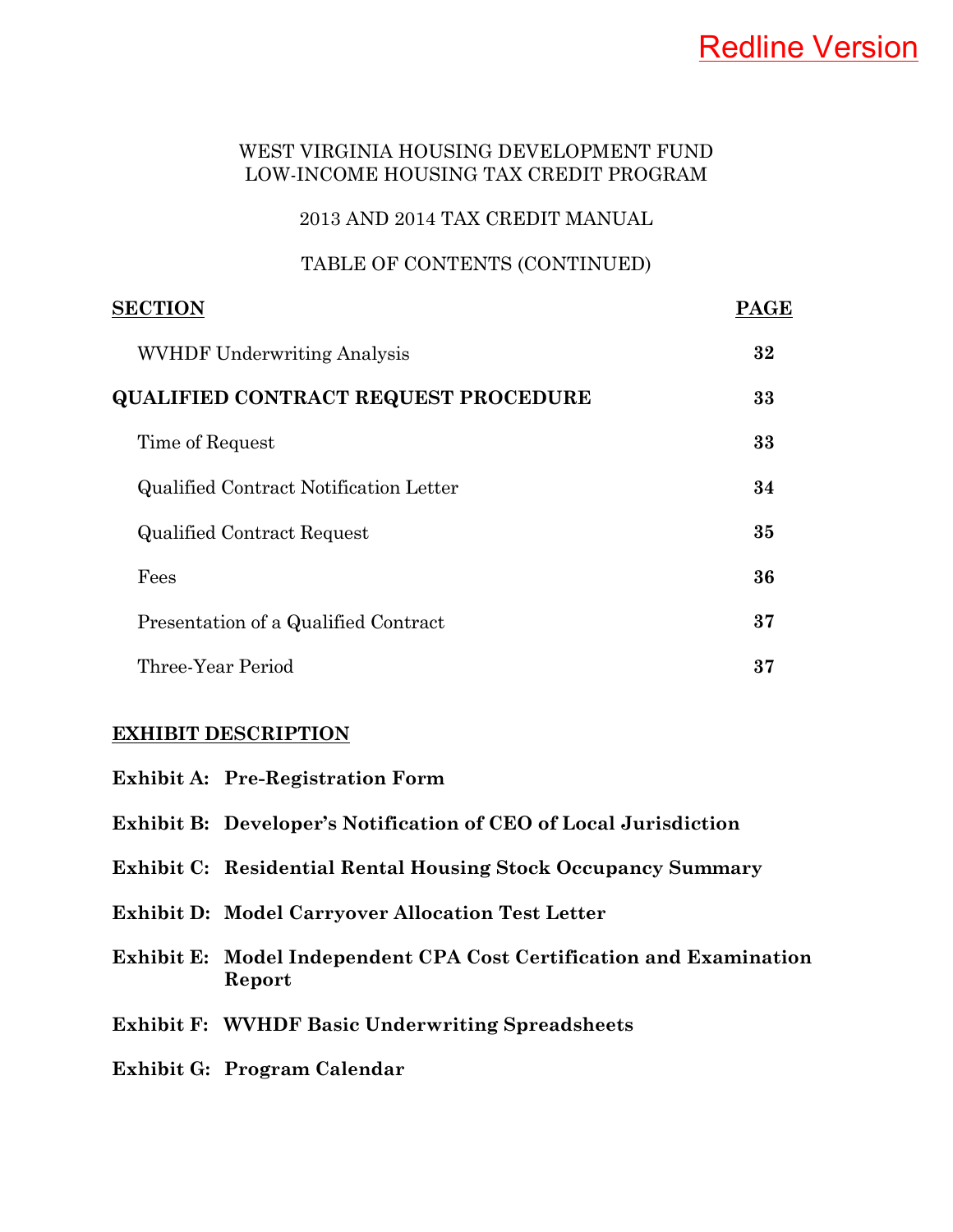#### **REQUIREMENTS FOR REQUESTS**

 There are certain requirements that must be met prior to an applicant submitting any type of request (Reservation, Carryover Allocation, and Allocation). A summary of the requirements for each type of request is provided below. **A Summary of Attachments to Support Responses Provided on Form 1040 and Other Attachments (WVHDF LIHTCP-E) should be utilized by applicants in connection with their preparation and submission of a request.**

 It is in each property owner's best interests to complete and submit the Carryover Allocation Request or Allocation Request to the West Virginia Housing Development Fund ("WVHDF") as early during the calendar year as possible. This will help ensure that the WVHDF has sufficient time to process such request and to issue the appropriate Carryover Allocation Certificates or Allocation Certifications on or before December 31. Current forms, once available, will be provided on the WVHDF website (www.wvhdf.com) and emailed to the WVHDF Low-Income Housing Tax Credit Program mailing list.

#### Pre-Registration

 A Pre-Registration Form, attached as Exhibit A to this document, is a one-page document for applicants to complete for each property for which any such applicant intends to apply for Low-Income Housing Tax Credits, regardless of whether such tax credits are expected to be allocated from within or outside of (tax-exempt bond financed properties) the State Housing Credit Ceiling. Applicant must complete the Pre-Registration Form and submit it to the WVHDF on or before the Pre-Registration due dates listed in the Program Calendar (Exhibit G to this document).

 Reminder: An applicant must submit a Pre-Registration Form for any property which is applying for tax credits from the current calendar year's State Housing Credit Ceiling regardless of which of the six set-aside categories to which the property is applying.

#### Reservation Requests

 As provided for in the current Allocation Plan (the "Plan"), the WVHDF will accept and consider Reservation Requests during the respective application periods listed in the Program Calendar (Exhibit G to this document), until 4:30 p.m., prevailing Eastern Time, on the last business day of said period; or for tax-exempt bond financed properties which do not require credit allocations from the West Virginia ("State") Housing Credit Ceiling, during the respective application periods listed in the Program Calendar (Exhibit G to this document), until 4:30 p.m., prevailing Eastern Time, on the last business day of said period.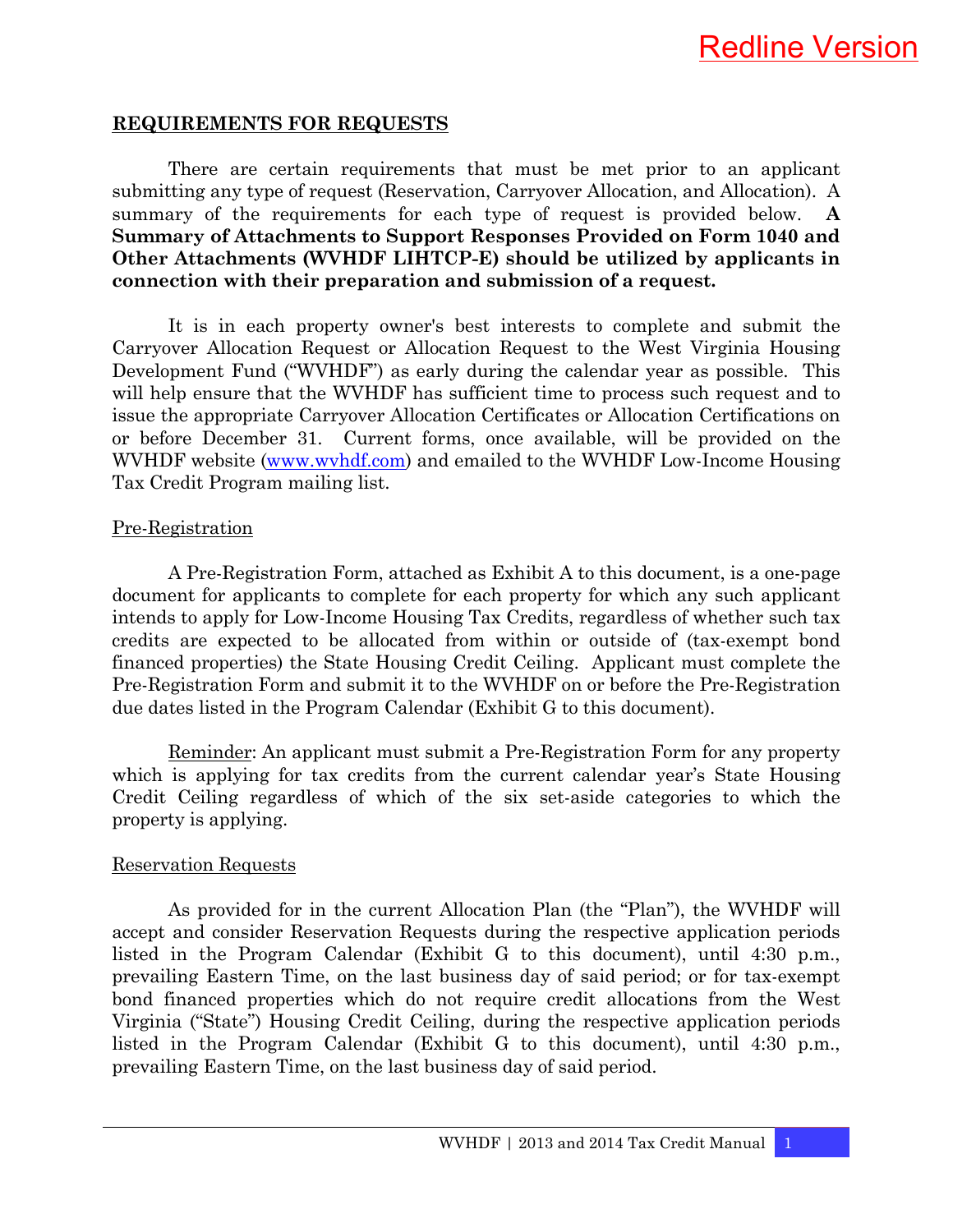In the event an applicant fails to provide all of the necessary supporting documentation to verify the property's satisfaction of the requirements listed below, the WVHDF will not accept the property's Reservation Request.

The requirements for Reservation Requests are as follows:

- The applicant must have submitted a complete Reservation Request, which consists of a completed current WVHDF Form 1040, a composite current Schedule A to WVHDF Form 1040, and a current LIHTCP-S (Selection and Preference Criteria Evaluation Summary) which must contain the applicant's self-score. If the property involves scattered sites (non-contiguous parcels which contain or will contain residential rental units), a separate Quality of Housing section of the current WVHDF Form 1040 must be completed and certified for each non-contiguous parcel which contains or will contain residential rental units. (See the description of a permissible scattered site property in the Allocation Policies, Definition of "Property" section of this document.)
- The applicant must have submitted the Initial Fee in the form and amount specified in the Processing Fee section of this document.
- The applicant must have submitted the required Program Participants Eligibility Requirements Certifications (WVHDF LIHTCP-G) regarding eligibility to participate in the Low-Income Housing Tax Credit Program. (See the Program Participants Eligibility Requirements section of the Plan for details on who must submit a certification.)
- The applicant must have submitted the required Credit Check Authorization and Release Forms (WVHDF LIHTCP-I). (See the Program Participants Eligibility Requirements section of the Plan for details on who must submit a form.)
- The property must satisfy the property characteristics and features of the applicant-selected Set-Aside Category.
- The owner must have submitted a recorded deed, an option, or a purchase contract **in the name of the ownership entity for the subject property**.
- The applicant must have submitted a Compliance Monitoring Training Certification (WVHDF LIHTCP-F) which certifies that the owner-designated person assigned responsibility for making the decision for such property as to whether each prospective tenant is income eligible prior to move-in based upon a properly completed tenant income certification and third-party verifications of income and assets, will possess, at the time the property's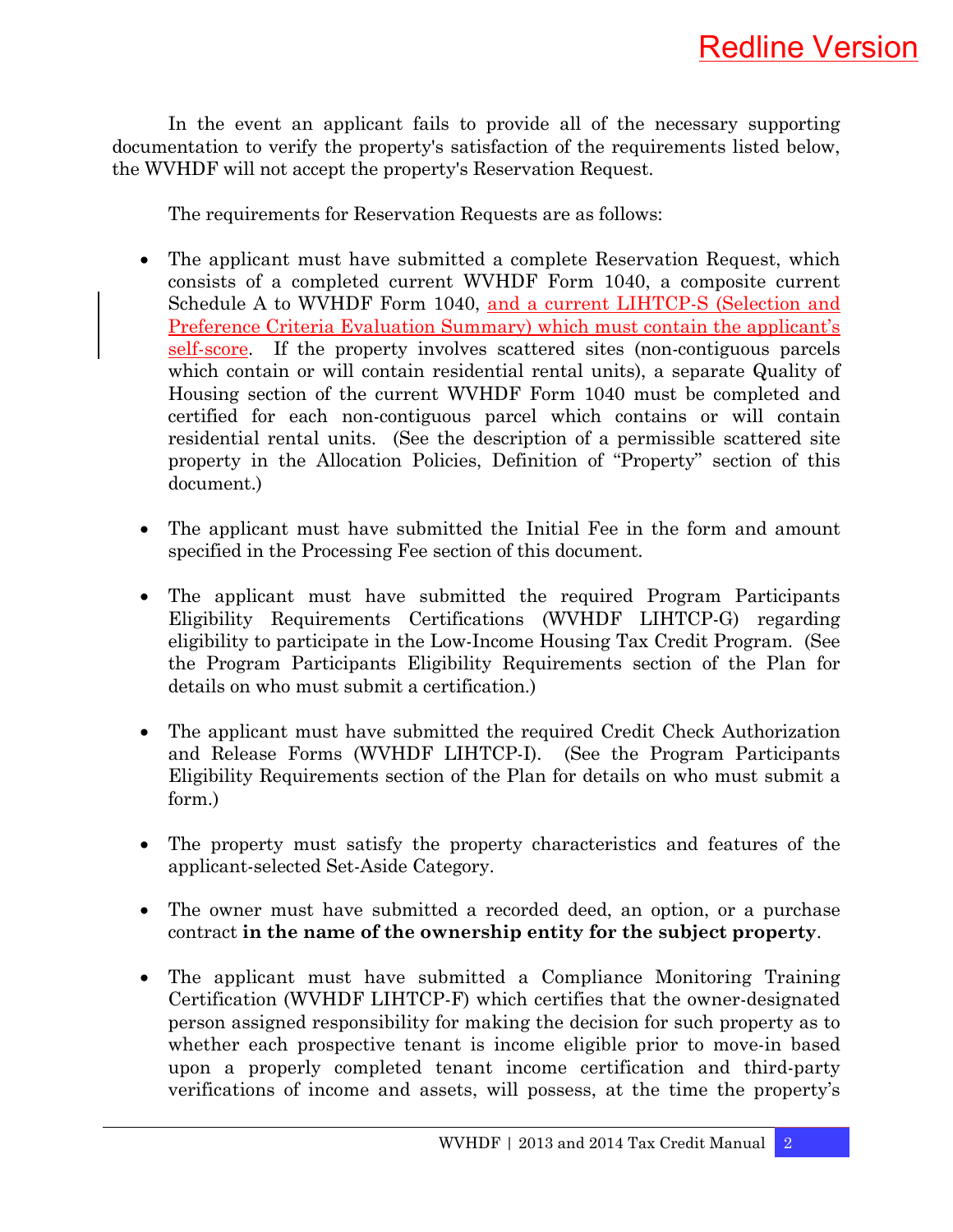compliance period begins and on a continuous basis thereafter, one of the following Low-Income Housing Tax Credit compliance monitoring designations/certifications (or their corresponding successor): Spectrum – C3P or better; Elizabeth Moreland Consulting – NCP or better; or National Association of Home Builders – HCCP or better.

 Other appropriate and similar designations/certifications will be considered by the WVHDF on a case-by-case basis.

- The applicant for any property that involves substantial rehabilitation (including gut rehabilitation and/or adaptive reuse) must have received and submitted a **professionally-prepared** and **independent** capital needs assessment, **including a costing of the capital needs identified**. If a property applies to the Top Off Set-Aside Category, a copy of the capital needs assessment submitted with the property's Reservation Request which resulted in such property receiving its initial Carryover Allocation Certificate will fulfill this requirement. The minimum scope of work for capital needs assessments is as follows:
	- $\triangleright$  The assessment must include a site visit and physical inspection of the interior and exterior of units and structures, as well as an interview with available on-site property management and maintenance personnel to inquire about past repairs/improvements, pending repairs, and existing or chronic physical deficiencies.
	- $\triangleright$  The assessment must consider the presence of environmental hazards, such as asbestos, lead paint, and mold, on the site.
	- $\triangleright$  The assessment must include an opinion as to the proposed budget for recommended improvements and must identify critical building systems or components that have reached or exceeded their expected useful lives.
	- ¾ The assessment must include a projection of recurring probable expenditures for significant systems and components impacting use and tenancy, which are not considered operation or maintenance expenses, to determine the appropriate replacement reserve deposits on a per unit per year basis.
	- $\triangleright$  The assessment must include an examination and analysis of the following:
		- $\div$  Site, including topography, drainage, pavement, curbing, sidewalks, parking, landscaping, amenities, water, sewer, storm drainage, and gas and electric utilities and lines;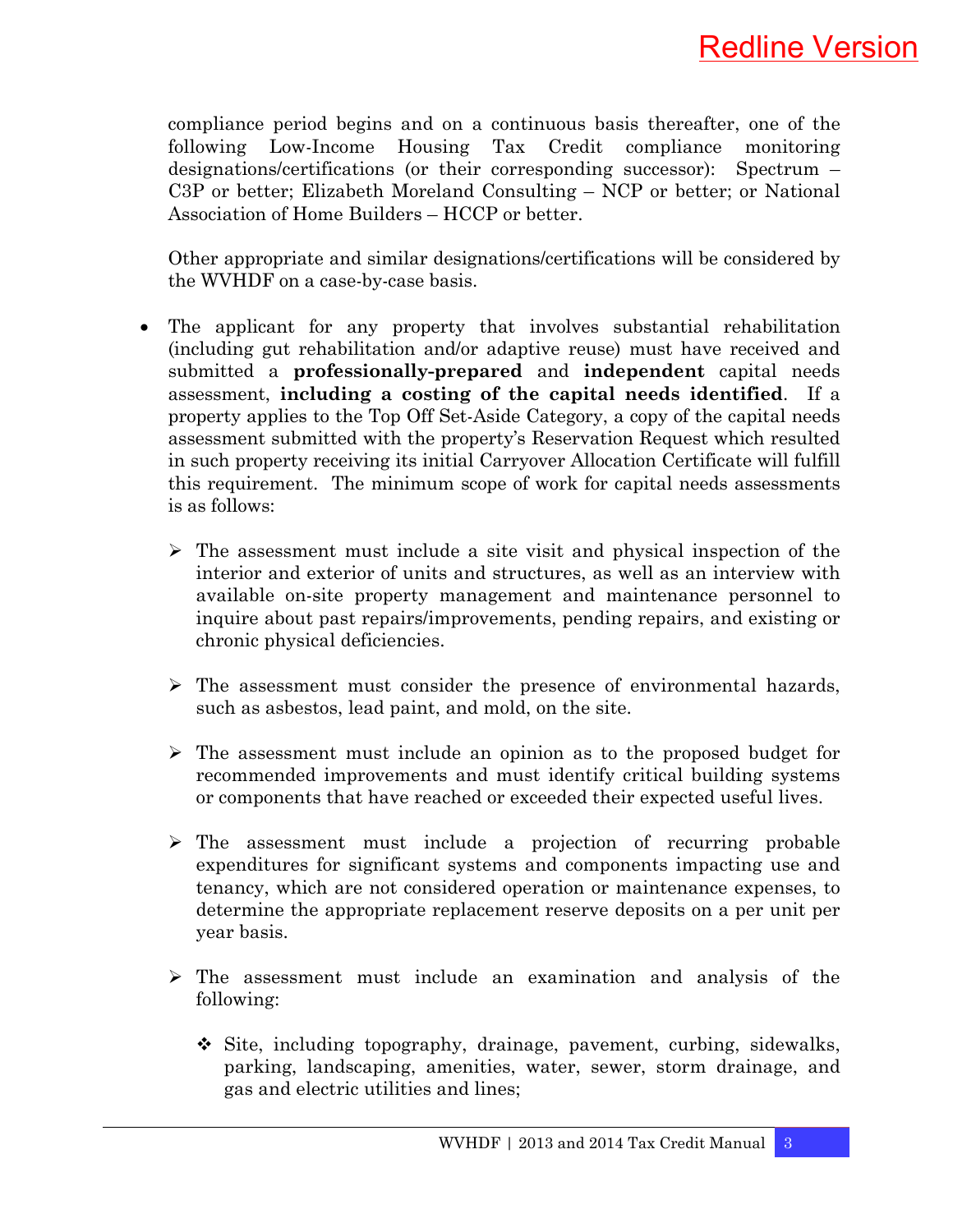- $\div$  Structural systems, both substructure and superstructure, including exterior walls and balconies, exterior doors and windows, roofing system, and drainage;
- $\div$  Interiors, including unit and common area finishes (carpeting, tile, plaster walls, paint condition, etc.), unit kitchen finishes, cabinets and appliances, unit bathroom finishes and fixtures, and common area lobbies and corridors; and
- Mechanical systems, including plumbing and domestic hot water, HVAC, electrical, lighting fixtures, and elevators.
- The applicant must have received and submitted a written estimate of or proposal for the hard construction costs and builder's line items (Builder's General Overhead, Builder's General Requirements, and Builder's Profit – amount provided separately for each) identifying the potential construction contractor for the property.
- The applicant must have notified, in the form prescribed by the WVHDF and attached as Exhibit B to this document, the chief executive officer (or the equivalent), normally the mayor if the property is located within the boundaries of a municipality or the President of the County Commission if it is not, of the local jurisdiction within which the buildings in the property are or will be located. Such notification must be sent via certified mail or other verifiable commercial delivery service (e.g. FedEx, UPS, etc.) and the letter and a copy of the delivery receipt, evidencing the letter was received, must be included in the application. The notification may also be sent via email and a copy of the email with any and all attachments and a return email acknowledging that the email has been received must be included in the application. If a property applies to the Top Off Set-Aside Category, a copy of the written notification, sent to the chief executive officer of the local jurisdiction and submitted with the property's Reservation Request which resulted in such property receiving its initial Carryover Allocation Certificate, will fulfill this requirement. Note: In accordance with Subsection  $42(m)(1)(A)(ii)$  of the Code, the WVHDF will notify the chief executive officer of the local jurisdiction for **all** properties, including those applying to the Top Off Set-Aside Category.
- The applicant for any tax-exempt bond financed property which does not require credit allocations from the State Housing Credit Ceiling must provide evidence that the issuer has been allocated bond authority for the property in an amount equal to or exceeding the minimum percentage (50%) required in order to be allocated credit outside of the State Housing Credit Ceiling.
- The applicant must have received and submitted a comprehensive market study of the housing needs of low-income individuals in the area to be served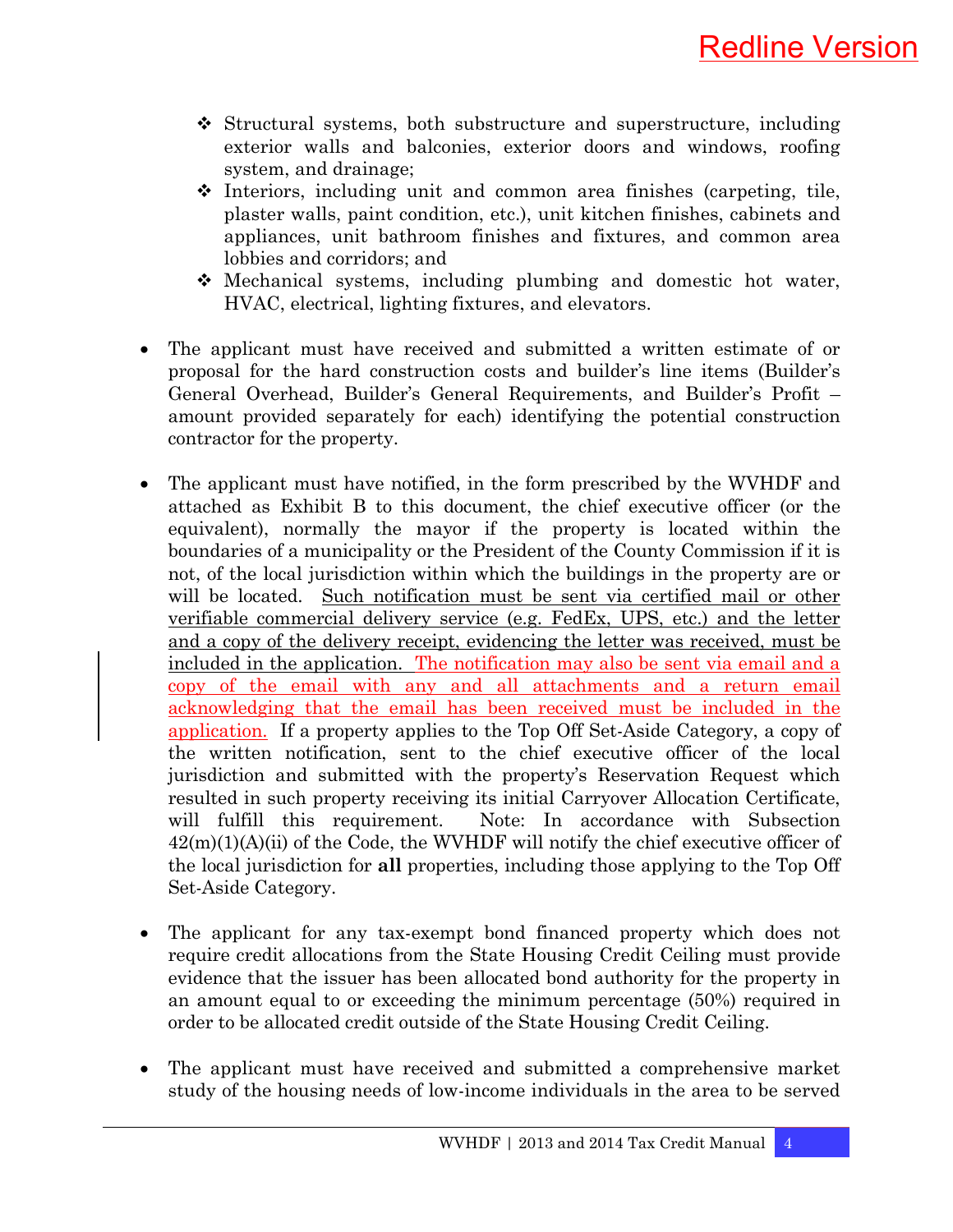

by the property. The market study must be prepared by a professional, disinterested party, who has been approved by the WVHDF, which has no financial interest in such property other than in the practice of the market analyst profession. The market study should quantify and conclude as to the sufficiency of the demand for the units in the proposed property, based specifically upon the applicable Low-Income Housing Tax Credit Program income limits and rent restrictions. **Two identical copies of the market study must be submitted to the WVHDF for each Reservation Request.** If a property applies to the Top Off Set-Aside Category, a copy of the market study submitted with the property's Reservation Request which resulted in such property receiving its initial Carryover Allocation Certificate will fulfill this requirement. The market study should be specific and detailed with respect to each of the following:

- $\triangleright$  property description, including, but not limited to site location description (photographs of site required); proximity to neighborhood/community amenities; property unit mix, square footage, and rent structure by number of bedrooms; property facilities, equipment and amenities; and unit equipment and amenities;
- $\triangleright$  definition of the market area for the property [Care should be exercised in establishing the defined market area. The WVHDF will question defined market areas that appear inconsistent with our knowledge of the markets in our State – perhaps resulting in the applicant commissioning the preparation of a new market study. Further, scattered site properties all located within the same municipality (city or town) generally can be deemed as one defined market area. Scattered site properties not located within any municipality, but all within the same county may involve different defined market areas, requiring a separate market study for each defined market area. Scattered site properties that involve sites that are located in different municipalities within the same county, or are located in a mixture of municipalities and unincorporated areas of the same county, or are located in different counties are not considered one property for the purposes of applying for low-income housing tax credits.]
- $\triangleright$  relevant demographic analyses of population and households for the defined market area;
- $\triangleright$  an overview of local economic conditions, including employment by sector, list of major employers, and labor force employment and unemployment trends over the prior five years;
- $\geq$  an analysis of the existing and proposed residential rental housing stock (both affordable and market rate) in the defined market area, which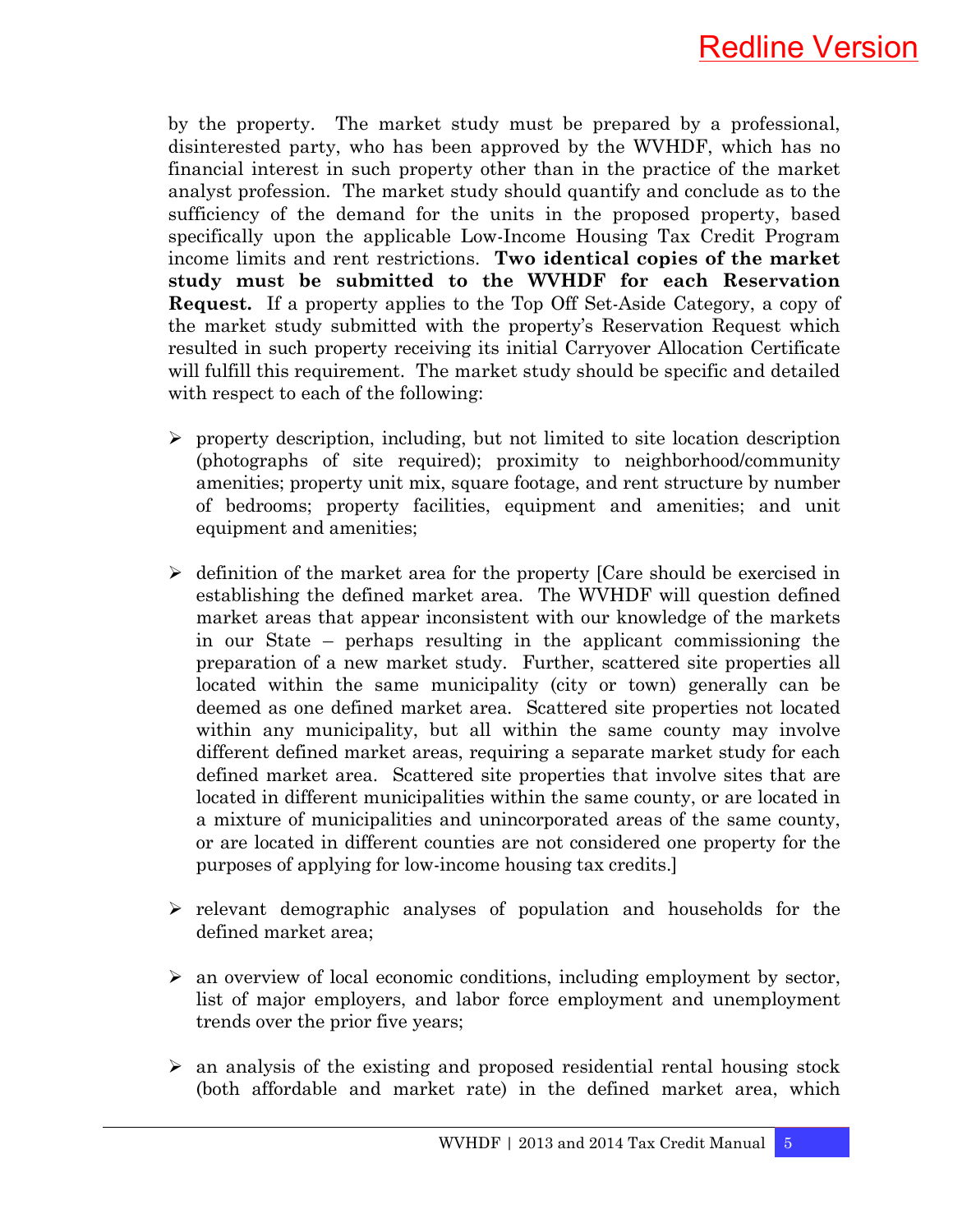includes (to the extent reasonably possible or readily available) but is not limited to property name and location, age and condition of the property (exterior photograph required for each existing property), property unit mix by number of bedrooms, affordable or market rate, current rent structure by number of bedrooms, occupancy level by number of bedrooms, waiting list by number of bedrooms, and type, amount, extent and duration of any rent concessions offered;

- $\triangleright$  an analysis in the form prescribed by the WVHDF (Residential Rental Housing Stock Occupancy Summary – see Exhibit C to this document) of the occupancy and vacancy rates for the existing residential rental housing stock (surveyed above) overall; and stratified by subsidized and nonsubsidized, by type of occupancy (family/elderly), and by number of bedrooms in the unit – any occupancy of less than 90% or vacancy of more than 10% identified overall or within any of the above stratifications must be addressed with respect to the underlying causes;
- $\triangleright$  an evaluation and conclusion of the impact, if any, the property would have on the occupancy of the existing and proposed residential rental housing stock (both affordable and market rate) in the defined market area;
- $\geq$  a comparison of the monthly housing cost of the units in the property to the monthly housing cost of available comparable alternative housing resources in the defined market area;
- $\triangleright$  a calculation of the demand by unit size (number of bedrooms) for the defined market area in total and specifically for Low-Income Housing Tax Credit Program income-eligible households for whom the proposed rent structure would be considered affordable at **30%** of the household's income, including the assumptions made, and an explanation and justification for the use of such assumptions for the purposes of such calculations;
- $\triangleright$  the monthly absorption rate for the initial occupancy of the units in the property;
- $\triangleright$  a determination and conclusion with respect to the reasonableness of the proposed rent structure for the property;
- $\geq$  a final and overall determination (numerically quantitative) of and an affirmative conclusion (narratively expressed) on the market for the property to which such market study relates;
- $\triangleright$  a certification that a physical inspection of the defined market area was performed, that the information used and provided is true and accurate at the time the market study was prepared, and identity of interest disclosure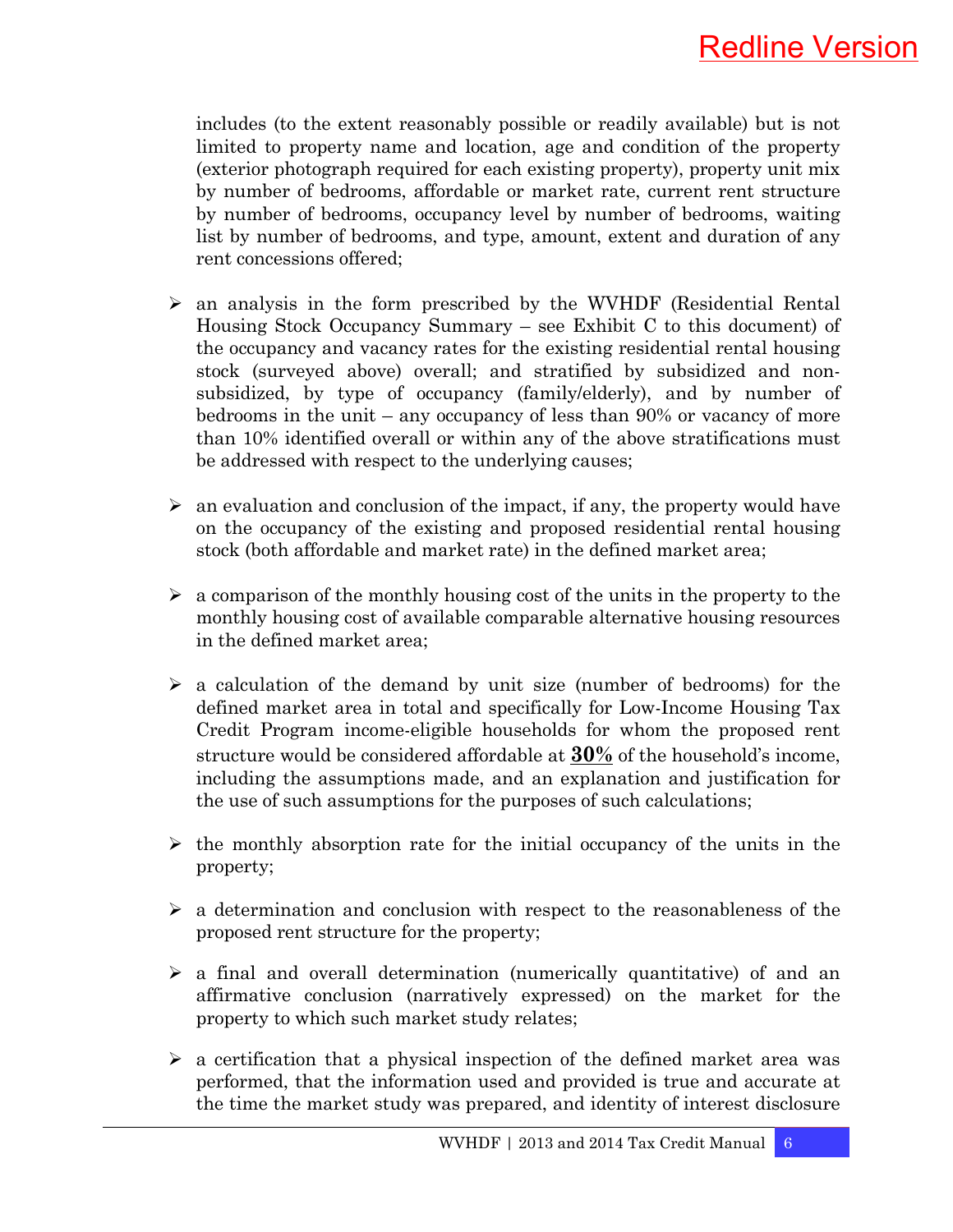of the market study preparer, evidencing such market study preparer is a disinterested party; and

 $\triangleright$  the experience and professional qualifications of the market study preparer and of assigned personnel.

 The market study should include any other information and analyses relevant and/or necessary in assessing and concluding upon the market for the proposed property. Minor deficiencies identified as a result of the WVHDF's review of the market study may be resolved by virtue of an updated market study that addresses any such minor deficiencies.

The WVHDF or the WVHDF's agent will review and evaluate each market study, specifically as relates to the study's satisfaction of the above-stated requirements for an acceptable market study, and to the study's primary purpose of determining the sufficiency of the market for the property as proposed to which such market study relates. The WVHDF hereby reserves the right to reject any Reservation Request solely on the basis of the market for any such property. However, the WVHDF's or its agent's review, evaluation, and acceptance of a market study, specifically as relates to the study's satisfaction of the requirements for an acceptable market study, and the market for any such property are solely for the WVHDF's use. Applicants, lenders, syndicators, and any other parties involved in any such property are not entitled to and should not rely upon or in any way utilize the WVHDF's or its agent's review, evaluation, and acceptance with respect to the market study for any other purpose.

### Threshold Review and Correction Period

A Threshold Review is a review of a property's Reservation Request to determine if such request includes the necessary documentation to fulfill the Reservation Request acceptance items listed in the Reservation Requests subsection above. The WVHDF will complete the Threshold Reviews of Reservation Requests received and offer the applicants a reasonable period of time to correct any acceptance deficiencies. If an applicant is unable to address and resolve the acceptance deficiencies prior to the end of the correction period, the WVHDF will reject the Reservation Request, and will notify the applicant of the rejection and of the reason for the rejection. The dates of the Threshold Review and Correction Periods are listed in the Program Calendar (Exhibit G to this document).

### **Important Notes:**

• **The WVHDF's expectation is that all applicants will make their best effort to complete the application and to provide all applicable attachments thereto to fulfill all Reservation Requests requirements. If it becomes apparent that an applicant took liberal advantage of**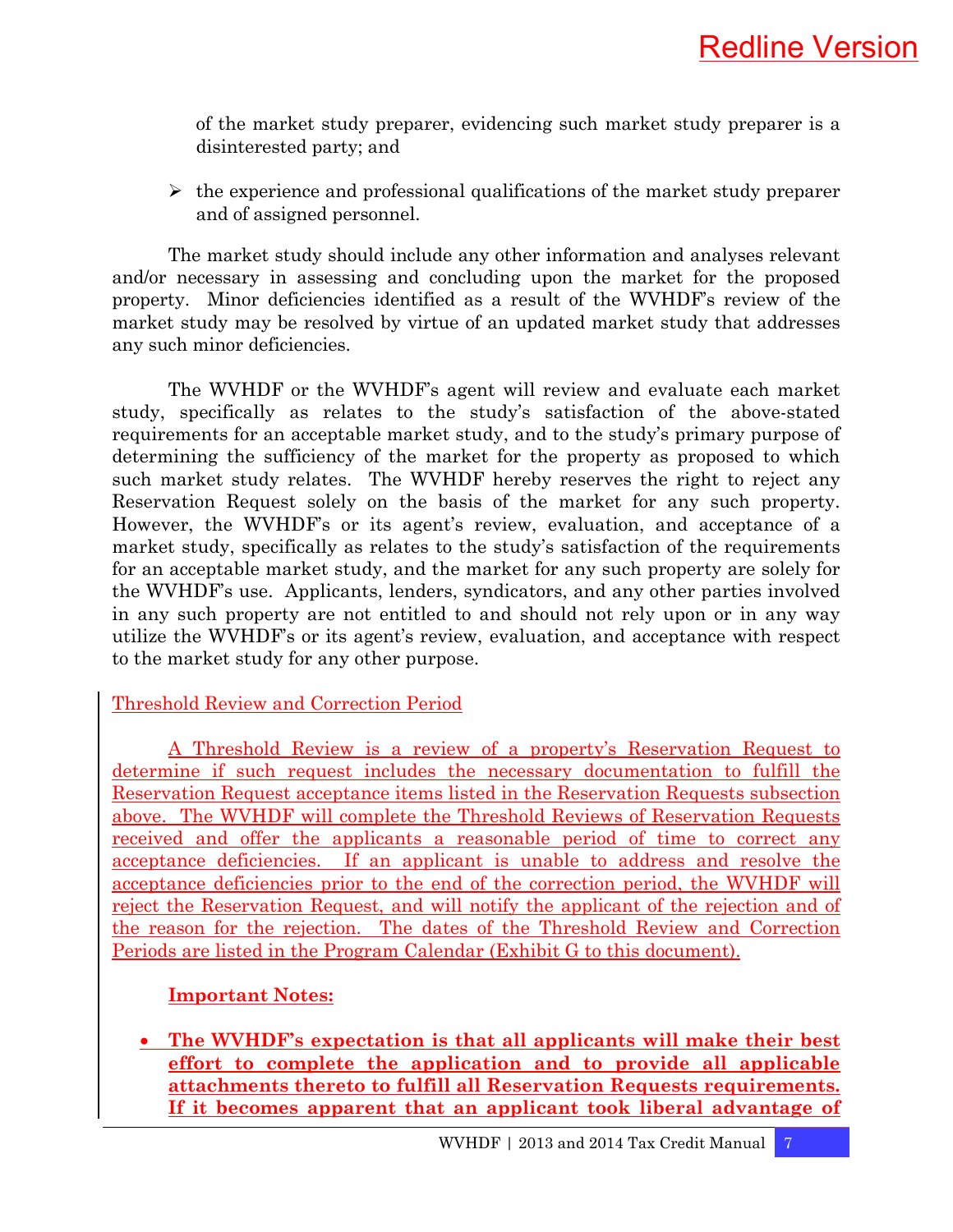**the Threshold Review and Correction Period the provisions of this subsection may not apply to such property.**

• **During the Threshold Review the WVHDF will not review the applications for items relating to selection and preference scoring. Scoring criteria are separate from acceptance requirements. Accordingly, applicants need to ensure that all items related to scoring are included in the application when it is initially submitted. The additional period of time for supplying acceptance items does not apply to scoring criteria. Accordingly, the WVHDF will not accept any additional documentation except for the specific documentation which is requested to be submitted during the correction period.**

### Carryover Allocation Requests

 The WVHDF has decided to implement the provision of the Housing and Economic Recovery Act of 2008 ("HERA") relating to the extension of time to meet the 10% Carryover Allocation Test to one year from (carryover) allocation. The applicant must submit one of the following:

• a current Schedule B – Standard accompanied by an independent CPA Cost Certification as to the property owner's basis in the property as of the date the Schedule B was prepared (Column A of Schedule B) as a percentage of the property owner's reasonably expected basis in the property as of the close of the second calendar year following the calendar year in which the allocation is made (Column C of Schedule B).

### **OR**

• a current Schedule B – Owner's Self-Certification, which is a written certification from the taxpayer, signed under penalty of perjury, of the percentage of the reasonably expected basis in the property that the taxpayer has incurred by the close of the current calendar year. The Schedule B must be accompanied by supporting source documentation verifying the costs included in Column A, including, but not limited to invoices.

 For the purposes of the Carryover Allocation Test, basis means adjusted basis of land and depreciable real property, whether or not such amounts are includable in Eligible Basis. A taxpayer has basis in land and other acquired real property when the benefits and burdens of ownership have been transferred to the taxpayer. Whether a taxpayer has basis in construction costs depends upon the method of accounting used by the taxpayer (i.e., accrual or cash). The accounting method of any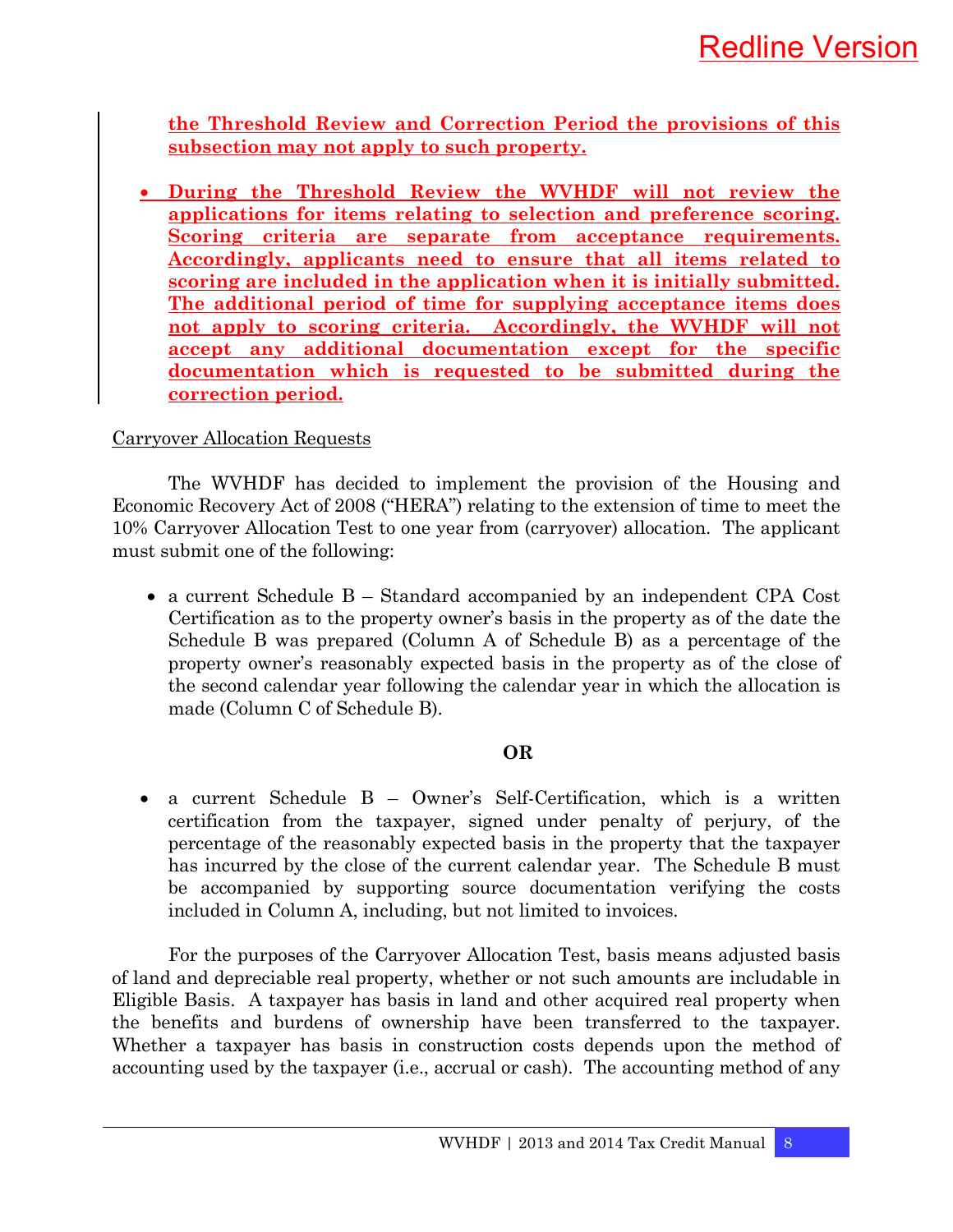flow-through entity shall be applied to determine the taxpayer's basis for the Carryover Allocation Test.

 The WVHDF will accept Carryover Allocation Requests for selected properties on or before September 30. The WVHDF will continue to accept Carryover Allocation Requests for selected properties after the stated deadline of September 30 through December 10, to the extent reasonably possible. The WVHDF will not accept Carryover Allocation Requests after December 10 except in extenuating circumstances. A Late Submission Fee will be due in connection with any Carryover Allocation Request submitted on or after November 1. The amount of the Late Submission Fee will be determined in accordance with the provisions of the Processing Fee section of this document. **However, for Carryover Allocation Requests submitted on or after November 1, the WVHDF offers no assurance to the applicants that the WVHDF will have sufficient time to process any such Carryover Allocation Request, and, accordingly, the WVHDF offers no assurance to the applicants that the WVHDF will have sufficient time to issue the requested Carryover Allocation Certificates.**

 In the event an applicant fails to provide all of the necessary supporting documentation to verify the property's satisfaction of the requirements listed below, the WVHDF will reject the Carryover Allocation Request, and will notify the applicant of the rejection and of the reason for the rejection. Accordingly, the Late Submission Fee will continue to accrue at the applicable daily rate in connection with any resubmission. The Late Submission Fee Schedule is included in the Processing Fee, Late Submission Fee section of this document.

The requirements for Carryover Allocation Requests are as follows:

- The applicant must have submitted a complete Carryover Allocation Request, which consists of updated pages 1, 5, 16, 20-23, and 26-28 of a current WVHDF Form 1040, an updated composite current Schedule A to WVHDF Form 1040, and a current Schedule B – Standard accompanied by an independent CPA Cost Certification or a current Schedule B – Owner's Self-Certification. The Schedule B submission requirements are contained in the first paragraph of this subsection of this document.
- The anticipated and the actual placed in service dates for the buildings in the property must be no later than December 31 of the second calendar year following the calendar year in which the Carryover Allocations are made.
- The applicant must have submitted, if applicable, a Late Submission Fee in the form and amount specified in the Processing Fee section of this document.
- The property must satisfy the property characteristics and features of the Set-Aside Category the applicant selected in the property's Reservation Request.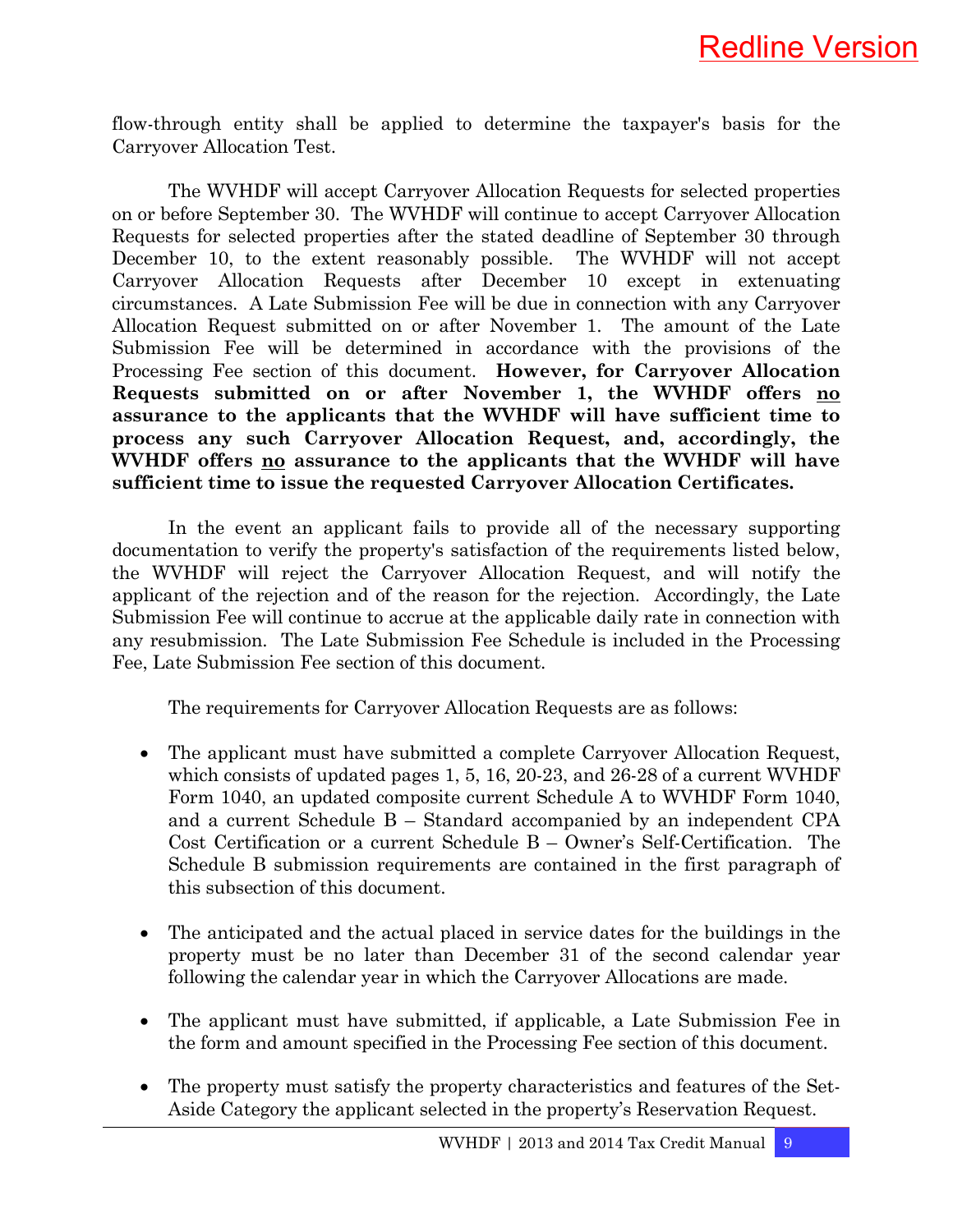- The applicant must have received, accepted, and submitted a written response from the syndicator providing an estimate of the percentage of tax credit dollars that will be available to fund property costs.
- The applicant must have received and submitted a written estimate of or proposal for the hard construction costs and builder's line items (Builder's General Overhead, Builder's General Requirements, and Builder's Profit – amount provided separately for each) identifying the actual construction contractor for the property.
- The ownership entity must be properly in existence or qualified to do business and registered to do business in the State, as evidenced with the Secretary of State's office.

 The property must receive Carryover Allocation Certificates from the WVHDF no later than December 31.

 Each Carryover Allocation Certificate will contain the following special conditions, if applicable:

• By no later than one year from the date of this Carryover Allocation Certificate, the Owner must certify to the WVHDF that the taxpayer's basis in the Property is more than 10% of the taxpayer's reasonably expected basis in the Property, as of the close of the second calendar year following the calendar year in which the allocation is made. The WVHDF must receive a current Schedule B – One-Year accompanied by an independent CPA Cost Certification as to the Owner's basis in the Property as of the date the Schedule B was prepared (Column A of Schedule B) as a percentage of the Owner's reasonably expected basis in the Property as of the close of the second calendar year following the calendar year in which the allocation is made (Column C of Schedule B) within one year of the date of this Carryover Allocation Certificate.

Note: The format for the CPA Cost Certification relating to the Carryover Allocation Test is attached as Exhibit D to this document.

- The Owner must maintain continuous site control in the name of the ownership entity until a deed is recorded in the name of the ownership entity, which must occur within one year of the date of the Carryover Allocation Certificate.
- The WVHDF must receive evidence that the Owner has received a written permanent financing commitment for all sources and amounts of permanent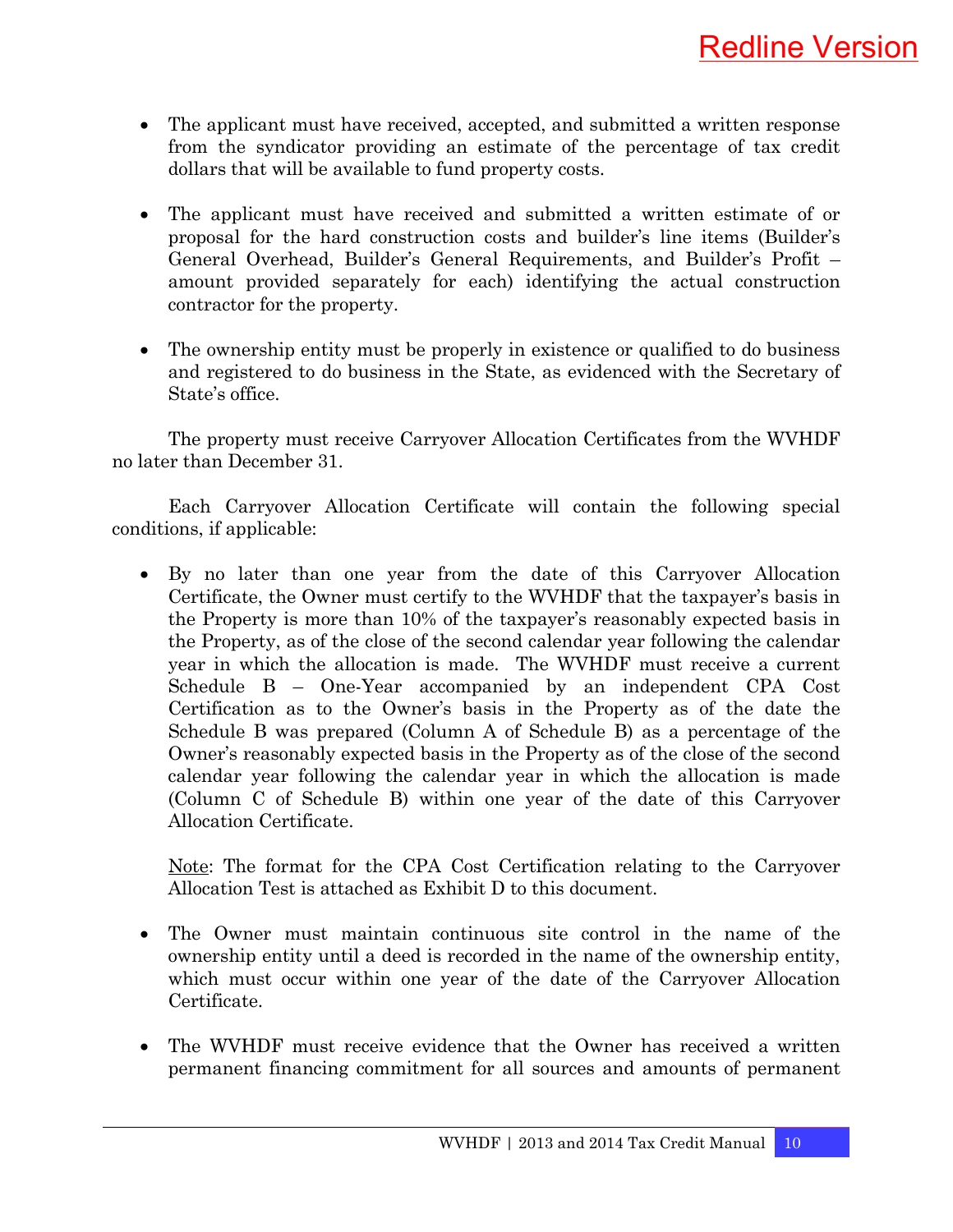financing (including any developer financing) within one year of the Carryover Allocation Certificate.

- The WVHDF must receive evidence of any and all necessary/required local zoning, planning and building permit approvals within one year of the date of the Carryover Allocation Certificate.
- The WVHDF must receive evidence of any and all necessary/required HUD approvals within one year of the date of the Carryover Allocation Certificate.
- The WVHDF must receive evidence of any and all necessary/required Rural Development approvals within one year of the date of the Carryover Allocation Certificate.
- The WVHDF must receive a professionally-prepared Phase I Environmental Site Assessment for the property, prepared in accordance with the American Society for Testing and Materials (ASTM) E1527-05 Standard Practice for Environmental Site Assessments: Phase I Environmental Site Assessment Process.
- The WVHDF must receive an Affirmative Fair Housing Marketing Plan including Form HUD-935.2A (12/2011 or most recent version) for the property. In addition to the completed form, the approval of the property's Affirmative Fair Housing Marketing Plan will require the submission of the following:
	- ¾ Policy Statement to include:
		- ◆ Nondiscrimination Policy
		- Civil Rights Laws applicable to the affirmative marketing program (refer to training manual or Appendix D of the Program Regulatory Compliance Reference)
		- $\div$  Statement regarding accessibility
		- TDD/alternative methods of service to disabled individuals
	- $\triangleright$  Experience and staff instructions
	- ¾ Equal Employment Opportunity Statement
	- ¾ Designated Equal Employment Opportunity officer (list name)
	- ¾ Marketing and Outreach Narrative to include:
		- Direction of marketing activity
		- Commercial media
		- Brochures, signs, etc.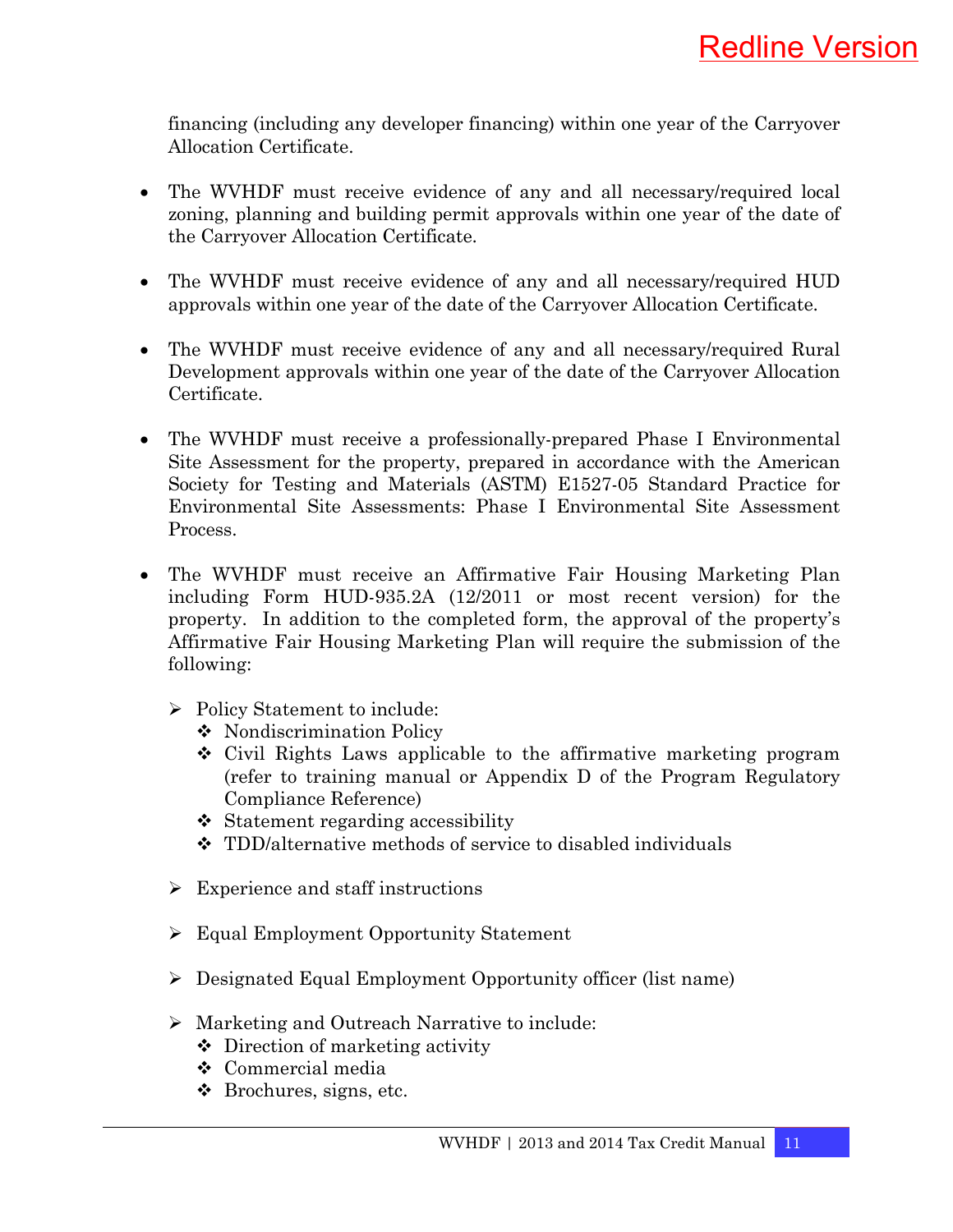- Community contacts identified
- $\triangle$  Advertising (how often will advertising be done, sources listed, etc.)
- AFHMP posted in office
- HUD Fair Housing Poster
- Use of the Equal Housing Opportunity logo, slogan or Statement
- Copies of advertisements and brochures attached

Note: Minor deficiencies identified as a result of the WVHDF's review of the Affirmative Fair Housing Marketing Plan may be resolved by virtue of an updated plan that addresses any such minor deficiencies.

#### Allocation Requests

 A building that receives State Housing Credit Ceiling must receive Allocation Certifications (Internal Revenue Service ("IRS") Forms 8609), constituting a final credit allocation, from the WVHDF no earlier than the date the building is placed in service, and generally no later than the close of the calendar year in which the building is placed in service, provided that such building is placed in service no later than December 31 of the second calendar year following the calendar year in which the allocation was made and provided that all permanent loans for the property are closed. In the event all permanent loans for the property are not closed in the same calendar year such property's buildings were placed in service, the Allocation Certifications will be issued by the WVHDF in a later calendar year, once all permanent loans for the property are closed. As required by Subsection  $42(h)(1)(E)(i)$ of the Code, a building that receives State Housing Credit Ceiling must place in service no later than December 31 of the second calendar year following the calendar year in which the allocation was made. If a building is not placed in service within the specified timeframe, the allocation will be cancelled and returned to the WVHDF.

 **Special Note: Under 26 CFR 1.42-14(d)(2)(ii), an allocation of credit may not be returned any later than 180 days following the close of the first taxable year of the credit period for the building that received the allocation. After that date, credit that might otherwise be returned expires, and cannot be returned to or reallocated by the WVHDF. Therefore, in order to enable the WVHDF to re-allocate credit which may be returned by a property placing in service, generally the WVHDF requires that Allocation Requests be submitted no later than April 30 of the year following the first tax year of such property's credit period.** 

 The WVHDF will accept Allocation Requests for selected properties on or before September 30. The WVHDF will continue to accept Allocation Requests for selected properties through December 10, to the extent reasonably possible, and will not accept Allocation Requests after December 10, except in extenuating circumstances. A Late Submission Fee, in an amount set forth in the Processing Fee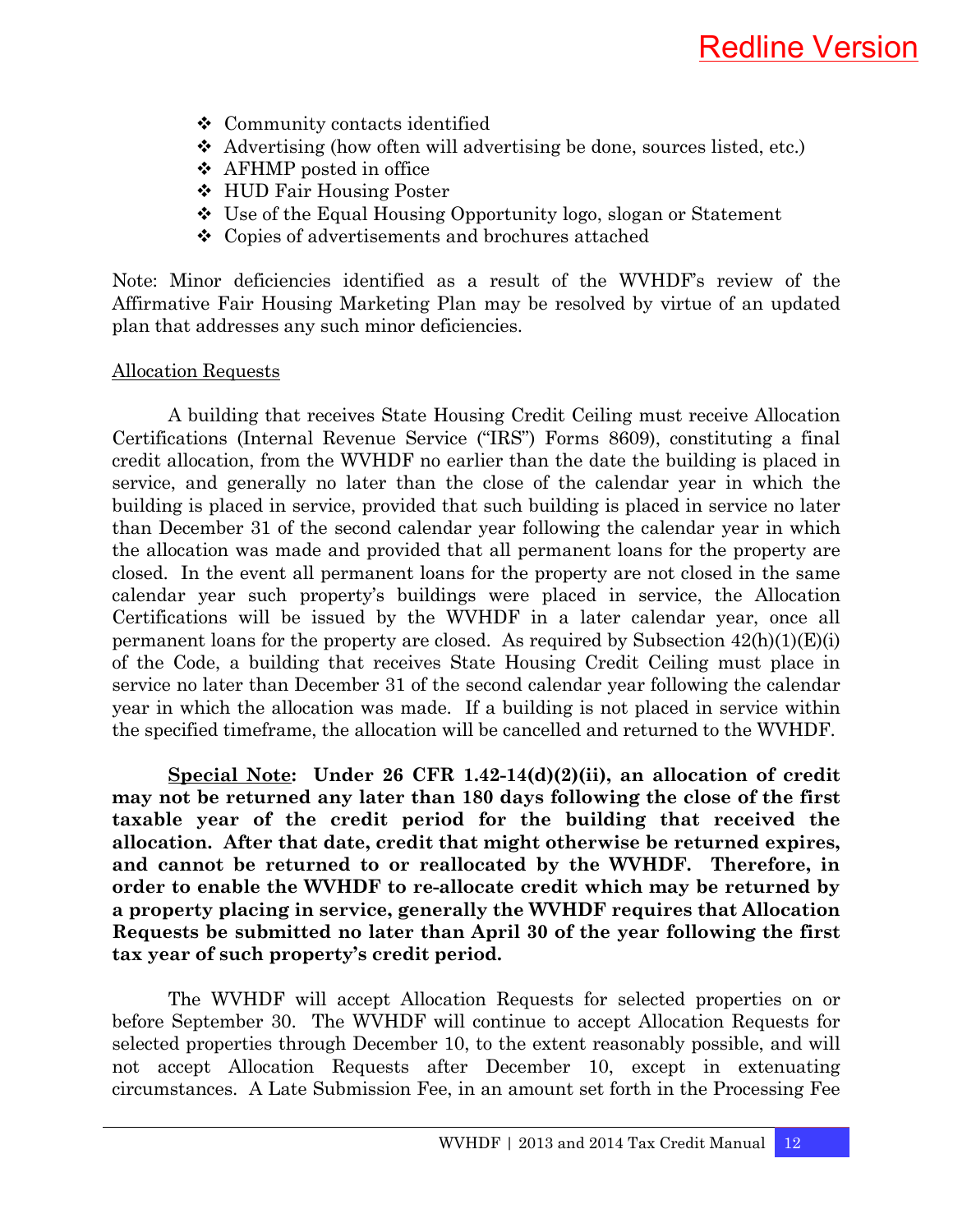

section of this document, will be due in connection with any Allocation Request submitted on or after October 1. **The WVHDF offers no assurance to the applicants that the WVHDF will have sufficient time to process any Allocation Request received on or after October 1**.

 In the event an applicant fails to provide all of the necessary supporting documentation to verify the property's satisfaction of the requirements listed below, the WVHDF will reject the Allocation Request, and will notify the applicant of the rejection and of the reason for the rejection. Accordingly, the Late Submission Fee will continue to accrue at the applicable daily rate in connection with any resubmission. The Late Submission Fee Schedule is included in the Processing Fee, Late Submission Fee section of this document.

The requirements for Allocation Requests are as follows:

- The applicant must have submitted a complete Allocation Request, which consists of an updated WVHDF Form 1040, a Schedule A to WVHDF Form 1040 for each building in the property, and a Schedule D. If the property involves scattered sites (non-contiguous parcels which contain or will contain residential rental units), a separate Quality of Housing section of the WVHDF Form 1040 must be completed and certified for each non-contiguous parcel which contains or will contain residential rental units. (See the description of a permissible scattered site property in the Allocation Policies, Definition of "Property" section of this document.) The Schedule D must be accompanied by an Independent CPA Cost Certification and Examination report, the required elements of which are described in the Allocation Policies, Cost Certification Requirements, Independent CPA Cost Certification and Examination section and Exhibit E to this document.
- All buildings in the property (according to credit type new construction, acquisition, or rehabilitation) must be placed in service during the same calendar year.
- The applicant must have submitted the Allocation Request for the property during the same calendar year in which each and all buildings in such property were placed in service, or perhaps in a later calendar year if such property's permanent loans were not closed in the same calendar year such property's buildings were placed in service.
- The applicant must have submitted the Final Fee and, if applicable, a Late Submission Fee in the form and amount specified in the Processing Fee section of this document.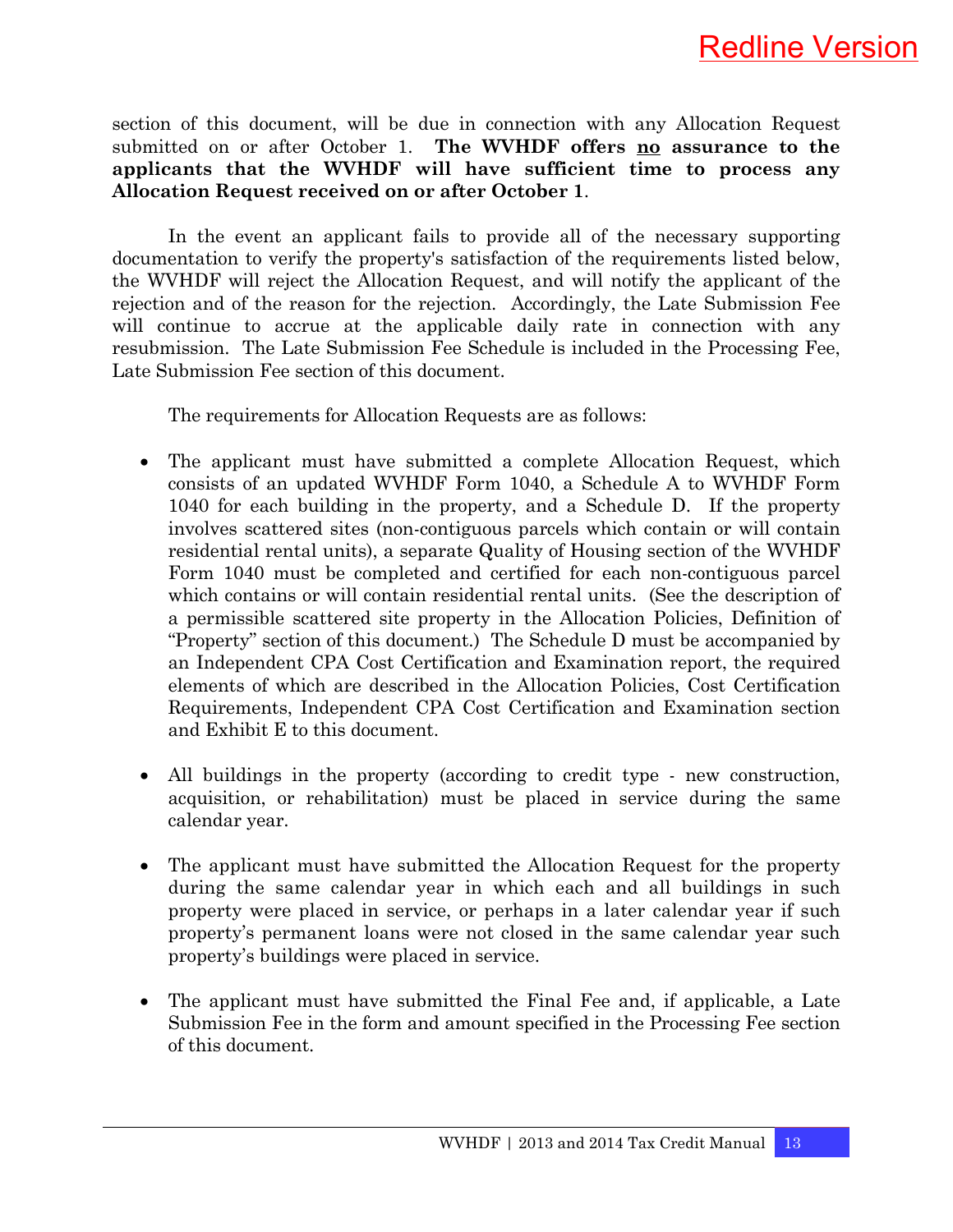- The property must satisfy the property characteristics and features of the Set-Aside Category the applicant selected in the property's Reservation Request.
- The owner must have submitted a recorded deed **in the name of the ownership entity for the subject property**.
- The applicant must have received and submitted a written permanent financing commitment and have executed a promissory note for all sources of permanent financing (including any developer financing), for all amounts of such financing.
- The applicant must have received and submitted a fully-executed partnership/operating agreement with an equity provider.
- The owner must have submitted an executed (by the owner and the contractor) construction contract specifying the contract amount and builder's line items (Builder's General Overhead, Builder's General Requirements, and Builder's Profit – amount provided separately for each) identifying the actual construction contractor for the construction of the property.
- The applicant for any property that involves new construction must have submitted a Substantial Completion Certification (WVHDF LIHTCP-H) signed by the owner, architect, and contractor that the property fulfills the definition of substantial completion as is described in the Allocation Policies, Substantial Completion Requirements for Newly Constructed Buildings section of this document.

 Each building in a property must receive an Allocation Certification from the WVHDF no later than December 31, or no later than that same date in a later calendar year as described in the first paragraph of this section of this document. A building that is eligible to receive two types of credit (acquisition and rehabilitation) will be issued a separate Allocation Certification for each type of credit.

 **Prior to the issuance of the final credit Allocation Certifications for any building in a property, the owner must execute, deliver, and cause the recording of, in the office of the Clerk of the County Commission of the county in which each building in the property is located, a properly completed Regulatory and Restrictive Covenants for Land Use Agreement (WVHDF Form LIHTCP-7 or LIHTCP-8), which is the WVHDF's agreement for the "Extended Low-Income Housing Commitment". A certified copy of the original recorded and executed Regulatory and Restrictive Covenants for Land Use Agreement, showing the date, deed book and page numbers of record, must be delivered to and deemed acceptable by the WVHDF, prior to the issuance of the final credit Allocation Certifications.** The Extended Low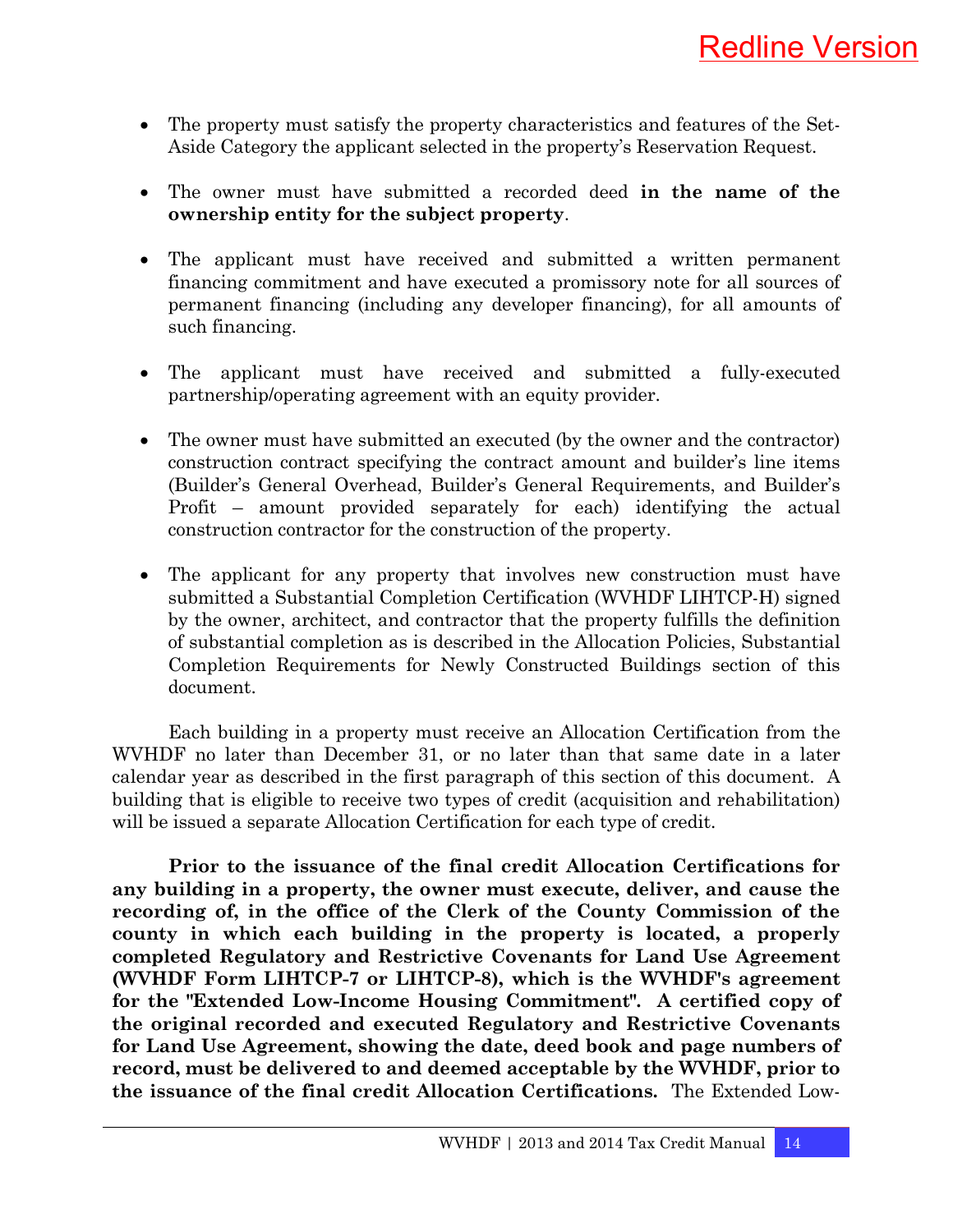Income Housing Commitment is described in the Plan under the section, Selection and Preference Criteria, Preference for Properties Obligated to Serving Qualified Tenants for the Longest Periods of Time.

#### Applicability of the Requirements for Requests Section to Tax-Exempt Bond-Financed Properties

 All of the foregoing provisions in the Requirements for Requests section apply to tax-exempt bond financed properties which do not require credit allocations from the State Housing Credit Ceiling, except for references to the Carryover Allocation provisions.

#### **PROCESSING FEE**

 The WVHDF has established a Processing Fee structure for applicants under the Plan:

- **Initial Fee** The greater of \$1,250 or 4.5% of the housing credit dollar amount **requested**, due with the Reservation Request.
- **Final Fee** The greater of \$1,250 or 4.5% of the housing credit dollar amount **allocated** (at Carryover), due with the Allocation Request.

 **The Processing Fee will not be applicable to any property located in a county that does not have any Low-Income Housing Tax Credit Program units. This includes three such counties: Clay, Gilmer, and Tyler. In addition, the Processing Fee will be one-half of the amount otherwise required for a property that has a qualified non-profit (see definition provided under Selection and Preference Criteria, Property Characteristics and Set-Aside Categories section of the Plan) owning 100% of the general partner or managing member/member interests for their first Low-Income Housing Tax Credit Program property.** 

The Processing Fee must be submitted in the form of a check.

#### Retention of the Processing Fee

 The Processing Fee will be retained by the WVHDF in accordance with the guidelines outlined below.

#### Retention of the Initial Fee

• The WVHDF will retain the greater of \$500 or 3.5% (capped at a maximum of \$1,250) of the housing credit dollar amount requested for a property, once its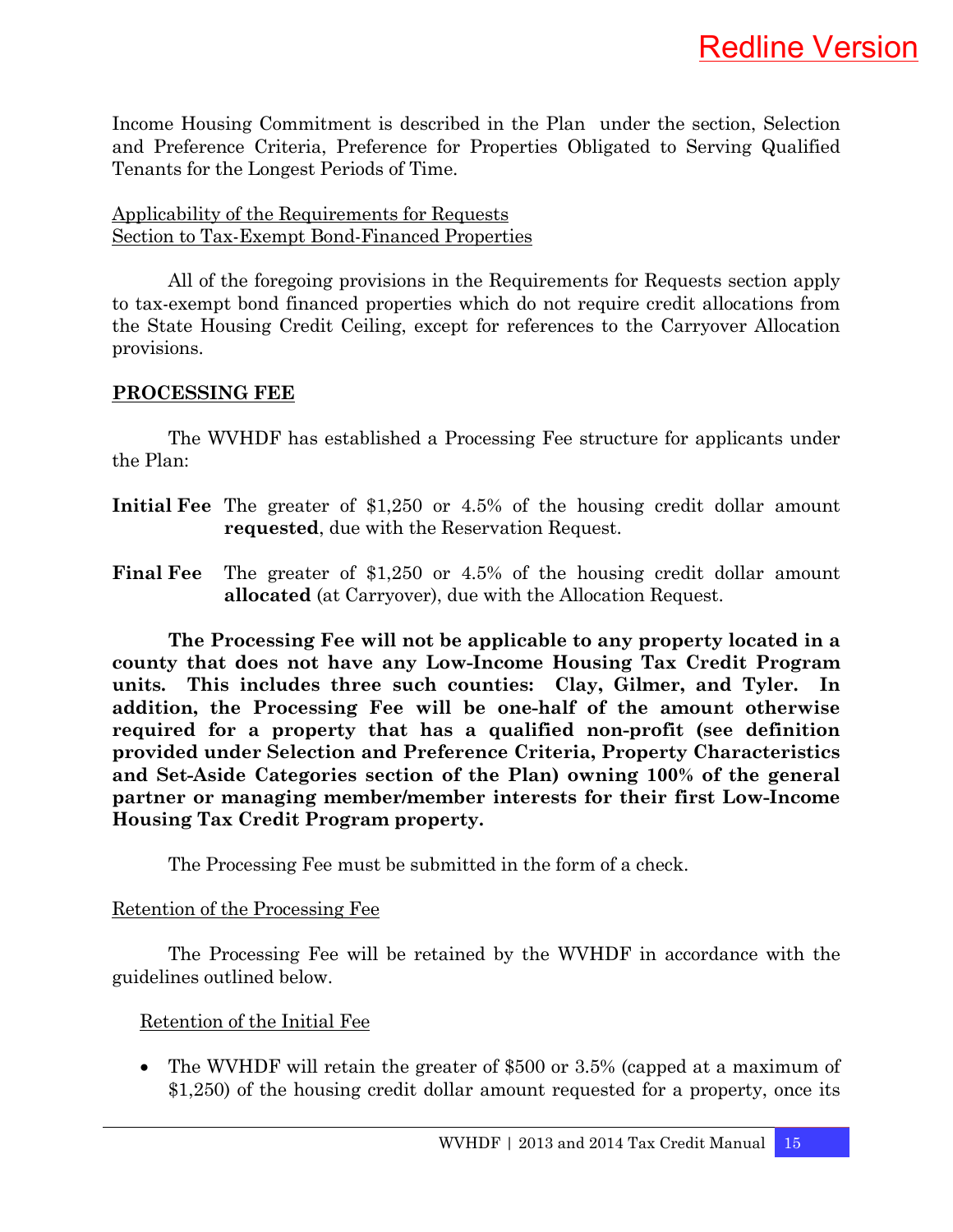Reservation Request has been accepted by the WVHDF for meeting or exceeding the applicable requirements as described in the Requirements for Requests, Reservation Requests section of this document. **Only in the event the WVHDF is unable to accept the Reservation Request for any reason will the WVHDF return the full Initial Fee.**

- The WVHDF will retain the greater of \$1,000 or 4.5% (capped at a maximum of \$2,500) of the housing credit dollar amount requested for a property, if such property is not selected once its Reservation Request has been evaluated against the Selection and Preference Criteria.
- The WVHDF will retain the entire Initial Fee for a property, if such property is selected and the applicant has accepted such property's selection status in writing. **In the event a selected property is unable to place in service, the WVHDF will refund all but \$5,000 of the Initial Fee.**

#### Retention of the Final Fee

 The WVHDF will retain the entire Final Fee for a property, once such property receives its final Allocation Certifications (IRS Forms 8609) for each building in such property.

#### Late Submission Fee

 In the event an applicant submits a Carryover Allocation Request or an Allocation Request on or after November 1, the applicant must post a Late Submission Fee in addition to the Processing Fee described above. The Late Submission Fee Schedule is as follows:

*{Remainder of page left intentionally blank.}*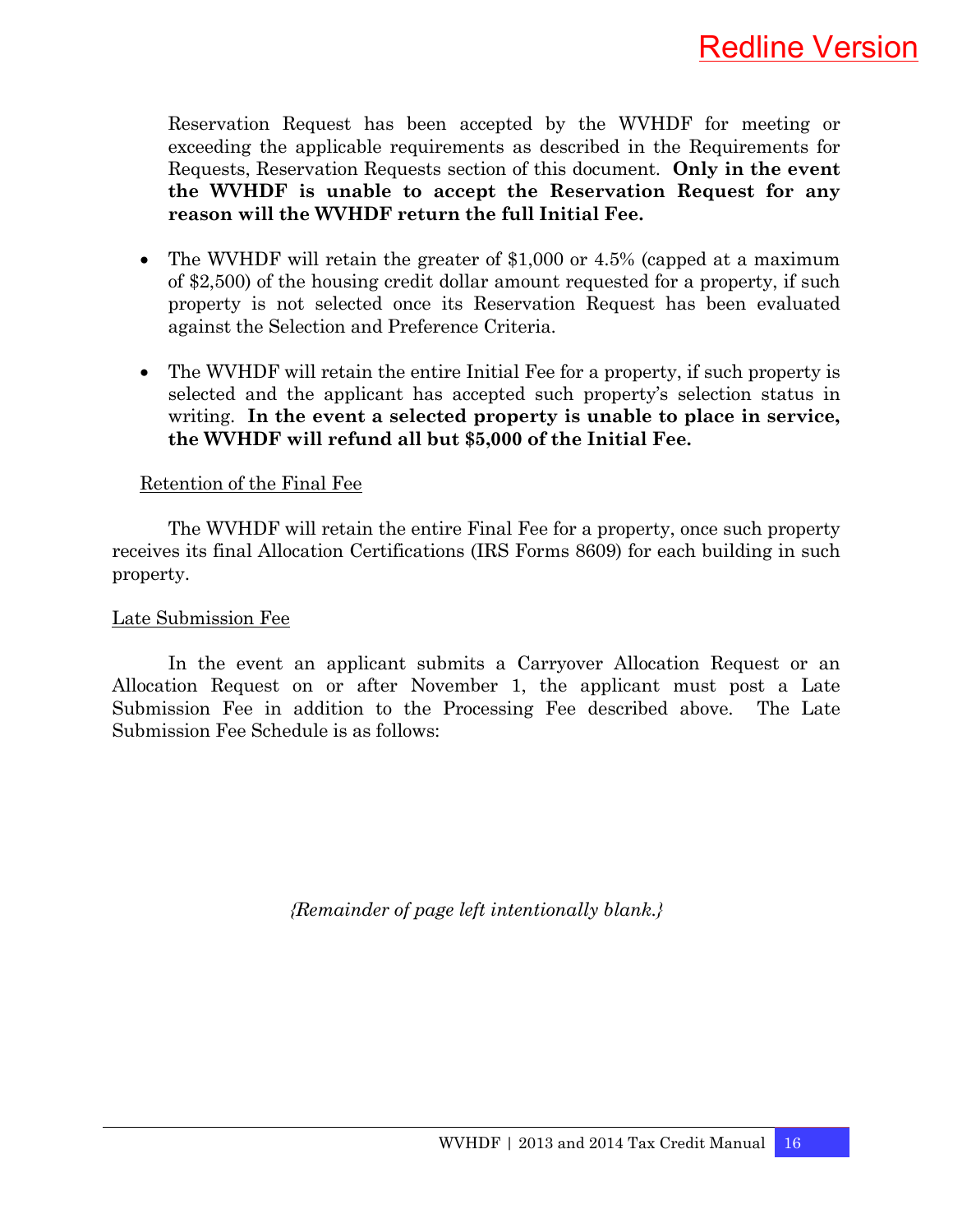# Redline Version

|           | Late       |           | Late       |           | Late       |
|-----------|------------|-----------|------------|-----------|------------|
| Date      | Submission | Date      | Submission | Date      | Submission |
| Submitted | Fee        | Submitted | Fee        | Submitted | Fee        |
| 10/1      | \$600      | 11/1      | \$3,800    | 12/1      | \$9,900    |
| 10/2      | \$700      | 11/2      | \$4,000    | 12/2      | \$10,200   |
| 10/3      | \$800      | 11/3      | \$4,200    | 12/3      | \$10,500   |
| 10/4      | \$900      | 11/4      | \$4,400    | 12/4      | \$10,800   |
| 10/5      | \$1,000    | 11/5      | \$4,600    | 12/5      | \$11,100   |
| 10/6      | \$1,100    | 11/6      | \$4,800    | 12/6      | \$11,400   |
| 10/7      | \$1,200    | 11/7      | \$5,000    | 12/7      | \$11,700   |
| 10/8      | \$1,300    | 11/8      | \$5,200    | 12/8      | \$12,000   |
| 10/9      | \$1,400    | 11/9      | \$5,400    | 12/9      | \$12,300   |
| 10/10     | \$1,500    | 11/10     | \$5,600    | 12/10     | \$12,600   |
| 10/11     | \$1,600    | 11/11     | \$5,800    | 12/11     | \$12,900   |
| 10/12     | \$1,700    | 11/12     | \$6,000    | 12/12     | \$13,200   |
| 10/13     | \$1,800    | 11/13     | \$6,200    | 12/13     | \$13,500   |
| 10/14     | \$1,900    | 11/14     | \$6,400    | 12/14     | \$13,800   |
| 10/15     | \$2,000    | 11/15     | \$6,600    | 12/15     | \$14,100   |
| 10/16     | \$2,100    | 11/16     | \$6,800    | 12/16     | \$14,400   |
| 10/17     | \$2,200    | 11/17     | \$7,000    | 12/17     | \$14,700   |
| 10/18     | \$2,300    | 11/18     | \$7,200    | 12/18     | \$15,000   |
| 10/19     | \$2,400    | 11/19     | \$7,400    | 12/19     | \$15,300   |
| 10/20     | \$2,500    | 11/20     | \$7,600    | 12/20     | \$15,600   |
| 10/21     | \$2,600    | 11/21     | \$7,800    | 12/21     | \$15,900   |
| 10/22     | \$2,700    | 11/22     | \$8,000    | 12/22     | \$16,200   |
| 10/23     | \$2,800    | 11/23     | \$8,200    | 12/23     | \$16,500   |
| 10/24     | \$2,900    | 11/24     | \$8,400    | 12/24     | \$16,800   |
| 10/25     | \$3,000    | 11/25     | \$8,600    | 12/25     | \$17,100   |
| 10/26     | \$3,100    | 11/26     | \$8,800    | 12/26     | \$17,400   |
| 10/27     | \$3,200    | 11/27     | \$9,000    | 12/27     | \$17,700   |
| 10/28     | \$3,300    | 11/28     | \$9,200    | 12/28     | \$18,000   |
| 10/29     | \$3,400    | 11/29     | \$9,400    | 12/29     | \$18,300   |
| 10/30     | \$3,500    | 11/30     | \$9,600    | 12/30     | \$18,600   |
| 10/31     | \$3,600    |           |            | 12/31     | \$18,900   |

 The Late Submission Fee must be submitted at the time the applicant submits the property's Carryover Allocation Request or Allocation Request, in the form of a check.

 The WVHDF will not accept Carryover Allocation Requests or Allocation Requests after December 10, except in extenuating circumstances.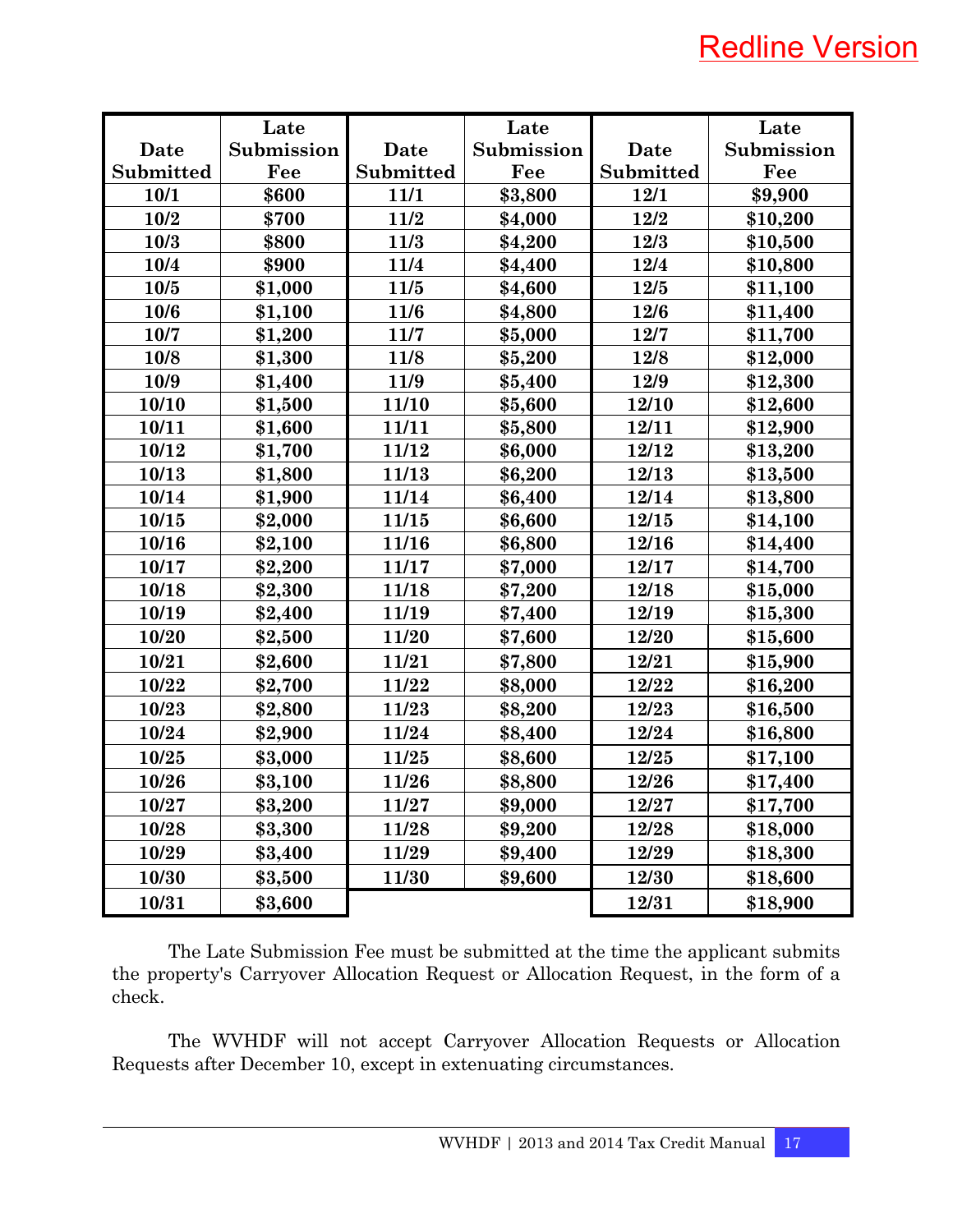**With respect to the foregoing three paragraphs, for Carryover Allocation Requests or Allocation Request submitted on or after November 1, the WVHDF offers no assurance to the applicants that the WVHDF will have sufficient time to process any such Carryover Allocation Request or Allocation Request, and, accordingly, the WVHDF offers no assurance to the applicants that the WVHDF will have sufficient time to issue the requested Carryover Allocation Certificates or Allocation Certifications, respectively.** 

#### Administrative Waiver Fee

 The WVHDF will charge a \$1,000 fee for each Administrative Waiver granted with respect to a property. An Administrative Waiver will not take effect until the WVHDF has received the fee. No fee will be charged to any property in the event an Administrative Waiver applies to all properties.

#### Ineligibility for Inclusion in Basis

 Based upon guidance provided by the IRS, the Processing Fee (including any Late Submission Fee and any Administrative Waiver Fee) is not eligible for inclusion in Adjusted Basis, Eligible Basis, and Qualified Basis.

#### Applicability of the Processing Fee Section to Tax-Exempt Bond Financed Properties

 All of the foregoing provisions apply to tax-exempt bond financed properties which do not require credit allocations from the State Housing Credit Ceiling, except for references to the Carryover Allocation provisions.

### **ALLOCATION POLICIES**

#### Timing of Allocations

 The WVHDF's policy is to allocate (either as carryover allocations or as placed in service allocations) the current year State Housing Credit Ceiling to all selected and qualified properties on or before December 31. Accordingly, all properties that are selected to receive any portion of the State Housing Credit Ceiling must become eligible and qualified to receive Carryover Allocation Certificates for the property, or Allocation Certifications for each building in the property on or before December 31.

 Any selected property that is not eligible and qualified to receive Carryover Allocation Certificates for the property or Allocation Certifications for each building in the property on or before December 31 will not be carried over into the next year. The credits reserved in the selection notification letter and Binding Agreements and Elections for Applicable Percentages (LIHTCP-4) entered into for the buildings in any such property will be automatically canceled and the application for the property will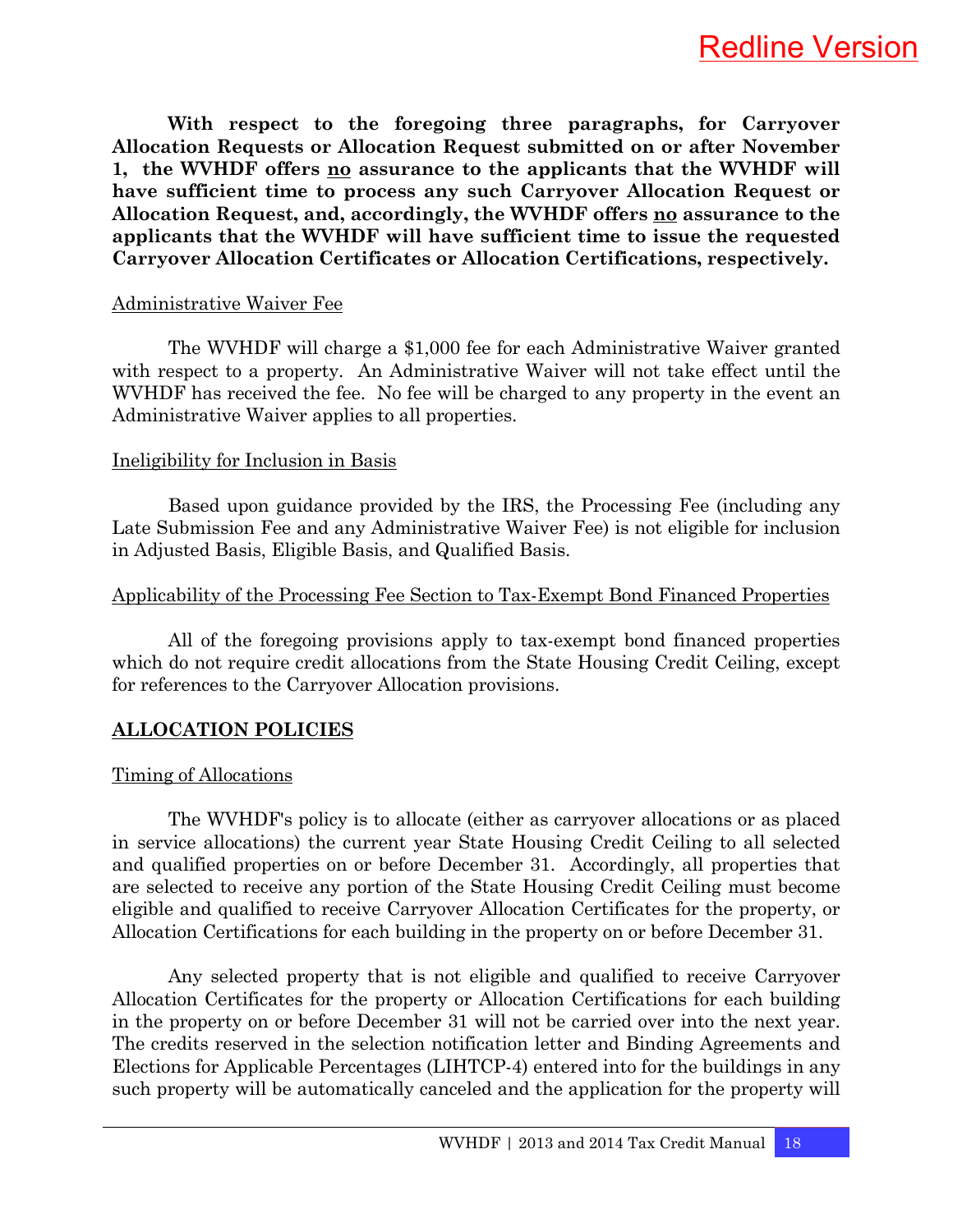be automatically rejected. The credits reserved in the selection notification letter in the current year will not be honored after December 31 of the current year. Binding Agreements and Elections for Applicable Percentages (LIHTCP-4) entered into during the current year will not be honored after December 31 of the current year unless the property has been issued Carryover Allocation Certificates or each building in the property has been issued Allocation Certifications on or before December 31 of the current year.

 If the WVHDF executes Binding Agreements in a previous year to allocate a portion of a future year's State Housing Credit Ceiling, such credit will reduce the amount available in the applicable Set-Aside Category. Such reduction will be reflected in the State Housing Credit Ceiling – Set-Aside Categories and Amounts for the corresponding calendar year.

 Except as is referred to in the Plan in the sections, Property Selection and Waiting Lists, the WVHDF will not enter into Binding Agreements (LIHTCP-4) that commit the WVHDF to allocate any housing credit dollar amounts from any future year's State Housing Credit Ceiling.

 This section of this document does not apply to tax-exempt bond financed properties which do not require credit allocations from the State Housing Credit Ceiling.

#### Substantial Completion Requirements for Newly Constructed Buildings

 With respect to when the newly constructed buildings in a property are considered substantially complete in order to be eligible to submit an Allocation Request (not to establish any building's placed in service date), the WVHDF implements a more conservative approach than the provisions of IRS Notice 88-116 (which govern the establishment of a building's placed in service date).

 A newly constructed building will be considered to be substantially complete on the date that

- the building is 95% or more complete;
- all common areas and facilities and all residential rental units in the buildings must be permanently connected to all utility services
	- $\blacktriangleright$  electric/gas,
	- $\triangleright$  water,
	- $\triangleright$  sewer,
	- $\blacktriangleright$  telephone.
	- $\blacktriangleright$  cable; and
- there cannot be any accessibility impediment to ingress or egress to or from
	- $\triangleright$  the property,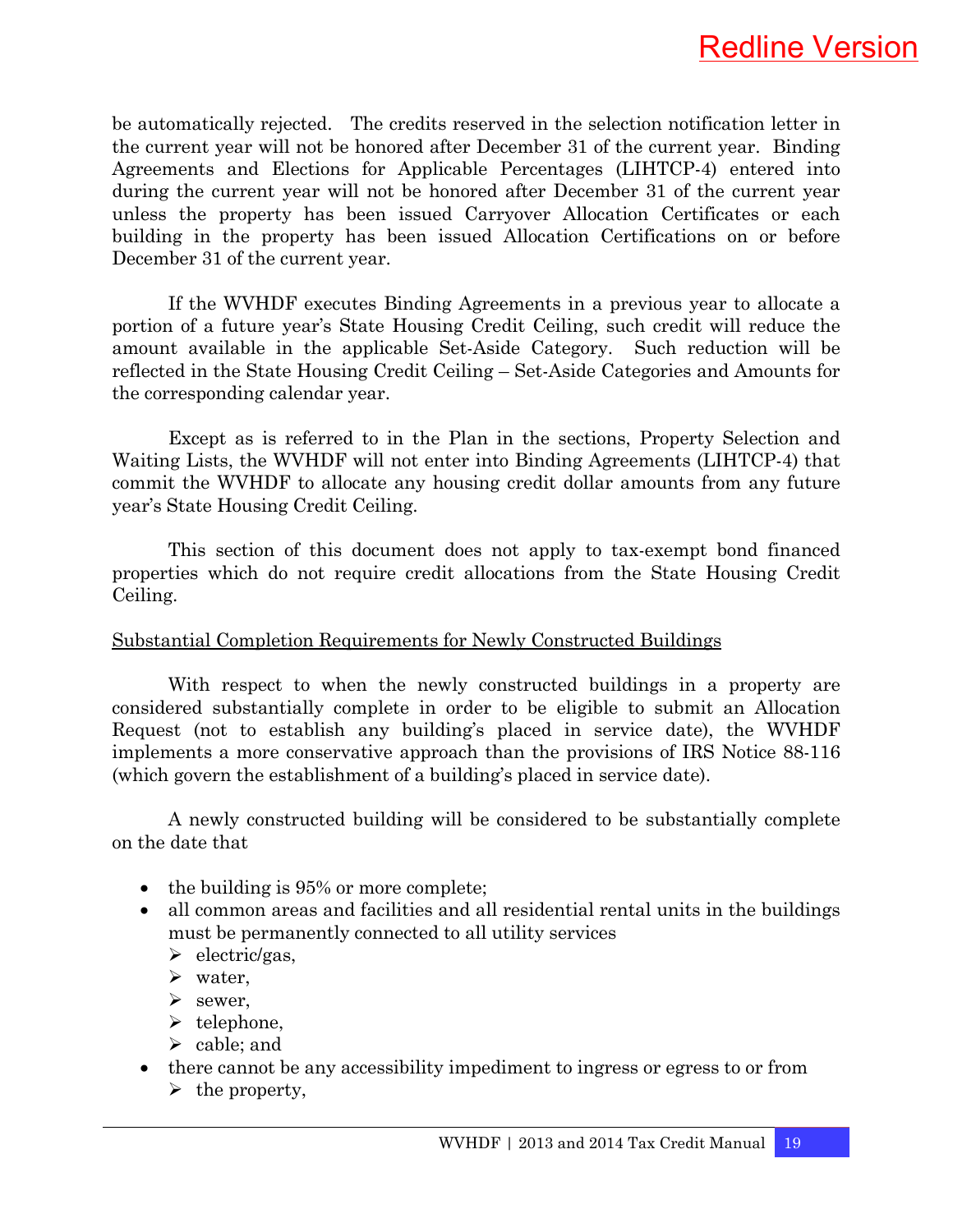- $\triangleright$  its buildings,
- $\blacktriangleright$  units, and
- $\triangleright$  common areas and facilities.

 This section of this document applies to all properties including tax-exempt bond financed properties.

#### Definition of "Property"

 A "property" is defined as consisting of either a single stand-alone building that is not part of a group of multiple buildings (as described next) or a group of multiple buildings having similarly constructed housing units, located on the same tract of land, owned by the same entity for federal income tax purposes and financed pursuant to a common plan of finance.

 A scattered site property may consist of multiple sites, all of which are located within the same municipality (city or town) or all of which are not located within any municipality, but all of which are located in the same county.

 Scattered site properties that involve sites that are located in different municipalities within the same county or are located in a mixture of municipalities and unincorporated areas of the same county or are located in different counties, are not considered one property for the purposes of applying for Low-Income Housing Tax Credits.

 Any attempts to circumvent this policy will result in the rejection of each and all of the involved applications received by the WVHDF for each and all of the properties involved.

 This section of this document does not apply to tax-exempt bond financed properties which do not require credit allocations from the State Housing Credit Ceiling.

#### Limitations on Amount of Property Allocation

 The WVHDF's policies prohibit any reservation or allocation to any one property that exceeds, in the aggregate, 15% of the per capita portion of the current year State Housing Credit Ceiling. As soon as it is available, the "15% amount" will be provided on the WVHDF website (www.wvhdf.com) and emailed to the WVHDF Low-Income Housing Tax Credit Program mailing list.

 An applicant can apply for additional credits in one of the subsequent two calendar years, but no later than the placed-in-service calendar year, and only to the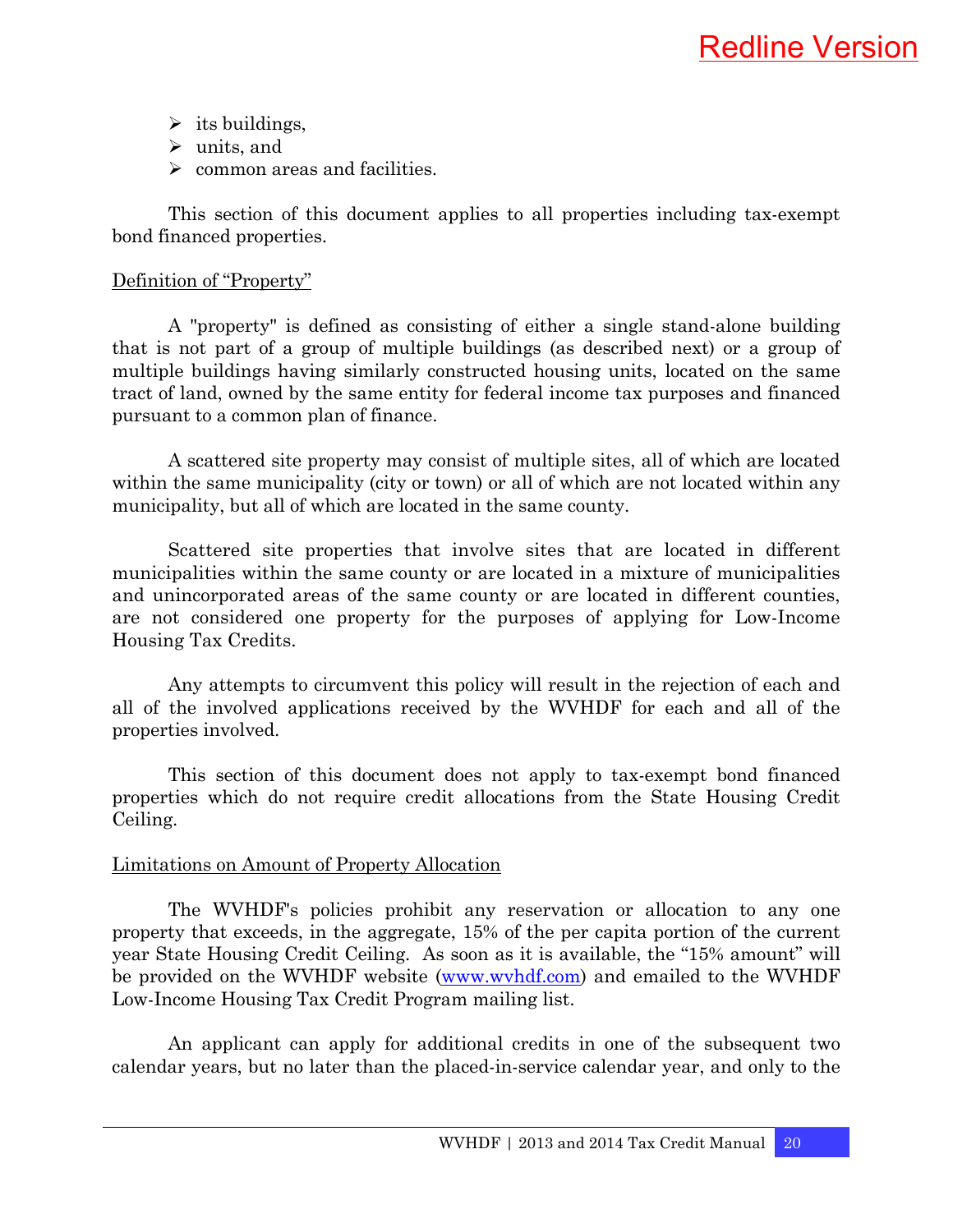extent that the "15% amount" for any such calendar year would not be exceeded in the aggregate.

 This section of this document does not apply to tax-exempt bond financed properties which do not require credit allocations from the State Housing Credit Ceiling.

#### Limitations on Number of Applications Submitted

 Except as described in the following paragraph, the WVHDF's policies prohibit the submission of more than three Reservation Requests involving the same developer, general partner, or managing member/member. Reservation Requests applying for an allocation of credits from the Top Off Set-Aside Category of the current year State Housing Credit Ceiling involving the same developer, general partner or managing member/member will not count towards the three-Reservation Request limit.

 The WVHDF's policies prohibit the submission of more than one Reservation Request and ultimately an allocation of current year State Housing Credit Ceiling involving a first-time developer, general partner, or managing member/member. A "first-time" developer, general partner, or managing member/member includes any person or entity that has not placed a Low-Income Housing Tax Credit Program property located in West Virginia in service and received the final Allocation Certifications for the buildings in the property.

 Any attempts to circumvent this policy will result in the rejection of each and all of the involved applications received by the WVHDF for each and all of the properties involved.

 This section of this document applies to all properties including tax-exempt bond financed properties.

#### Per Unit Minimum Rehabilitation

 The WVHDF requires that any property involving rehabilitation incur, in the aggregate, "hard cost" rehabilitation residential rental adjusted basis (Schedule A to WVHDF Form 1040, Part III, Line 10, Column A) that is greater than \$10,000 per residential rental unit in any such property.

 This section of this document applies to all properties including tax-exempt bond financed properties.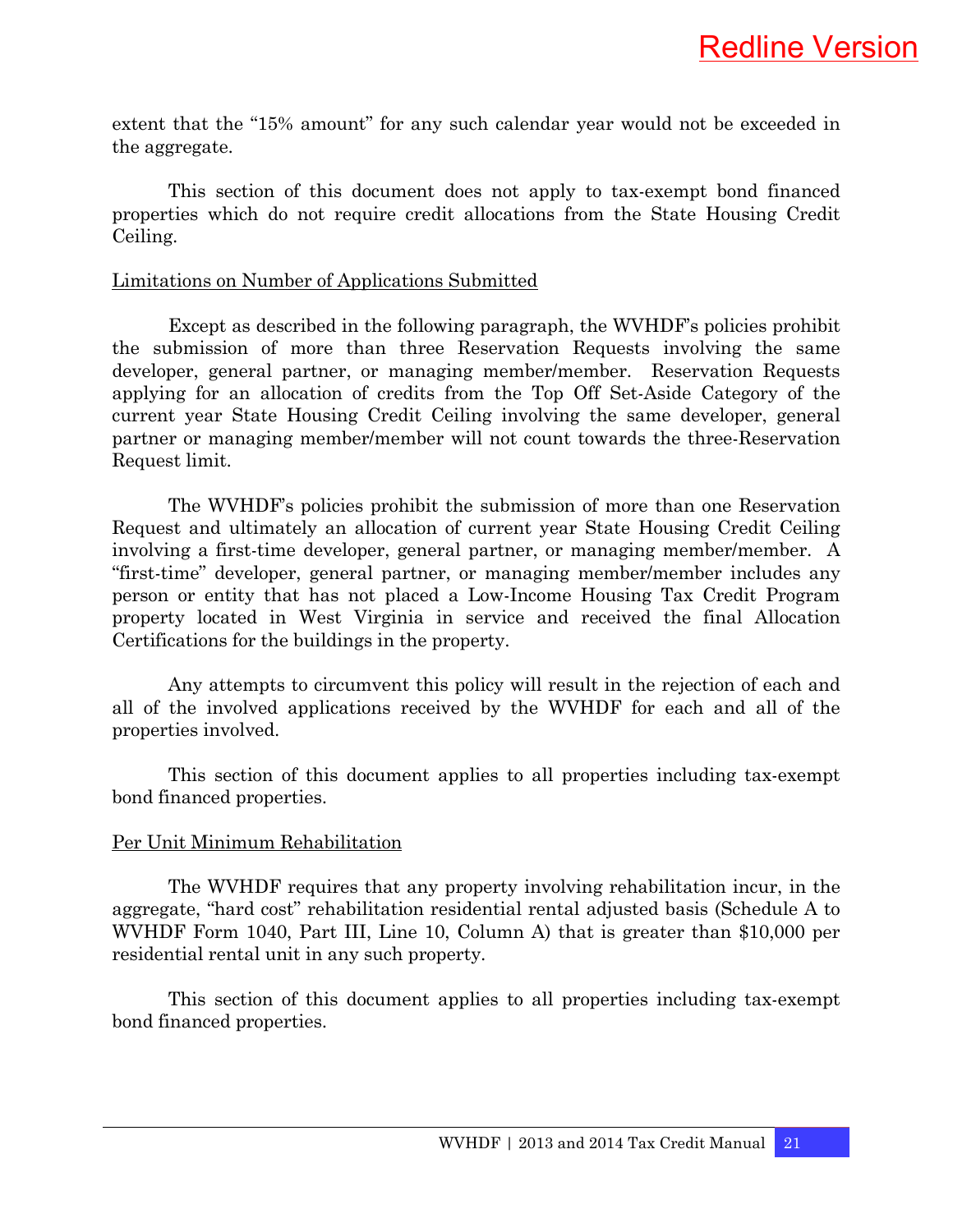#### Property Cost Limits

 Property costs are defined as the Total Property Costs (Schedule A to WVHDF Form 1040, Part III, Line 42, Column 1). In order to determine the reasonableness of property costs, the HUD Subsection 221(d)(3) Mortgage Insurance Program limits for West Virginia (January 2012) as shown below will be utilized. The maximum per unit limits listed below are the lesser of  $(1)$  the Subsection  $221(d)(3)$  mortgage limits as adjusted by the applicable high cost percentage, or (2) 240% of the basic Subsection 221(d)(3) mortgage limits for each of the seven regions in the State. Currently, the limits are identical for all seven regions of the State. Therefore, the table below has been simplified to reflect that change.

| Bedroom Size | <b>Property Cost Limits</b> |  |
|--------------|-----------------------------|--|
| Efficiency   | \$132,814                   |  |
| 1 Bedroom    | \$152,251                   |  |
| 2 Bedrooms   | \$185,136                   |  |
| 3 Bedrooms   | \$239,506                   |  |
| 4 Bedrooms   | \$262,903                   |  |

 Property costs will be compared to the aggregation (based upon the property's unit composition by the number of bedrooms) of the corresponding cost limits based upon the region in which the property is located contained above. Property costs in excess of the aggregation of the corresponding cost limits which cannot be justified (in the WVHDF's sole discretion) given the specific development characteristics of the property (e.g. location in a difficult development area, site conditions, prevailing wage requirements, rehabilitation to historical standards, etc.) will result in the WVHDF decreasing Property Costs, and therefore Adjusted Basis, Eligible Basis, Qualified Basis, and the Eligible Housing Credit Dollar Amount from those contained in the property's application, and the Housing Credit Dollar Amount Needed for the property or for each building in the property.

 This section of this document applies to all properties including tax-exempt bond financed properties.

#### Developer's Fee

 A Developer's Fee represents compensation that is actually paid from one unrelated individual, entity, or both, to another individual, entity, or both, often over a period of time, to the individual, entity, or both, who is responsible for the development of the property. "Development" includes the work, costs and risks associated with the development of a property.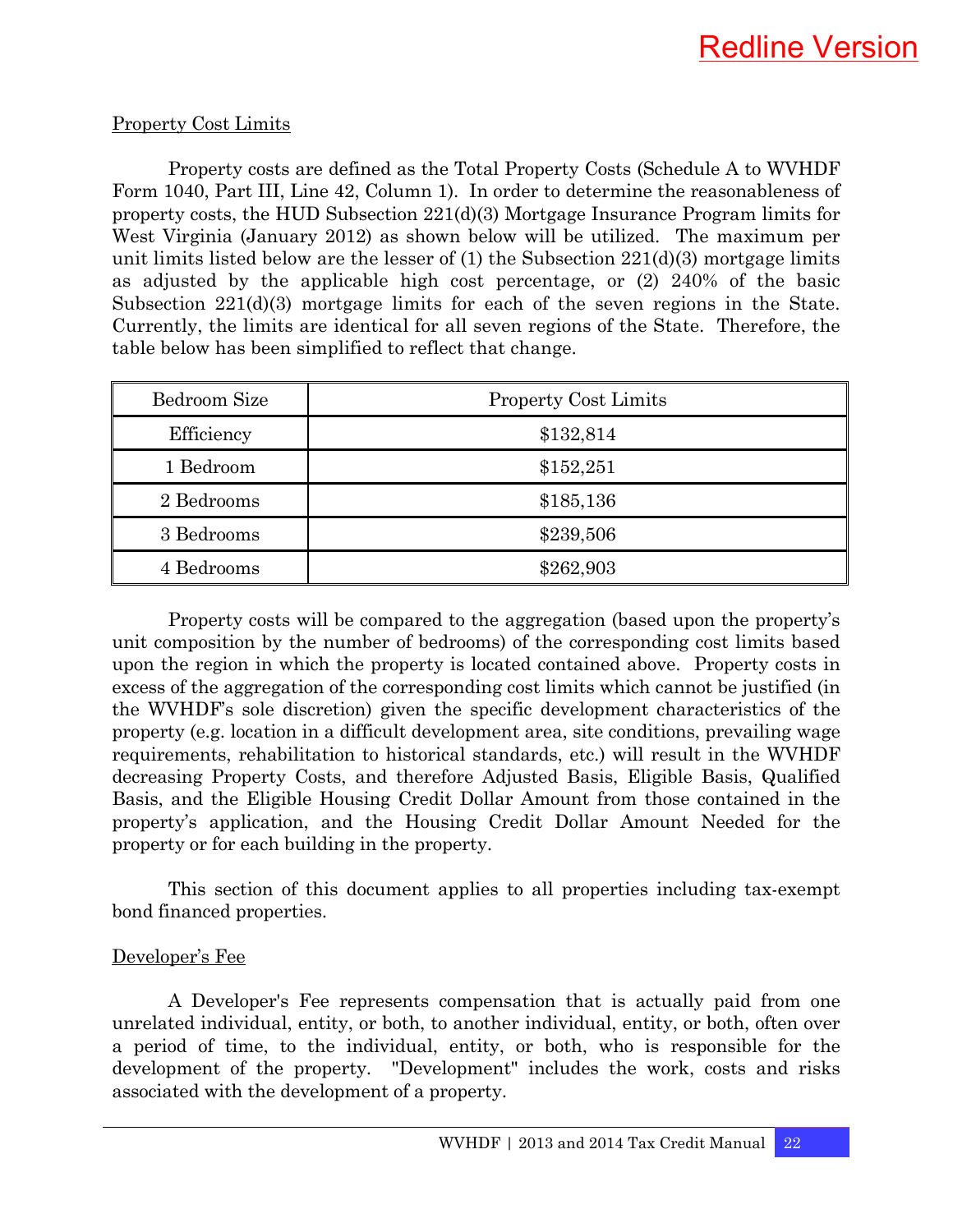There are direct and indirect costs associated with the development of a property. These costs include, but are not limited to office space, furniture and equipment costs or rental expenses; utilities; office supplies; personnel salaries and fringe benefits; professional services, such as accounting and legal; travel; and other administrative expenses associated with operating such development business.

 In specifying the maximum amount of Developer's Fee that may be included in the Property Costs, Adjusted Basis, Eligible Basis, and Qualified Basis for each property or for each building in a property, there is a differentiation between properties that have been occupied as residential rental housing at any time during the year preceding the date of the option, purchase contract, or deed for the subject property, which is furnished with the initial Reservation Request with respect to site control, and those properties that have not been occupied for residential rental housing at any time during the year preceding the date of the option, purchase contract, or deed for the subject property, which is furnished with the initial Reservation Request with respect to site control. The WVHDF also differentiates between a property where an identity of interest does not exist between the Developer and the General Contractor and one where an identity of interest does exist between the Developer and the General Contractor.

 An identity of interest between the Developer and General Contractor is construed to exist if any of the following conditions exist:

- When there is any financial interest of the Developer in the General Contractor.
- When a Developer is also an officer, director, owner, partner or stockholder of the General Contractor.
- When the General Contractor advances any funds to the Developer.
- When the General Contractor takes any interest in the Developer as part of the consideration to be paid to the General Contractor.
- When any relationship exists which would give the Developer or the General Contractor control or undue influence over the price of the contract, or the price paid to the subcontractor, material supplier or lessor of equipment.
- When there exists or comes into being any side deals, agreements, contracts or undertakings entered into or being contemplated between the Developer and the General Contractor.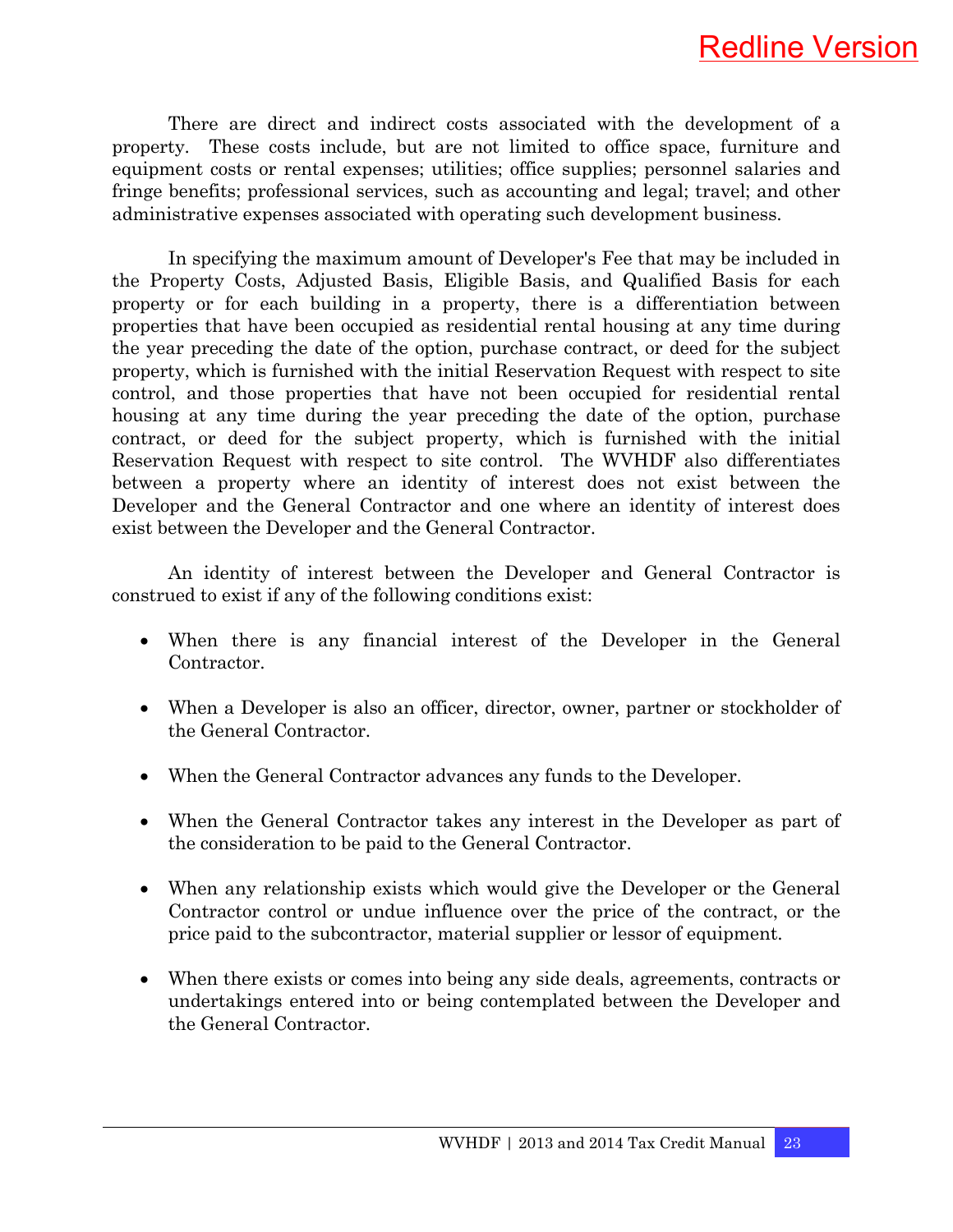WVHDF Form 1040 requires the applicant to disclose any identity of interest between any of the development team members, including the Developer, General Contractor, and General Partner.

 The matrix below contains the equations to be used to determine the maximum amount of Developer's Fee that may be included in the Property Costs, Adjusted Basis, Eligible Basis, and Qualified Basis for the property or for each building in the property.

*{Remainder of page left intentionally blank.}*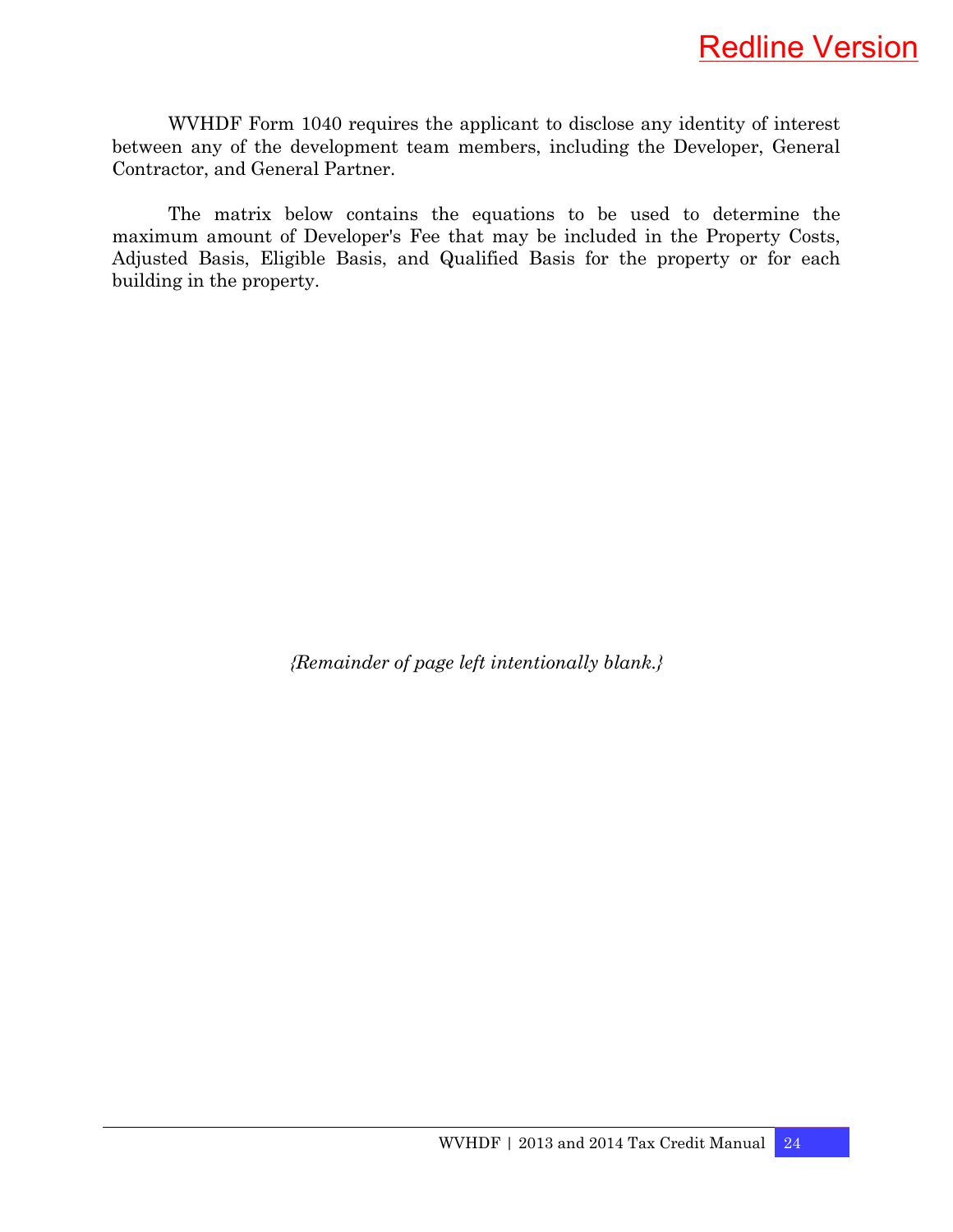DEVELOPER'S FEES FOR PROPERTIES THAT HAVE NOT BEEN OCCUPIED AS RESIDENTIAL RENTAL HOUSING AT ANY TIME DURING THE YEAR PRECEDING THE DATE OF THE OPTION, PURCHASE CONTRACT, OR DEED FOR THE SUBJECT PROPERTY, WHICH IS FURNISHED WITH THE INITIAL RESERVATION REQUEST WITH RESPECT TO SITE CONTROL

| <b>Identity of Interest Does Not Exist</b>                                                          | <b>Identity of Interest Does Exist</b>                                                                                           |
|-----------------------------------------------------------------------------------------------------|----------------------------------------------------------------------------------------------------------------------------------|
| The Developer's Fee included in Property Costs<br>and Adjusted Basis must be less than or equal to: | The Developer's Fee included in Property Costs and<br>Adjusted Basis must be less than or equal to the lesser<br>of:             |
| * Adjusted Basis <sup>1</sup><br>18%                                                                | 18% * Adjusted Basis <sup>1</sup> ; and<br>(Adjusted Basis <sup>1</sup> - Builder's Profit)) -<br>$(22\% *$<br>Builder's Profit) |

#### DEVELOPER'S FEES FOR PROPERTIES THAT HAVE BEEN OCCUPIED AS RESIDENTIAL RENTAL HOUSING AT ANY TIME DURING THE YEAR PRECEDING THE DATE OF THE OPTION, PURCHASE CONTRACT, OR DEED FOR THE SUBJECT PROPERTY, WHICH IS FURNISHED WITH THE INITIAL RESERVATION REQUEST WITH RESPECT TO SITE CONTROL

| <b>Identity of Interest Does Not Exist</b>                                                          | <b>Identity of Interest Does Exist</b>                                                                                             |
|-----------------------------------------------------------------------------------------------------|------------------------------------------------------------------------------------------------------------------------------------|
| Acquisition                                                                                         | Acquisition                                                                                                                        |
| The Developer's Fee included in Property Costs<br>and Adjusted Basis must be less than or equal to: | The Developer's Fee included in Property Costs and<br>Adjusted Basis must be less than or equal to:                                |
| * Acquisition Adjusted Basis <sup>1</sup><br>10%                                                    | 10% * Acquisition Adjusted Basis <sup>1</sup>                                                                                      |
| <b>Substantial Rehabilitation</b>                                                                   | <b>Substantial Rehabilitation</b>                                                                                                  |
| The Developer's Fee included in Property Costs<br>and Adjusted Basis must be less than or equal to: | The Developer's Fee included in Property Costs and<br>Adjusted Basis must be less than or equal to the lesser<br>of:               |
| Substantial Rehabilitation Adjusted<br>$15\%$<br>$\ast$<br>Basis <sup>1</sup>                       | * Substantial Rehabilitation Adjusted Basis <sup>1</sup> ;<br>15%<br>and<br>$((18\% * (Substantial Rehabilitation Adjusted Basis1$ |
|                                                                                                     | - Builder's Profit)) - Builder's Profit)                                                                                           |

1 Adjusted Basis, which by definition excludes Land, and which, for the purposes of the Developer's Fee formulas provided above also excludes the Developer's Fee itself.

 The maximum Developer's Fee is further limited to the amount of Developer's Fee that is actually paid, or otherwise earned or recognized as income, from one unrelated individual, entity, or both to another individual, entity, or both as compensation for the work, costs and risks associated with the development of a property.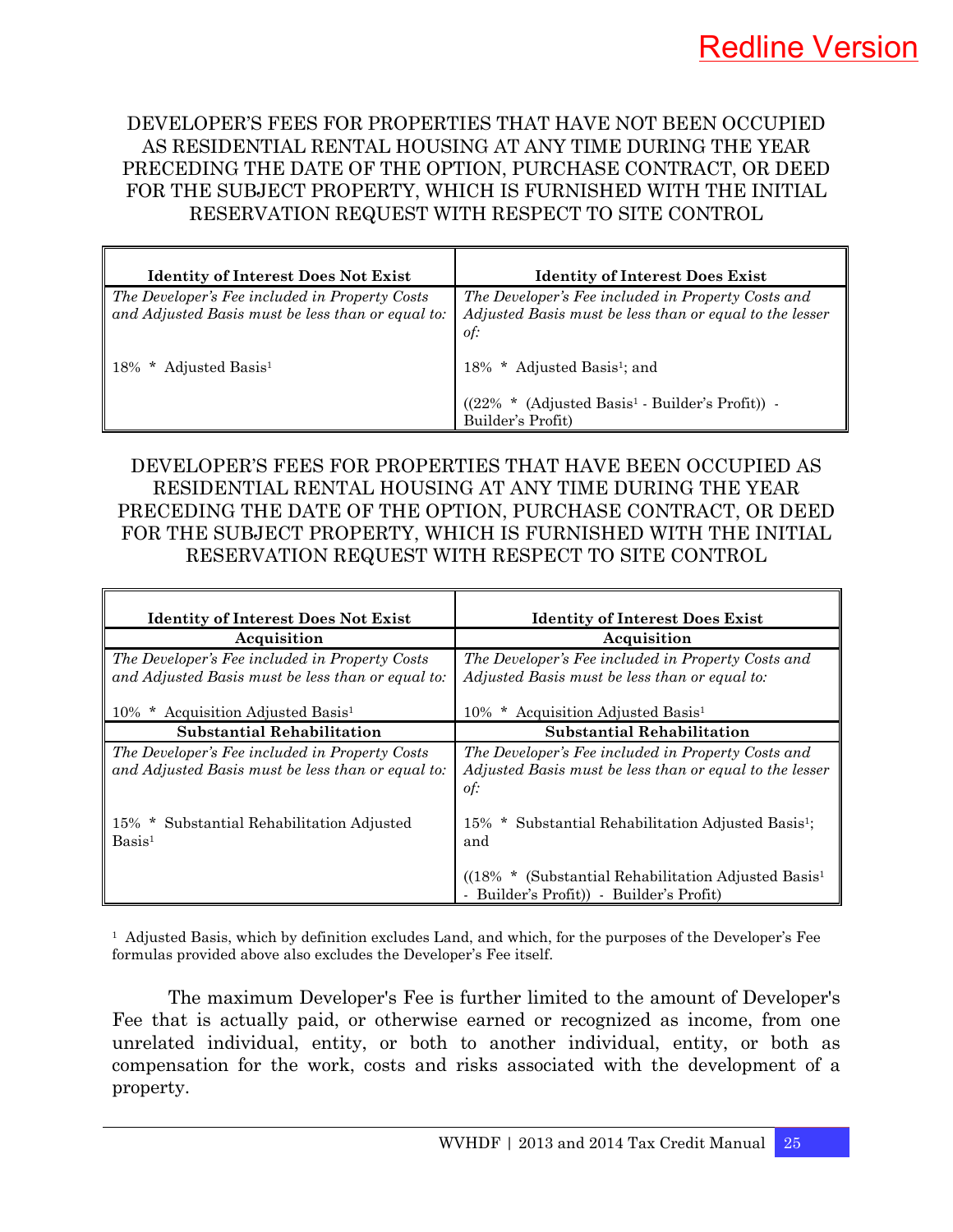The equations used to determine the maximum amount of Developer's Fee apply to the total of the amounts listed in the application for Developer's Fee, and to any separately-listed Consultant's Fees or other costs relating to the development work and costs associated with the development of a property.

 In the event the total of the amounts listed in the Schedule A To WVHDF Form 1040 for the property or for each building in the property for Developer's Fee and for any separately-listed Consultant's Fees or other costs related to the development work and costs associated with the development of a property exceed the applicable limit, the WVHDF will make a corresponding reduction in each such property's or building's allowed Property Costs, Adjusted Basis, Eligible Basis, Qualified Basis, and, therefore, Eligible Housing Credit Dollar Amount and the Housing Credit Dollar Amount Needed.

 In order for the Developer's Fee to be eligible for inclusion in Property Costs, Adjusted Basis, Eligible Basis, and Qualified Basis, the payment, recognition, and taxation of the Developer's Fee must comply with IRS requirements.

#### **If a state-designated basis boost is being requested for a property, a minimum deferred Developer's Fee will be required as set forth in the Allocation Policies, State Designated Basis Boost section of this document.**

 This section of this document applies to all properties including tax-exempt bond financed properties.

#### Builder's Operating Costs and Profit

 The table below will be used to determine the maximum amount of builder's operating costs and profit that may be included in the Property Costs, Adjusted Basis, Eligible Basis, and Qualified Basis for the property or for each building in the property. These percentages are to be applied to the adjusted basis of the hard construction costs (plus demolition, if applicable). Hard construction costs generally include demolition, on-site land improvements, off-site land improvements, common areas, common facilities, and new structures construction costs or rehabilitation of existing structures construction costs, but only to the extent that such costs are part of the construction contract.

*{Remainder of page left intentionally blank.}*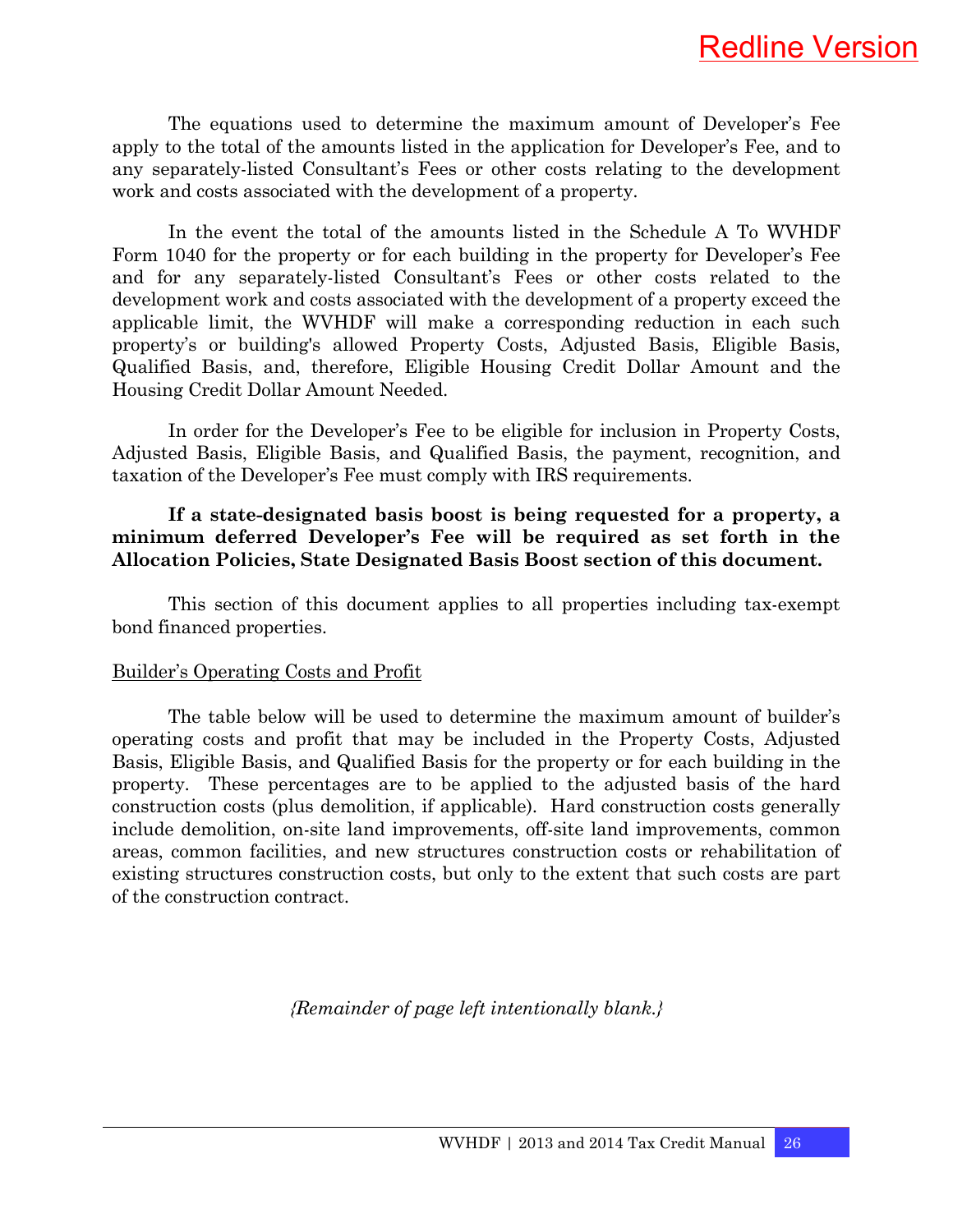|                                           | Percentage of the              |
|-------------------------------------------|--------------------------------|
| Builder's Operating Cost                  | Adjusted Basis of the          |
| And Profit Line Item Description          | <b>Hard Construction Costs</b> |
| Builder's General Overhead                | 2%                             |
| Builder's General Requirements            | 6%                             |
| Builder's Profit                          | 6%                             |
| Total Builder's Operating Cost and Profit | 14%                            |

 Applicants must provide in the Schedule A to WVHDF Form 1040 for the property or for each building in the property the amounts for Builder's General Overhead, Builder's General Requirements, and Builder's Profit.

 In the event any of the amounts listed in the Schedule A to WVHDF Form 1040 for the property or for each building in the property for Builder's Overhead, Builder's General Requirements, and Builder's Profit exceed the applicable limit, the WVHDF will make a corresponding reduction in each such property's or building's allowed Property Costs, Adjusted Basis, Eligible Basis, Qualified Basis, and, therefore, Eligible Housing Credit Dollar Amount and the Housing Credit Dollar Amount Needed.

 This section of this document applies to all properties including tax-exempt bond financed properties.

#### Cost Certification Requirements

 The WVHDF recognizes two types of Cost Certifications, one prepared and certified to by the owner, or an authorized representative thereof ("Owner's Cost Certification"), and one examined and certified to by an independent Certified Public Accountant ("Independent CPA Cost Certification and Examination").

#### Owner's Cost Certification

 Schedule A to WVHDF Form 1040 constitutes an Owner's Cost Certification, on a property basis or on a building by building basis. Each Schedule A to WVHDF Form 1040 is to be prepared on the method of accounting used by the taxpayer (owner) for federal income tax purposes. The Schedule A to WVHDF Form 1040 must detail the property's total costs as well as those costs that qualify for inclusion in eligible basis under Subsection 42(d) of the Internal Revenue Code ("Code"). Schedule A to WVHDF Form 1040 is a required document for any application for Low-Income Housing Tax Credits. There are three stages of application through which a property is processed – Reservation Request, Carryover Allocation Request, and Allocation Request.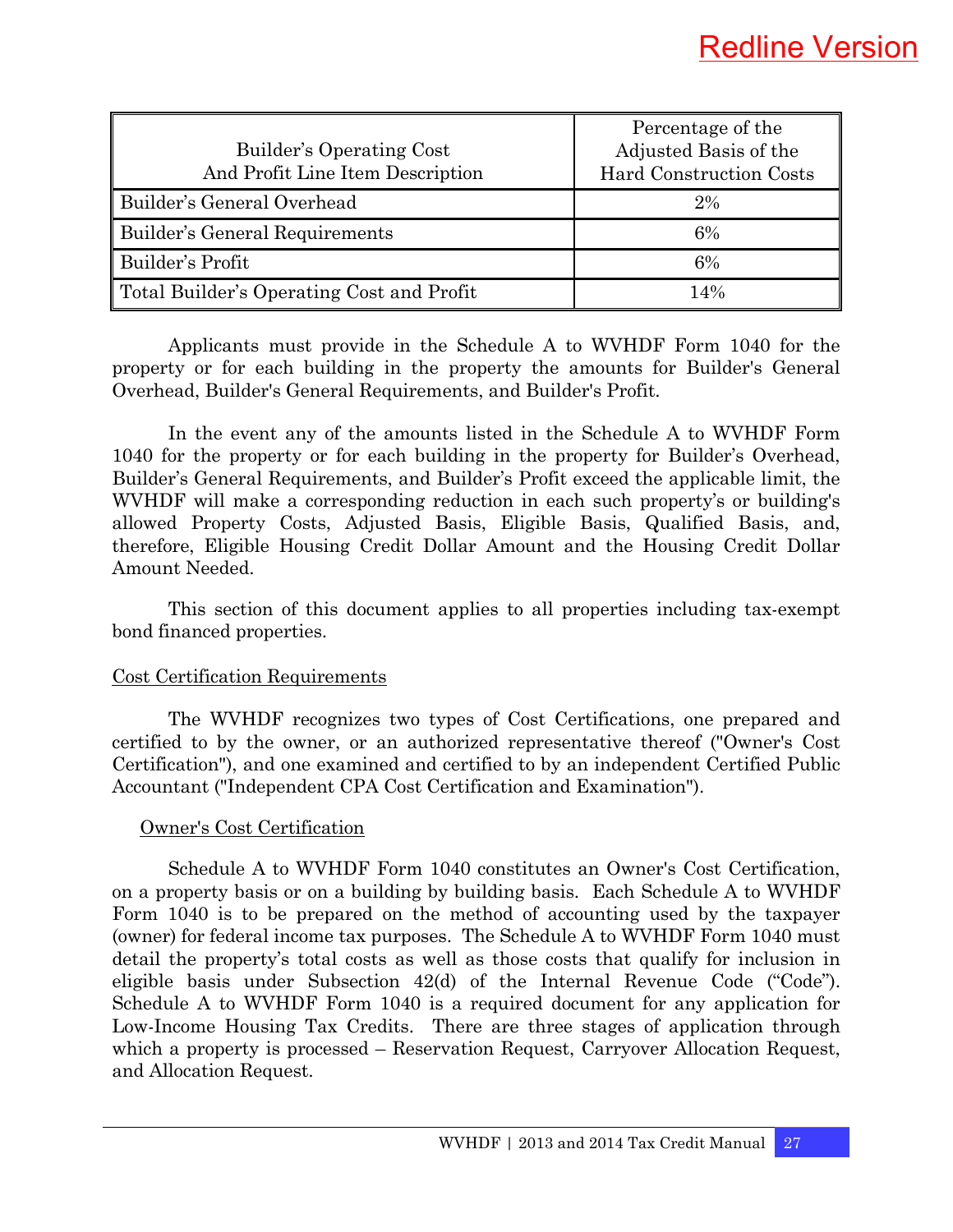

 At the Reservation Request and Carryover Allocation Request application stages, the amounts listed and certified to by the owner as the Property Costs and Residential Rental Adjusted Basis are the owner's **best estimate**, at the time such Request is prepared, of what the actual final Property Costs and Residential Rental Adjusted Basis will be for the property. At the Allocation Request application stage, the amounts listed and certified by the owner as the Property Costs and Residential Rental Adjusted Basis are the **actual final** Property Costs and Residential Rental Adjusted Basis incurred by the owner for each building in the property.

 The WVHDF will verify the mathematical and logical accuracy of the Owner's Cost Certification of Property Costs and Residential Rental Adjusted Basis (contained in Schedule A to WVHDF Form 1040 for the property or for each building in the property), at each stage of application.

 The WVHDF will also reconcile the Residential Rental Adjusted Basis contained in the Schedule A to WVHDF Form 1040 for the property or for each building in the property to the corresponding Residential Rental Property Costs contained in the Schedule A to WVHDF Form 1040 for the property or for each building in the property, at each stage of application.

#### Independent CPA Cost Certification and Examination

 In connection with an owner's submission and the WVHDF's evaluation and processing of an Allocation Request for any property, the owner must obtain and provide the WVHDF with an originally-signed Independent CPA Cost Certification and Examination report at the time the Allocation Request is submitted to the WVHDF. The Independent CPA Cost Certification and Examination report must be in the format prescribed by the WVHDF, and is attached as Exhibit E to this document. The WVHDF has also prescribed the format in which the property's final sources and uses of funds must be presented. The prescribed format is Schedule D to WVHDF Form 1040. The Schedule D must be accompanied by the Independent CPA Cost Certification and Examination report referred to above.

 The Independent CPA Cost Certification and Examination must be prepared in conformity with the accounting practices prescribed by the IRS, under the method of accounting used by the taxpayer (owner) for federal income tax purposes, and in conformity with the prescribed format (Schedule D) set by the WVHDF. The auditor's report must be unqualified and must address all items required in the regulations. The WVHDF will review the Independent CPA Cost Certification and Examination report to determine that these requirements are met.

 In the event an interested party imposes any requirement for an audit, examination, and/or cost certification of development costs, including but not limited to a federal audit, examination, and/or cost certification, a copy of any such audit,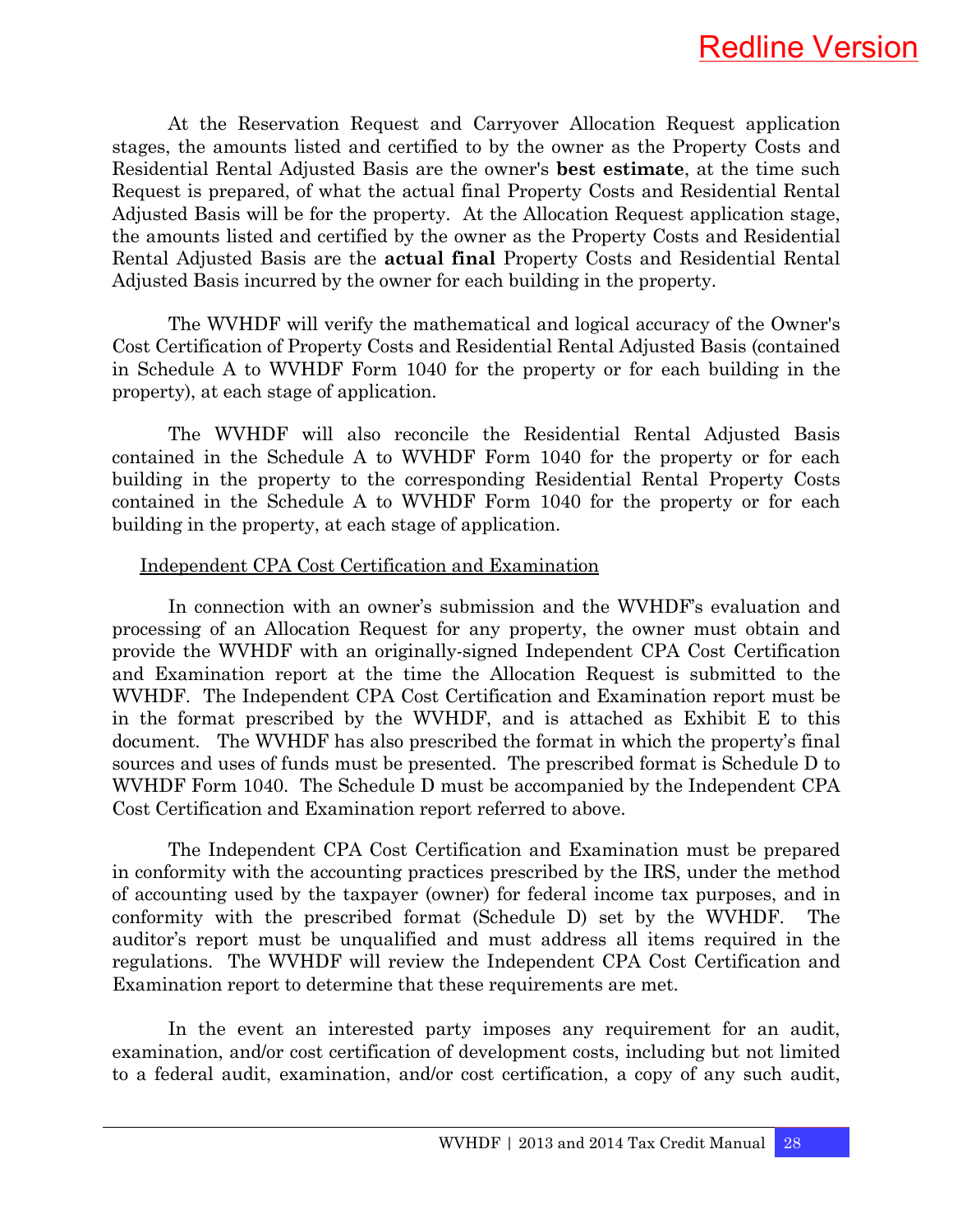examination, and/or cost certification must be provided to the WVHDF in connection with the submission of any such property's Allocation Request.

 This section of this document applies to all properties including tax-exempt bond financed properties.

#### Syndication Costs and Net Syndication Proceeds

 Syndication costs represent those costs incurred by the syndicator in connection with obtaining investors for a property. Accordingly, syndication costs are not considered to be Property Costs and, therefore, are not eligible for inclusion in the Property Costs, Adjusted Basis, Eligible Basis, or Qualified Basis for Low-Income Housing Tax Credit Program purposes.

 Syndication costs are paid for out of the gross syndication proceeds raised from the investors. Accordingly, there is a direct and inverse relationship between the syndication costs and the net syndication proceeds available to fund Property Costs. The WVHDF wants each of its Low-Income Housing Tax Credit Program properties to maximize the net syndication proceeds available to fund Property Costs. As a result, the WVHDF is interested in the amount of syndication costs incurred.

 Generally, syndications of investment interests can occur either through a private placement or through a public offering. Syndication costs are generally higher for a public offering than for a private placement. The higher syndication costs for a public offering result from the costs associated with the additional requirements imposed by the Securities and Exchange Commission on public offerings.

 Syndication costs for a **private placement** should not exceed 15% of the gross syndication proceeds generated by virtue of such investment in the property. Syndication costs for a **public offering** should not exceed 25% of the gross syndication proceeds generated by virtue of such investment in the property.

 The WVHDF recognizes that it does not have the ability to participate in the negotiation of the syndication arrangement between the developer and the syndicator for a property. Accordingly, in the event the syndication costs for a property are in excess of the amount determined based upon the applicable percentage stated above, the WVHDF will increase the net syndication proceeds available to fund property costs in an amount equal to the amount by which the syndication costs exceed the amount determined based upon the applicable percentage stated above, for the purposes of the Low-Income Housing Tax Credit Program housing credit need evaluation. This will encourage developers to negotiate and obtain the best price for the investment in their property at the lowest syndication cost.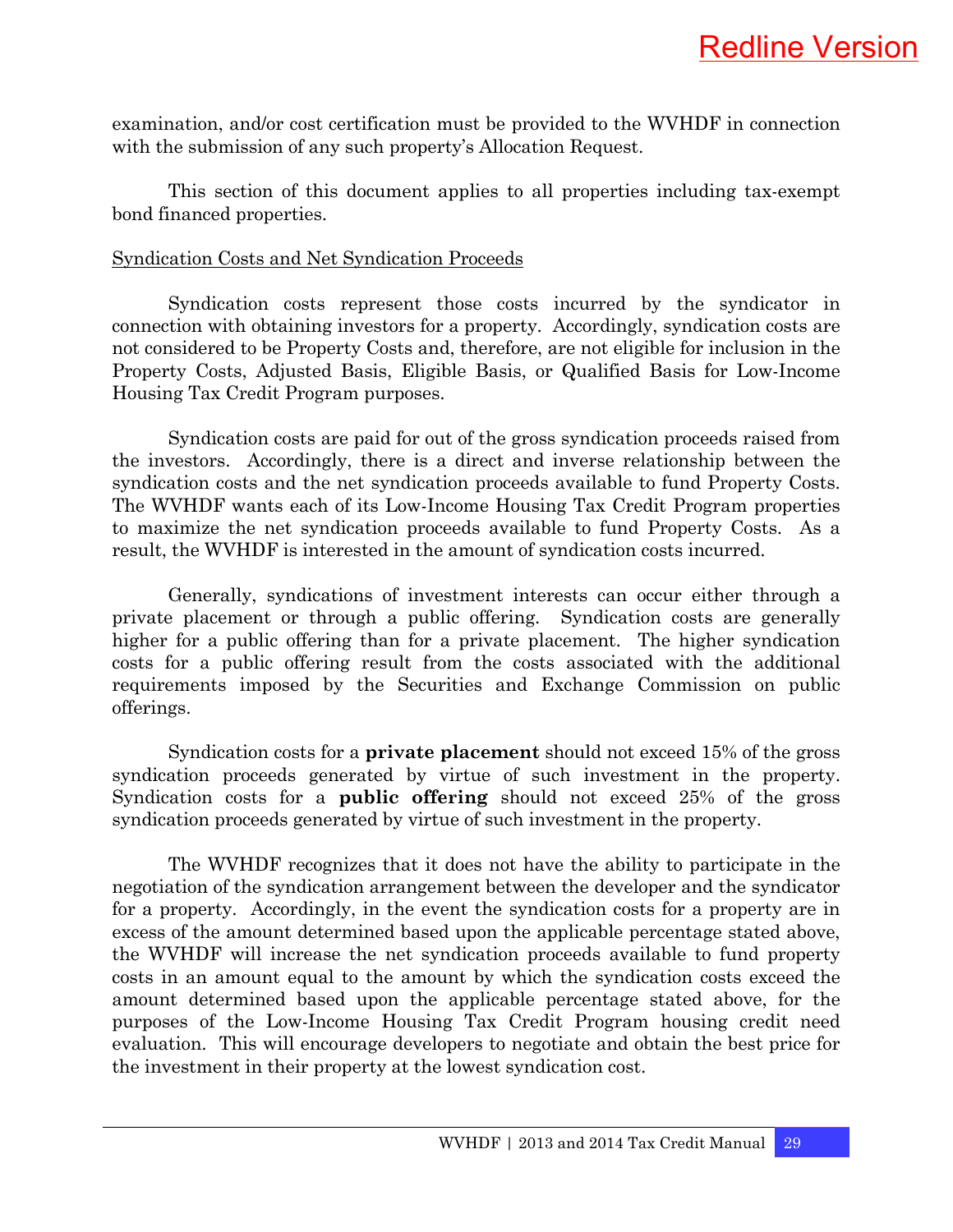It is in a property's best interest to negotiate and obtain the highest possible price per Low-Income Housing Tax Credit dollar. The lower the price per Low-Income Housing Tax Credit dollar, the less likely the property will be able to achieve financial feasibility.

 Once the Reservation Requests for the current year have been submitted, the WVHDF will review the entire universe of syndication proposals and determine the range of prices provided. In general, the WVHDF will use the syndication price indicated in the syndication proposal submitted with a property's Reservation, Carryover Allocation, or Allocation Request for the purpose of the WVHDF's housing credit need evaluation, unless such price is deemed to be substantially lower than the range of prices provided.

 This section of this document applies to all properties including tax-exempt bond financed properties.

#### Maintenance of Continuous Site Control

 Once the Reservation Request has been submitted to the WVHDF, the prospective ownership entity must have and continuously maintain control of the site and existing buildings, if any, for the subject property in the form of a deed, option or purchase contract, in the name of the ownership entity. In the event the prospective owner loses control of the site or if the site for the property is changed (except as described in the following paragraph) after the Reservation Request has been submitted to the WVHDF, the application for the property, regardless of stage of processing, will be automatically rejected and any documents entered into for such property or for the buildings in any such property will be automatically canceled.

 **The WVHDF believes that the location of the site is so integral to the acceptance and scoring of a property that the WVHDF will not consider a site change once a property's Reservation Request has been submitted, unless it is directly responsive to provide replacement housing only in the event of a federally declared disaster.**

 This section of this document applies to all properties including tax-exempt bond financed properties.

#### State-Designated Basis Boost

Subsection  $42(d)(5)(B)(v)$  of the Code authorizes the WVHDF to award up to a 30% basis boost to any building that the WVHDF determines needs such basis boost to be financially feasible as part of a qualified low-income housing property. Unless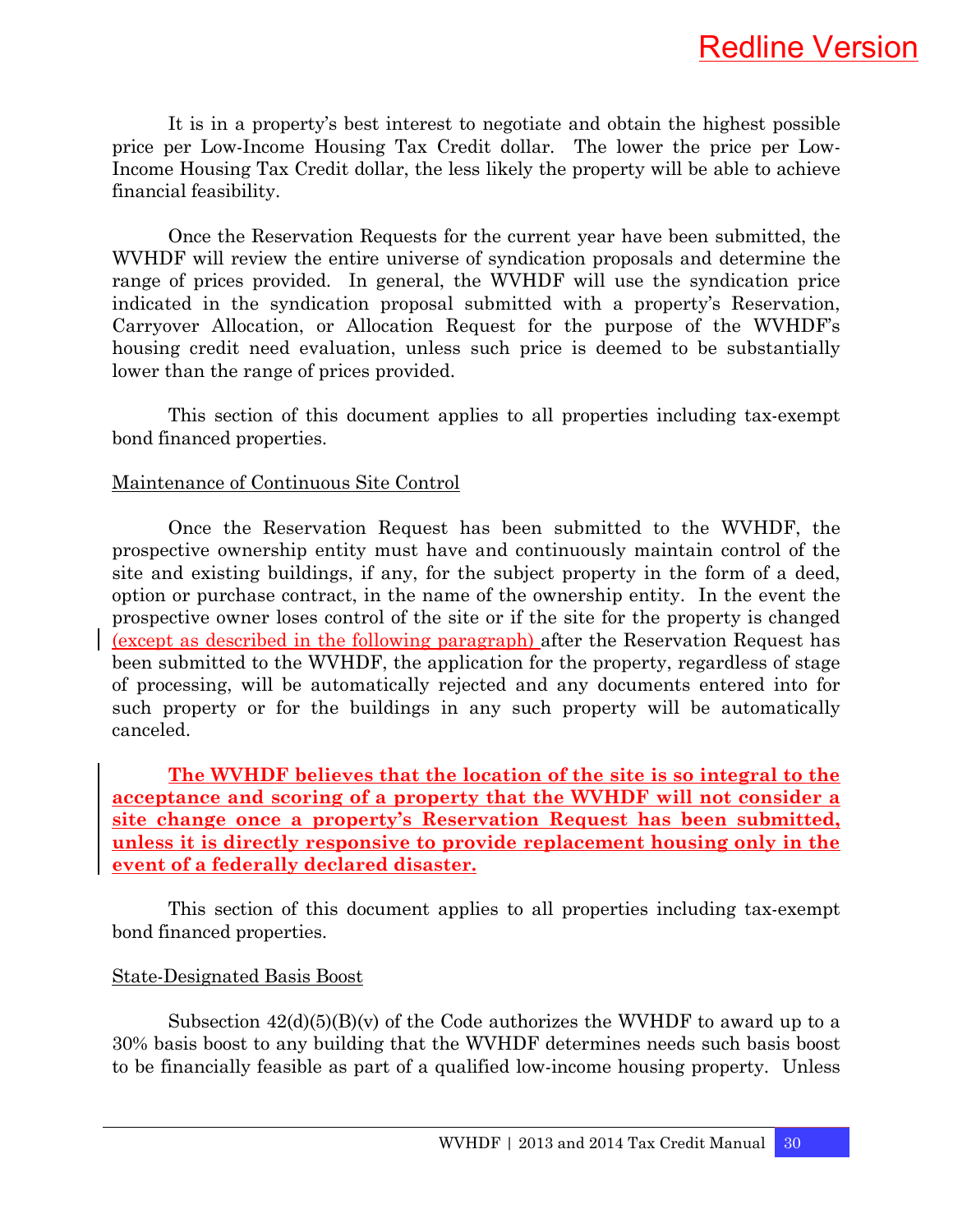the WVHDF declares otherwise in a separate notice, the state-designated basis boost is available in any county in the State.

### **Guiding principle for awarding the state-designated basis boost: The basis boost must be considered necessary for the financial feasibility of the property.**

The following items need to be considered reasonable for a property to be considered for the state-designated basis boost as permitted under Subsection  $42(d)(5)(B)(v)$  of the Code:

- Per credit equity price
- Total property costs
- Band of affordability for 60% units
- Vacancy percentage (from 5% to 7%)
- Other income
- Operating expenses per unit per annum
- Replacement reserve
- Repayment terms and interest rate on permanent financing
- Cash flow
- Debt Service Coverage Ratio (normally 1.25 to 1.30 or slightly lower for properties which have 50% or greater project-based rental subsidy)
- Deferred Developer's Fee. Generally, in order to be considered for a boost in basis, the required deferred Developer's Fee is 20% of the total allowed Developer's Fee. Only in the event the property's operating pro-forma does not show the ability to repay the required deferred Developer's Fee out of available cash flow will the WVHDF consider a deferred Developer's Fee of less than the required amount. The purpose of the boost in basis is not to ensure 100% of the Developer's Fee at the end of construction or shortly thereafter. If the developer is requesting less than 100% of the allowed Developer's Fee for the property (see the Allocation Policies, Developer's Fee section of this document), such reduction will be considered a portion of the required deferral.

Following are three examples demonstrating the calculation of the required Developer's Fee deferral.

*{Remainder of page left intentionally blank.}*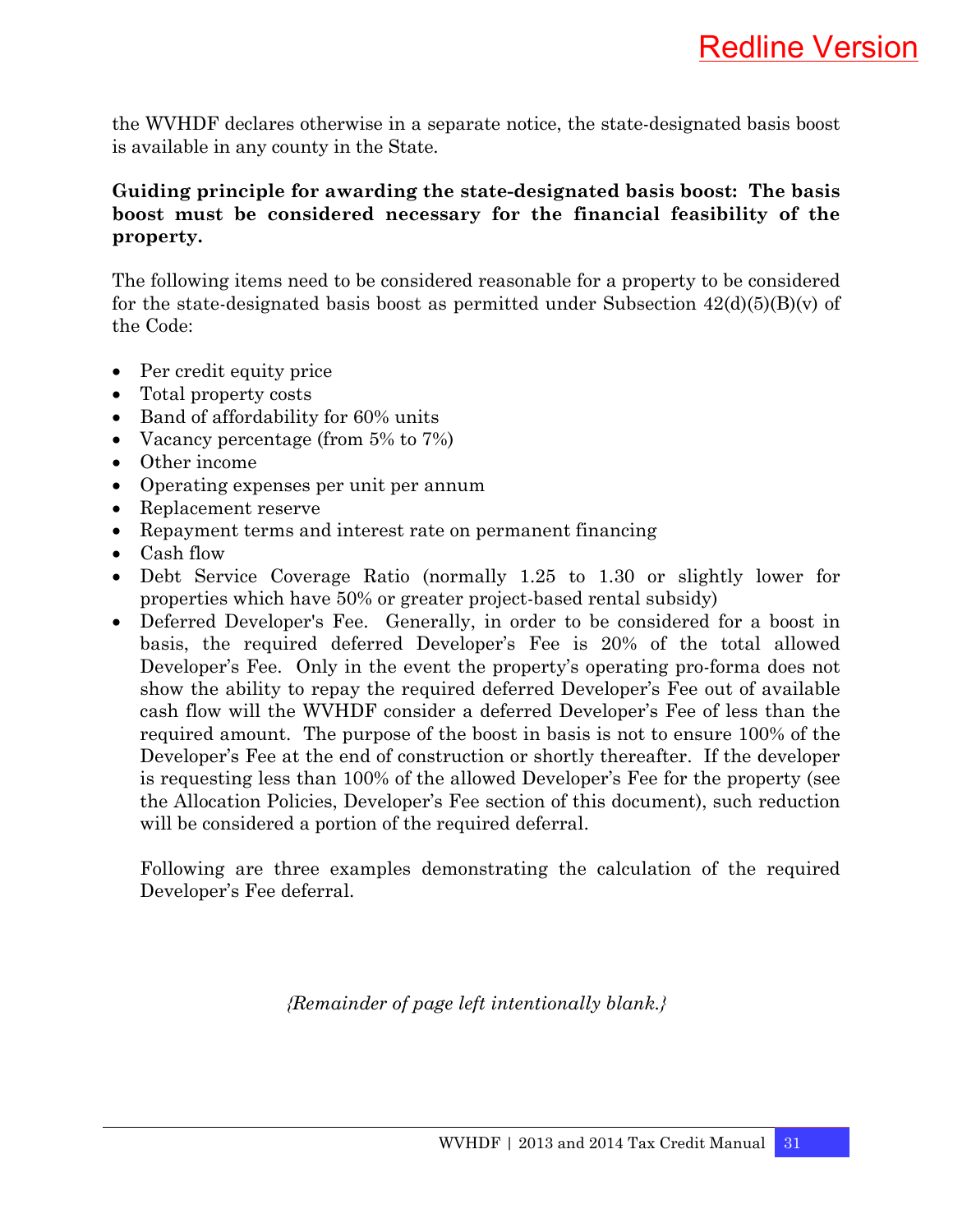|                | Item A         | Item B              | Item C        |                 |
|----------------|----------------|---------------------|---------------|-----------------|
|                | <b>Allowed</b> | Property's          |               | Required        |
|                | Total          | <b>Actual Total</b> | Difference of | <b>Deferred</b> |
|                | Developer's    | Developer's         | Item A and    | Developer's     |
| <b>Example</b> | $\rm{Fe}e^*$   | Fee                 | Item B        | Fee**           |
|                |                |                     |               |                 |
| A              | \$100,000      | \$100,000           | \$0           | \$20,000        |
|                | \$100,000      | \$90,000            | \$10,000      | \$8,000         |

\* Per the Developer's Fee matrix included in the Allocation Policies, Developer's Fee section of this document.

\*\* Calculation: The greater of [(Item B times 20%) less Item C] or zero.

 This section of this document is not applicable to tax-exempt bond financed properties since such properties are not eligible to receive a state-designated basis boost.

#### WVHDF Underwriting Analysis

Subsection  $42(m)(2)$  of the Code requires that the housing credit dollar amount allocated to a property not exceed the amount that the allocating agency determines is necessary for the financial feasibility of the property and its viability as a qualified low-income housing property throughout the credit period. In making this determination of the housing credit dollar amount necessary, the allocating agency is required to consider:

- the sources and uses of funds and the total financing planned for the property,
- any proceeds or receipts expected to be generated by reason of tax benefits,
- the percentage of the housing credit dollar amount used for property costs other than the cost of intermediaries, and
- the reasonableness of the developmental and operational costs of the property.

Consideration of the percentage of the housing credit dollar amount used for property costs (other than the cost of intermediaries) shall not be given so as to impede the development of properties in hard-to-develop areas. Subsection 42(m)(2)(B) of the Code also provides that "such a determination shall not be construed to be a representation or warranty as to the feasibility or viability of the project".

Subsection  $42(m)(2)(C)$  of the Code also requires that the WVHDF analyze the property and make a determination of the amount of housing credit dollar amount necessary as of each of the following times: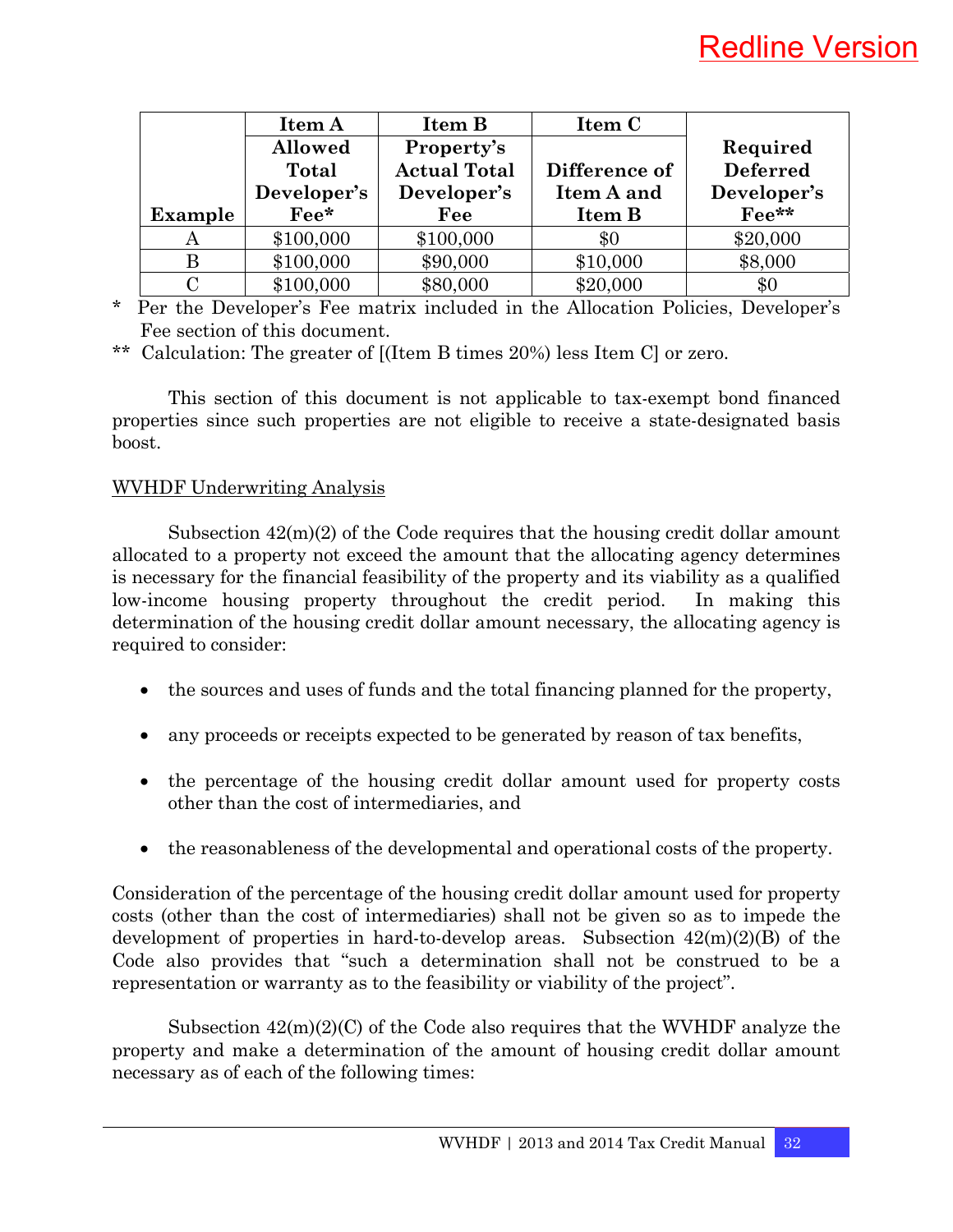- The application for the housing credit dollar amount (Reservation Request).
- The allocation of the housing credit dollar amount (Carryover Allocation Request).
- The date the building is placed in service (Allocation Request).

 The basic underwriting spreadsheets that the WVHDF utilizes to complete the required analysis (underwriting) at each of the above-referenced application stages is attached as Exhibit F to this document, copies of which may be found on the WVHDF website (www.wvhdf.com) or by contacting the WVHDF at 1-800-933-9843.

 This section of this document applies to all properties including tax-exempt bond financed properties which do not require credit allocations from the State Housing Credit Ceiling, except for references to the Carryover Allocation provisions.

#### **QUALIFIED CONTRACT REQUEST PROCEDURE**

A qualified contract is a bona fide contract to acquire (within a reasonable period after the contract is entered into) the non-low-income portion of the building for fair market value and the low-income portion of the building for an amount not less than the applicable fraction (specified in the Regulatory and Restrictive Covenants for Land Use Agreement) of the sum of (i) the outstanding indebtedness secured by the building, (ii) the adjusted investor equity in the building, and (iii) other capital contributions, reduced by cash distributions from or available for distribution from the property. A request for a qualified contract allows eligible owners of properties receiving federal low-income housing tax credits to exit the tax credit program after the end of the initial fifteen (15) year compliance period. The following procedure sets forth the terms and conditions property owners must follow to allow the WVHDF to administer qualified contract requests ("Requests"). A qualified contract is not available, and this procedure is not applicable, to an owner that waived its right to request a qualified contract in the Regulatory and Restrictive Covenants and Land Use Agreement between the owner and the WVHDF.

#### Time of Request

An eligible owner of a property utilizing federal low-income housing tax credits may request a qualified contract pursuant to Subsection  $42(h)(6)(E)$  of the Code for the acquisition of the low-income portion of the property any time after the last day of the fourteenth (14th) year of the compliance period. Generally, the WVHDF has one year from the date it notifies the owner that it has all of the required information it needs to process the request. This one year time period may be extended as set forth below.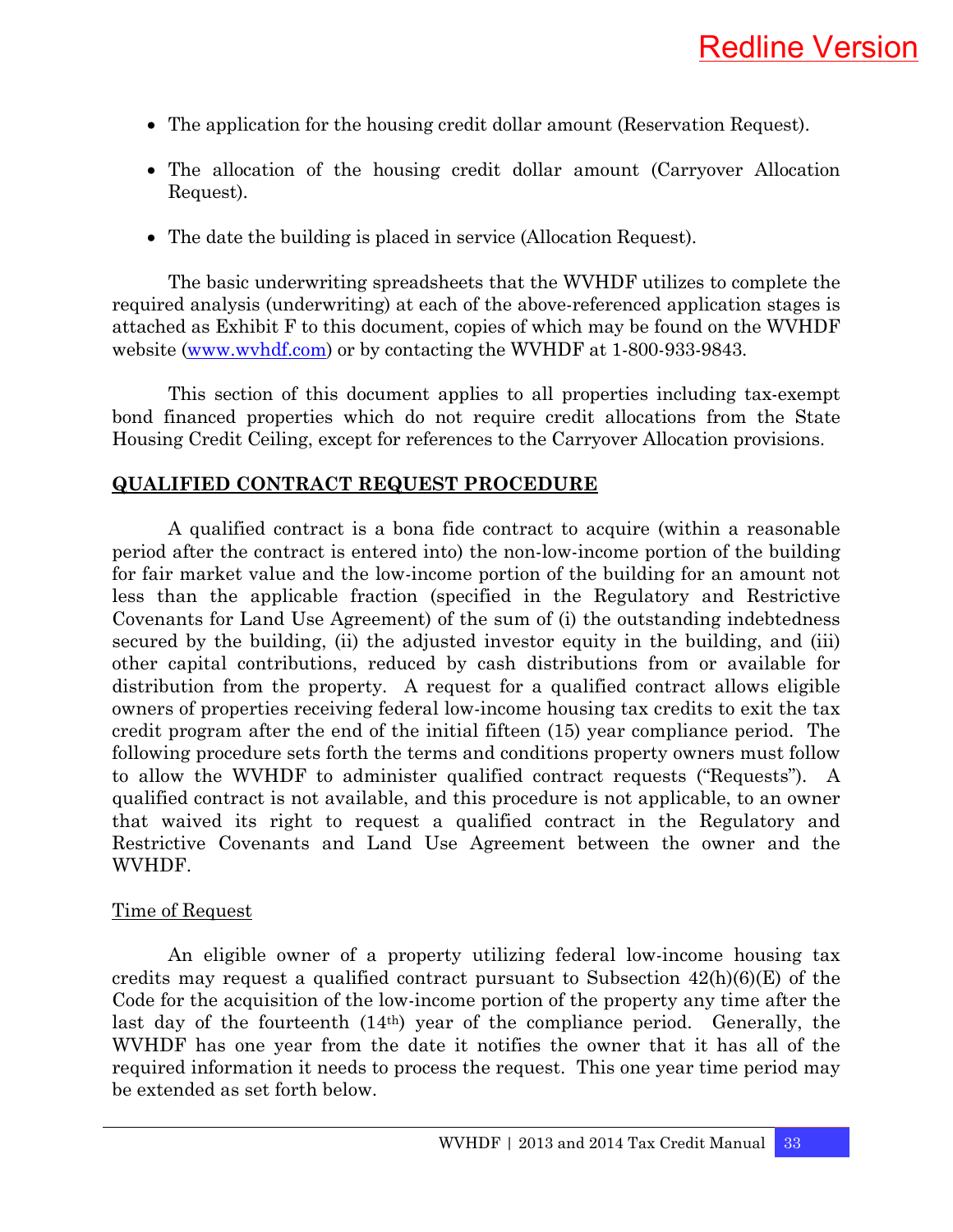#### Qualified Contract Notification Letter

To begin the Request process, a property owner must submit a Qualified Contract Notification Letter (the "Notification Letter") to the WVHDF. The form of the Notification Letter may be found on the WVHDF website (www.wvhdf.com) or by contacting the WVHDF at 1-800-933-9843. This notice will not bind the owner to submit a Request and does not start the one year period for response from the WVHDF. The Notification Letter must address the following minimum criteria for eligibility to request a qualified contract.

- 1. That the owner did not waive its right to request a qualified contract in the Regulatory and Restrictive Covenants for Land Use Agreement.
- 2. That the property has completed the fourteenth (14th) year of its compliance period.
- 3. That the property is in compliance with all of the requirements of Section 42 of the Code.
- 4. That the owner has secured complete, unconditional waivers of all purchase options, including any rights of first refusal relating to the property.
- 5. That the owner has not requested a qualified contract on the property in the past. The owner may only request one (1) qualified contract per property.

In addition to the minimum eligibility requirements set forth above, the Notification Letter must include the following commitments and certifications from the owner:

- 1. That the owner has not been notified of any audit or investigation or disallowance pertaining to Section 42 of the Code by the IRS. The owner must provide any copies of IRS audit findings or disallowances which it has received during the tax credit period.
- 2. That the all information submitted with the Notification Letter is accurate and complete.
- 3. That the owner is and will be solely responsible for all documents and information provided to the WVHDF and to prospective purchasers in connection with the Request.
- 4. That the owner agrees to cooperate with the WVHDF and its agents to present a qualified contract for purchase of the property. This may include providing copies of additional rent rolls, property tax returns, income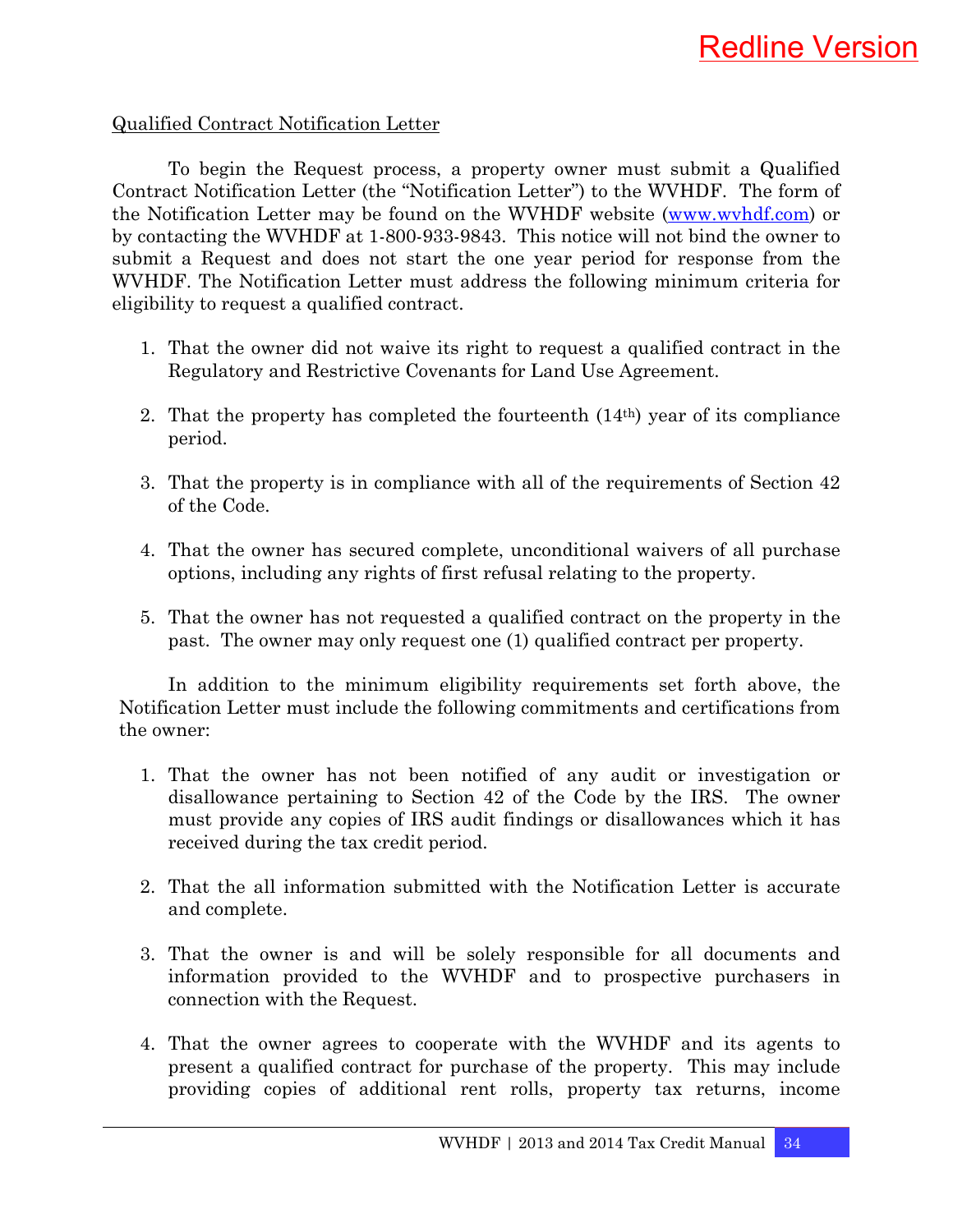certifications, repair and maintenance records, operating expenses and debt service information, and other due diligence documents. The WVHDF may suspend the one year time frame for presenting a qualified contract while waiting on such items.

- 5. That the owner agrees to provide access to the property for inspection by the WVHDF, its agents, and prospective purchasers.
- 6. That the owner agrees to indemnify, defend, and hold the WVHDF harmless with respect to the use of any information submitted.

Upon review of the Notification Letter, the WVHDF will notify the owner in writing of its eligibility to submit a Request. The WVHDF will include instructions for submitting the request and will provide the owner with a form reimbursement agreement.

#### Qualified Contract Request

If the owner is notified that it is eligible to request a qualified contract, it must submit its Request by providing the following documentation to the WVHDF. The one year period does not start until the owner submits all required documents to the satisfaction of the WVHDF.

- 1. A cover letter indicating the intentions of the owner along with a fully completed "Calculation of Qualified Contract Price," ("QCP") including Worksheets A-E. These worksheets may be found on the WVHDF website (www.wvhdf.com) or by contacting the WVHDF at 1-800-933-9843. These forms must be accompanied by a signed letter from a Certified Public Accountant stating the name of the property and that he or she is an independent third-party Certified Public Accountant who is not an employee, officer, partner, member or shareholder of the owner. The letter must further state that the calculation of the QCP has been completed, or reviewed and approved in accordance with 26 CFR Part 1, Section 1.42-18, published May 3, 2012 (77 Fed. Reg. 26175), or its appropriate successor. The letter must also state the determined QCP.
- 2. All fees referenced below in the Fee section.
- 3. All IRS Forms 8609 related to the property, showing part II completed.
- 4. Annual audited financial statements for each year of property operation.
- 5. Annual partnership or ownership entity tax returns for the most recent five years of the property's operations.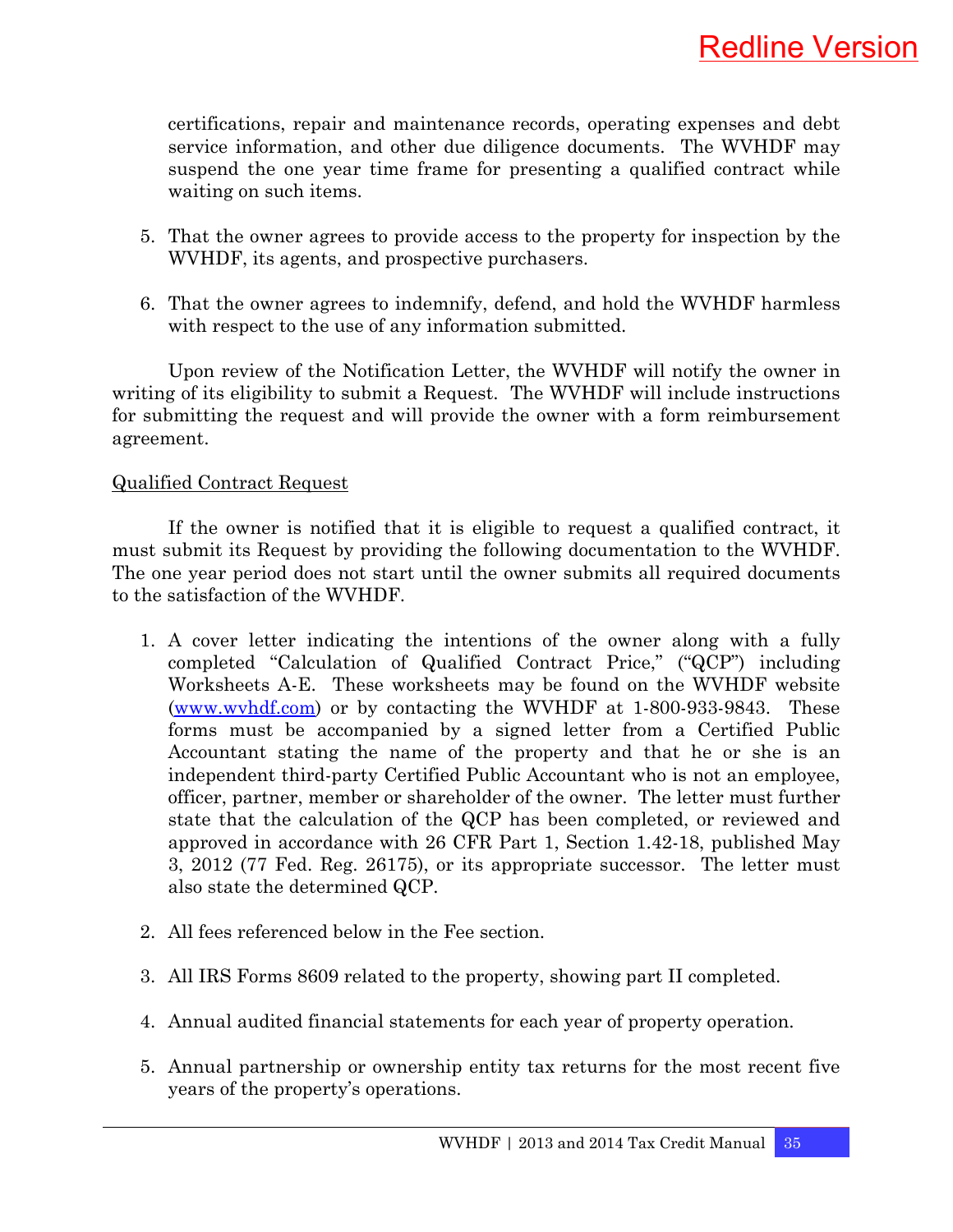- 6. Loan documents for all secured debt during the compliance period (and evidence that the owner is in good standing, is not in default; and is not aware of any event, which but for the passage of time, would constitute default under the outstanding loan agreement and/or deed of trust encumbering the real property).
- 7. Partnership Agreement or Operating Agreement, with all amendments.
- 8. Evidence of consent of all partners or members and lenders to seek a qualified contract (or proof consent is not necessary).
- 9. Any third party bona fide offers to purchase the property received within one year prior to the date of the Request.
- 10.Title report showing all outstanding liens and encumbrances on title.
- 11.An executed Reimbursement Agreement.

#### Fees

The WVHDF will assess the owner a \$3,500 non-refundable administration fee for processing a Request. The non-refundable fee may be adjusted for properties of five units or less. In addition to the administrative fee, the owner must execute an agreement to reimburse the WVHDF for all costs and must also deposit with the WVHDF \$1,000 per unit up to a maximum of \$30,000 to cover anticipated third party costs. This deposit may be used by WVHDF to pay for such third party costs as:

- A physical needs assessment of the property;
- An appraisal of the property;
- A market study of the property;
- A Phase I environmental study and, if necessary, a Phase II environmental study;
- An accountant to confirm the QCP;
- Legal fees.

These fees must be paid to the WVHDF at the time of the submission of the Request. If third party costs exceed the original deposit from the owner, the WVHDF shall make a request for additional deposits. The processing of the Request will be suspended during any time an additional deposit has been requested from the owner until such funds have been received by the WVHDF. If requested funds are not received within 15 days of notice to the owner, the processing of the Request will be terminated. Suspension in accordance with this paragraph or any requirement set forth herein shall also suspend the one year time period for the WVHDF to present a qualified contract. Any amount of the deposit remaining upon sale of the property will be returned (without interest) to the owner.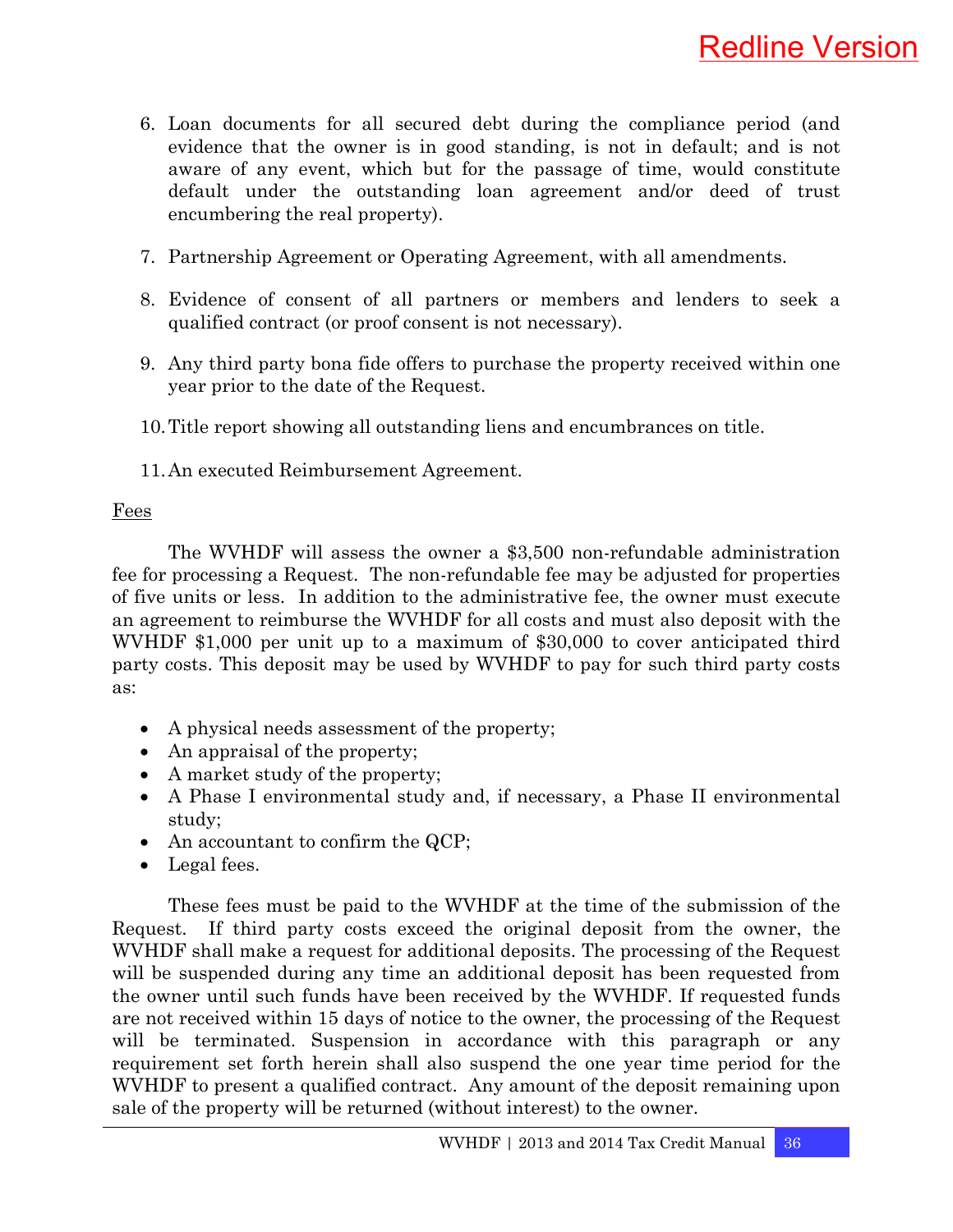Notwithstanding the foregoing, the WVHDF is not obligated to obtain any of the third party reports described above, and the WVHDF will make no representations or warranties to any prospective purchaser of the property.

#### Presentation of a Qualified Contract

The owner and the proposed buyer are free to negotiate different transaction terms prior to closing.

Under Subsection  $42(h)(6)(E)(i)(II)$  of the Code, the WVHDF's only obligation is to "present" to the owner a bona fide contract signed by a prospective buyer to acquire the owner's property for the QCP ("the Contract.") The Contract will include basic real estate transaction terms and will be as close to a contingency free contract as possible. When the WVHDF presents the Contract to the owner, regardless of when or if the Contract is fulfilled, the possibility of terminating the extended use period is removed forever and the property remains bound to the provisions in, and does not terminate, the Regulatory and Restrictive Covenants for Land Use Agreement. Whether or not the owner actually executes the Contract and closes the transaction is a separate, legally unrelated question.

By submitting a Request, the owner grants the WVHDF the authority to market the property and to provide applicable information to interested parties. Any and all information, including property and partnership financial statements and tax returns may be provided to third parties or otherwise used by the WVHDF as it deems appropriate in its discretion. The WVHDF must have continuous cooperation from the owner. Lack of cooperation will cause the processing of the Request to be terminated.

In the event processing of a Request is suspended or terminated for any reason, the property must continue to be maintained and operated under the Regulatory and Restrictive Covenants for Land Use Agreement.

#### Three-Year Period

If the WVHDF fails to present a qualified contract before the expiration of the one year period (or such longer period as occurs in accordance with this procedure or as the owner may agree to in writing), the extended use period for the property will terminate. However, the property will be subject to the requirements set forth in Subsection  $42(h)(6)(E)(ii)$  of the Code which provides that for a threeyear period commencing on the termination of the compliance period, the owner may not (i) evict or terminate a tenancy (other than for good cause) of an existing tenant of any low-income unit; or (ii) increase the gross rent with respect to any lowincome unit except as permitted under Section 42 of the Code.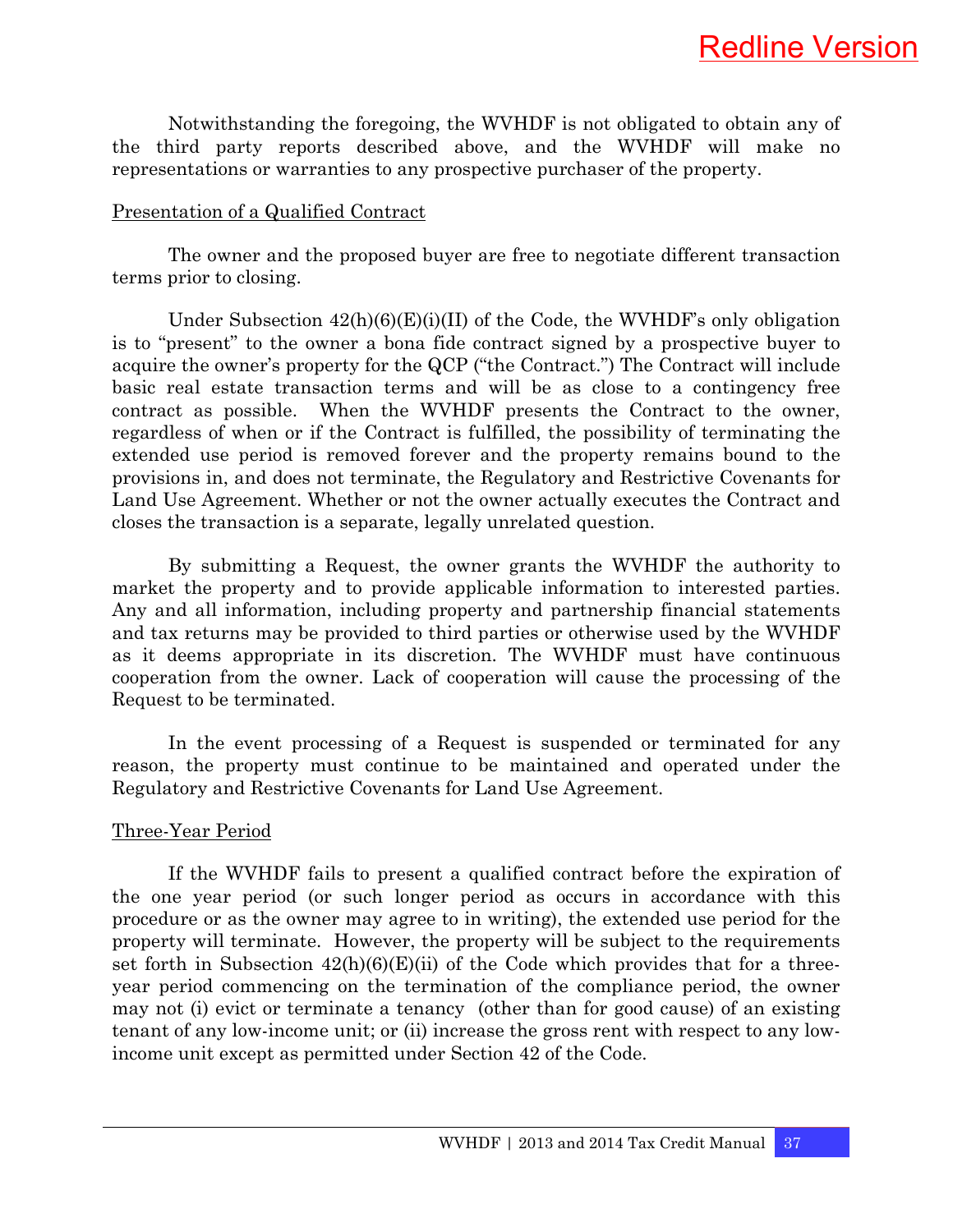2013 AND 2014 TAX CREDIT MANUAL EXHIBIT A - PRE-REGISTRATION FORM

#### **WEST VIRGINIA HOUSING DEVELOPMENT FUND LOW-INCOME HOUSING TAX CREDIT PROGRAM PRE-REGISTRATION FORM**

| <b>Property Name:</b>                           |                                                                             |                                                  |  |
|-------------------------------------------------|-----------------------------------------------------------------------------|--------------------------------------------------|--|
| <b>Property Location:</b>                       |                                                                             |                                                  |  |
| <b>Property Owner:</b>                          |                                                                             |                                                  |  |
| <b>Property Developer:</b>                      | <b>Contact Name/Phone:</b>                                                  |                                                  |  |
| <b>Market Study Preparer:</b>                   |                                                                             |                                                  |  |
| <b>Investor/Syndicator:</b>                     |                                                                             | Property in a CRA Area?                          |  |
| <b>Number of Buildings in the Property:</b>     | Property:                                                                   | <b>Number of Residential Rental Units in the</b> |  |
| <b>Number of Efficiencies:</b>                  |                                                                             |                                                  |  |
| <b>Number of One Bedroom Units:</b>             |                                                                             | <b>Number of Two Bedroom Units:</b>              |  |
| <b>Number of Three Bedroom Units:</b>           |                                                                             | <b>Number of Four Bedroom Units:</b>             |  |
| <b>Non-Residential (Commercial) Facilities:</b> |                                                                             |                                                  |  |
| <b>Property Type:</b>                           | <b>Single Family Residential Rental</b>                                     | Other, describe:                                 |  |
|                                                 | <b>Multi-Family Residential Rental</b>                                      |                                                  |  |
| <b>Building Type:</b>                           | <b>Detached</b>                                                             | <b>Townhouse</b>                                 |  |
|                                                 | <b>Elevator</b>                                                             | Condominium                                      |  |
|                                                 | Garden                                                                      |                                                  |  |
| <b>Area of Site:</b>                            | Acres                                                                       | <b>Property Density (Units/Acreage):</b>         |  |
| <b>Credit Type:</b>                             | <b>New Construction with Federal subsidies</b>                              |                                                  |  |
|                                                 | <b>New Construction without Federal subsidies</b>                           |                                                  |  |
|                                                 | <b>Acquisition and Substantial Rehabilitation with Federal subsidies</b>    |                                                  |  |
|                                                 | <b>Acquisition and Substantial Rehabilitation without Federal subsidies</b> |                                                  |  |
|                                                 | <b>Substantial Rehabilitation with Federal subsidies</b>                    |                                                  |  |
|                                                 | <b>Substantial Rehabilitation without Federal subsidies</b>                 |                                                  |  |
| <b>Type of Financing:</b>                       | <b>Conventional (Bank)</b>                                                  | <b>Rural Development</b>                         |  |
|                                                 | <b>Deferred Developer Fees</b>                                              | Other, describe:                                 |  |
|                                                 | Greater than 50% Tax-Exempt Bond Financed                                   |                                                  |  |
| <b>Set-Aside Category:</b>                      | <b>Qualified Non-Profit</b>                                                 | <b>Rural Development Preservation</b>            |  |
|                                                 | <b>HUD Preservation or NC</b>                                               | <b>Rural Development New Construction</b>        |  |
|                                                 | <b>New Supply Small</b>                                                     | <b>Top Off</b>                                   |  |
| <b>Estimated Property Costs:</b>                |                                                                             | <b>Percentage Low-Income:</b>                    |  |
| <b>Estimated Qualified Basis:</b>               | <b>Estimated Eligible Housing</b><br><b>Credit Dollar Amount:</b>           |                                                  |  |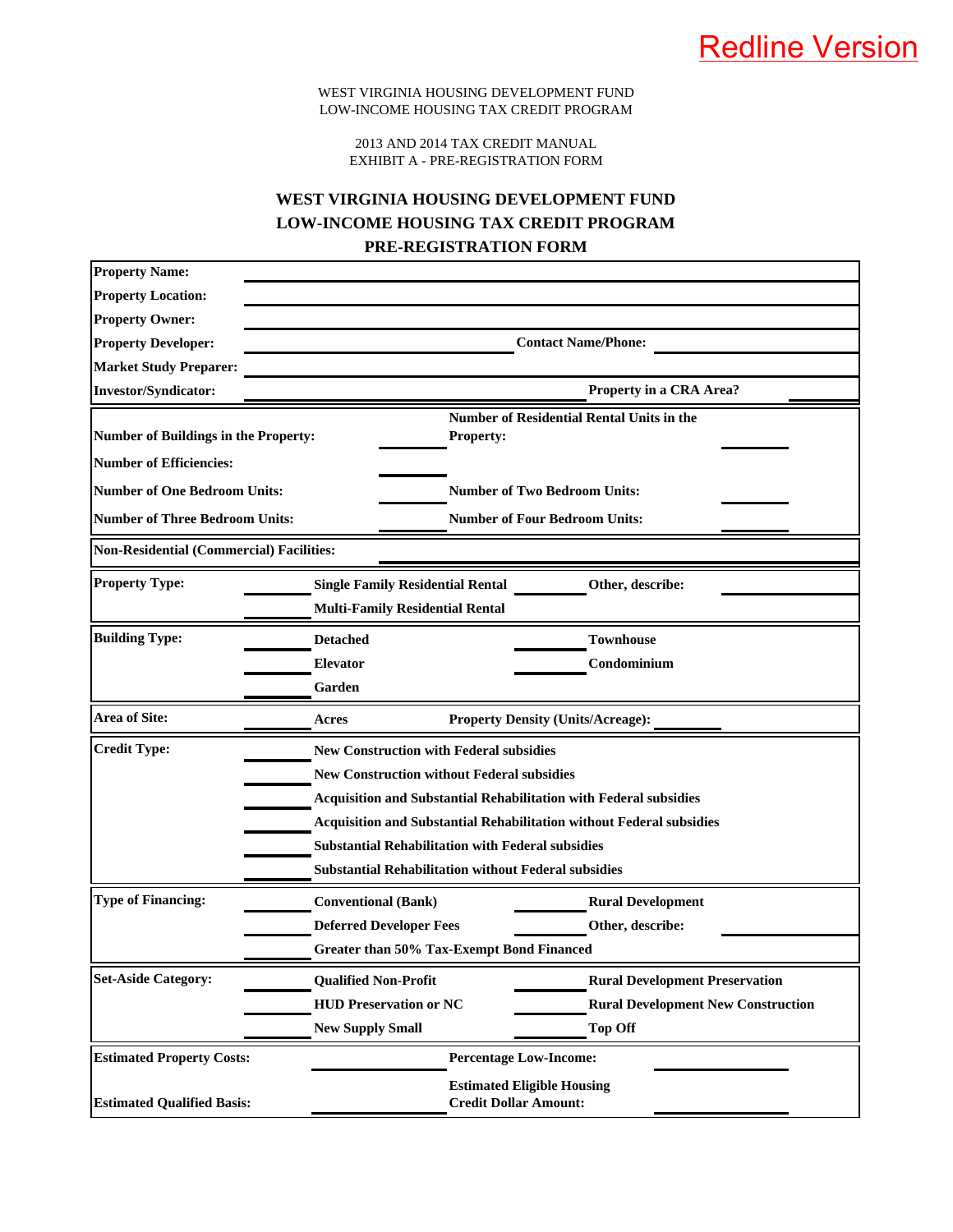## Redline Version

#### WEST VIRGINIA HOUSING DEVELOPMENT FUND LOW-INCOME HOUSING TAX CREDIT PROGRAM

### 2013 AND 2014 TAX CREDIT MANUAL EXHIBIT B – DEVELOPER'S NOTIFICATION OF CEO OF LOCAL JURISDICTION

\_\_\_\_\_\_\_\_\_\_\_\_\_\_\_\_\_\_\_\_\_\_\_\_\_

| VIA DI                                                                                                                                                                                                                                                                                                                                                  |
|---------------------------------------------------------------------------------------------------------------------------------------------------------------------------------------------------------------------------------------------------------------------------------------------------------------------------------------------------------|
|                                                                                                                                                                                                                                                                                                                                                         |
|                                                                                                                                                                                                                                                                                                                                                         |
| Re:<br>(Property Name)                                                                                                                                                                                                                                                                                                                                  |
| Proposed Low-Income Housing Tax Credit Program Property                                                                                                                                                                                                                                                                                                 |
| $\text{Dear}$ _____________________:                                                                                                                                                                                                                                                                                                                    |
| I am/We are proposing to develop the above-referenced property as an Internal<br>Revenue Code Section 42 Low-Income Housing Tax Credit Program property. <i>Lam/we</i><br>are notifying you, as the (Mayor/President) of (municipality/county commission) (the<br>chief executive officer of the local jurisdiction), within which the buildings in the |
| <u>I/We</u> have prepared the following summary of the proposed property.                                                                                                                                                                                                                                                                               |
|                                                                                                                                                                                                                                                                                                                                                         |
|                                                                                                                                                                                                                                                                                                                                                         |
|                                                                                                                                                                                                                                                                                                                                                         |
| Property Developer:                                                                                                                                                                                                                                                                                                                                     |
|                                                                                                                                                                                                                                                                                                                                                         |
| Number of Residential Rental Units in the Property: ____________________________                                                                                                                                                                                                                                                                        |
|                                                                                                                                                                                                                                                                                                                                                         |
|                                                                                                                                                                                                                                                                                                                                                         |
|                                                                                                                                                                                                                                                                                                                                                         |
|                                                                                                                                                                                                                                                                                                                                                         |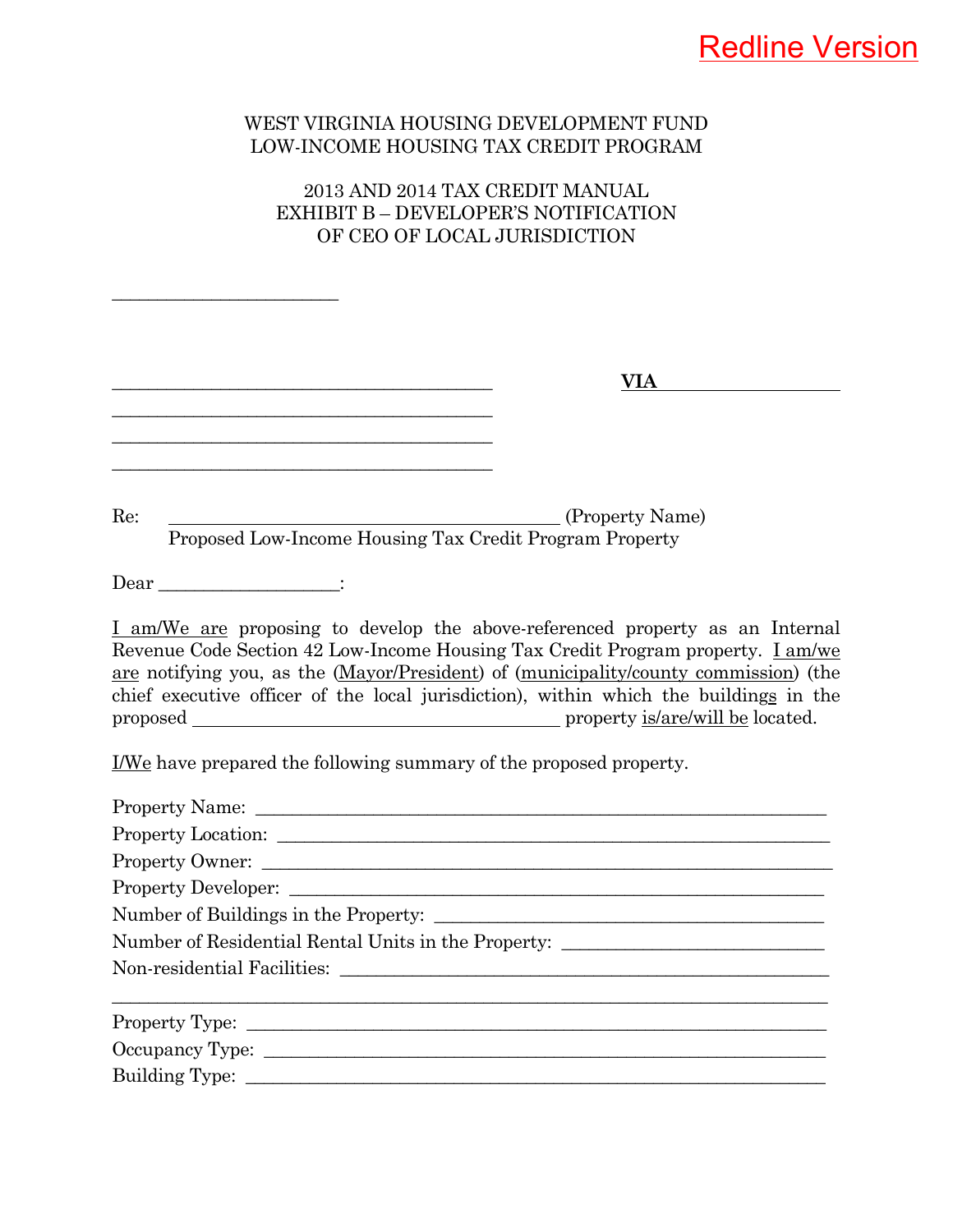## Redline Version

#### WEST VIRGINIA HOUSING DEVELOPMENT FUND LOW-INCOME HOUSING TAX CREDIT PROGRAM

#### 2013 AND 2014 TAX CREDIT MANUAL EXHIBIT B – DEVELOPER'S NOTIFICATION OF CEO OF LOCAL JURISDICTION

Page Two

| Area of Site:      |  |  |  |
|--------------------|--|--|--|
| Credit Type:       |  |  |  |
| Type of Financing: |  |  |  |

If you would like any additional information on the property that is not provided above, please do not hesitate to contact me.

Sincerely,

(Property Developer's Name)

\_\_\_\_\_\_\_\_\_\_\_\_\_\_\_\_\_\_\_\_\_\_\_\_\_\_\_\_\_ \_\_\_\_\_\_\_\_\_\_\_\_\_\_\_\_\_\_\_\_\_\_\_\_\_\_\_\_\_

(Name of Authorized Representative) (Title)

cc: Michelle L. Wilshere West Virginia Housing Development Fund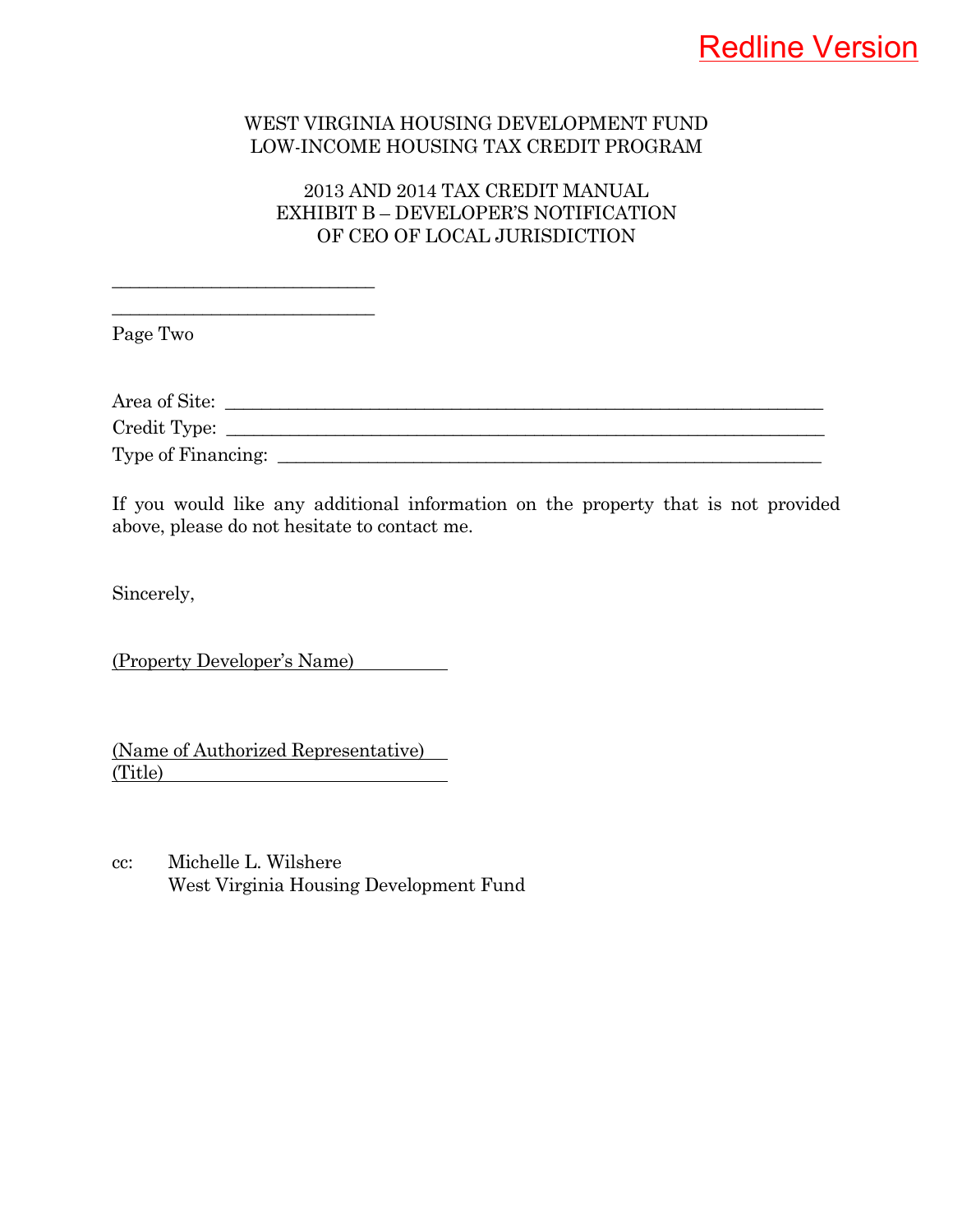

#### 2013 AND 2014 TAX CREDIT MANUAL EXHIBIT C - RESIDENTIAL RENTAL HOUSING STOCK OCCUPANCY SUMMARY

#### WEST VIRGINIA HOUSING DEVELOPMENT FUND LOW-INCOME HOUSING TAX CREDIT PROGRAMRESIDENTIAL RENTAL HOUSING STOCK OCCUPANCY SUMMARY

Subject Property Name:

City, County: Market Analyst:

|                                  |         |       | $0\,\mathrm{BR}$ |       | $1\,\mathrm{BR}$ |        | $2\ \mathrm{BR}$ |          |        | 3 BR  |          |        | $4\,\mathrm{BR}$ |          |        | Total |                 |  |
|----------------------------------|---------|-------|------------------|-------|------------------|--------|------------------|----------|--------|-------|----------|--------|------------------|----------|--------|-------|-----------------|--|
| Property Name                    | Subsidy | Total | Occupied Occ. %  | Total | Occupied         | Occ. % | Total            | Occupied | Occ. % | Total | Occupied | Occ. % | Total            | Occupied | Occ. % | Total | Occupied Occ. % |  |
| <b>FAMILY</b>                    |         |       |                  |       |                  |        |                  |          |        |       |          |        |                  |          |        |       |                 |  |
| Subsidized                       |         |       |                  |       |                  |        |                  |          |        |       |          |        |                  |          |        |       |                 |  |
|                                  |         |       |                  |       |                  |        |                  |          |        |       |          |        |                  |          |        |       |                 |  |
|                                  |         |       |                  |       |                  |        |                  |          |        |       |          |        |                  |          |        |       |                 |  |
|                                  |         |       |                  |       |                  |        |                  |          |        |       |          |        |                  |          |        |       |                 |  |
|                                  |         |       |                  |       |                  |        |                  |          |        |       |          |        |                  |          |        |       |                 |  |
|                                  |         |       |                  |       |                  |        |                  |          |        |       |          |        |                  |          |        |       |                 |  |
|                                  |         |       |                  |       |                  |        |                  |          |        |       |          |        |                  |          |        |       |                 |  |
|                                  |         |       |                  |       |                  |        |                  |          |        |       |          |        |                  |          |        |       |                 |  |
|                                  |         |       |                  |       |                  |        |                  |          |        |       |          |        |                  |          |        |       |                 |  |
|                                  |         |       |                  |       |                  |        |                  |          |        |       |          |        |                  |          |        |       |                 |  |
|                                  |         |       |                  |       |                  |        |                  |          |        |       |          |        |                  |          |        |       |                 |  |
| Subtotal - Family Subsidized     |         |       |                  |       |                  |        |                  |          |        |       |          |        |                  |          |        |       |                 |  |
|                                  |         |       |                  |       |                  |        |                  |          |        |       |          |        |                  |          |        |       |                 |  |
| Not-Subsidized                   |         |       |                  |       |                  |        |                  |          |        |       |          |        |                  |          |        |       |                 |  |
|                                  |         |       |                  |       |                  |        |                  |          |        |       |          |        |                  |          |        |       |                 |  |
|                                  |         |       |                  |       |                  |        |                  |          |        |       |          |        |                  |          |        |       |                 |  |
|                                  |         |       |                  |       |                  |        |                  |          |        |       |          |        |                  |          |        |       |                 |  |
|                                  |         |       |                  |       |                  |        |                  |          |        |       |          |        |                  |          |        |       |                 |  |
|                                  |         |       |                  |       |                  |        |                  |          |        |       |          |        |                  |          |        |       |                 |  |
|                                  |         |       |                  |       |                  |        |                  |          |        |       |          |        |                  |          |        |       |                 |  |
|                                  |         |       |                  |       |                  |        |                  |          |        |       |          |        |                  |          |        |       |                 |  |
|                                  |         |       |                  |       |                  |        |                  |          |        |       |          |        |                  |          |        |       |                 |  |
|                                  |         |       |                  |       |                  |        |                  |          |        |       |          |        |                  |          |        |       |                 |  |
| Subtotal - Family Not-Subsidized |         |       |                  |       |                  |        |                  |          |        |       |          |        |                  |          |        |       |                 |  |
|                                  |         |       |                  |       |                  |        |                  |          |        |       |          |        |                  |          |        |       |                 |  |
| <b>TOTAL FAMILY</b>              |         |       |                  |       |                  |        |                  |          |        |       |          |        |                  |          |        |       |                 |  |

Any occupancy rate of less than 90% identified overall or within any of the above stratifications (as shown in the double lined box above) must be addressed with respect to the underlying cause. Attach an explanation to th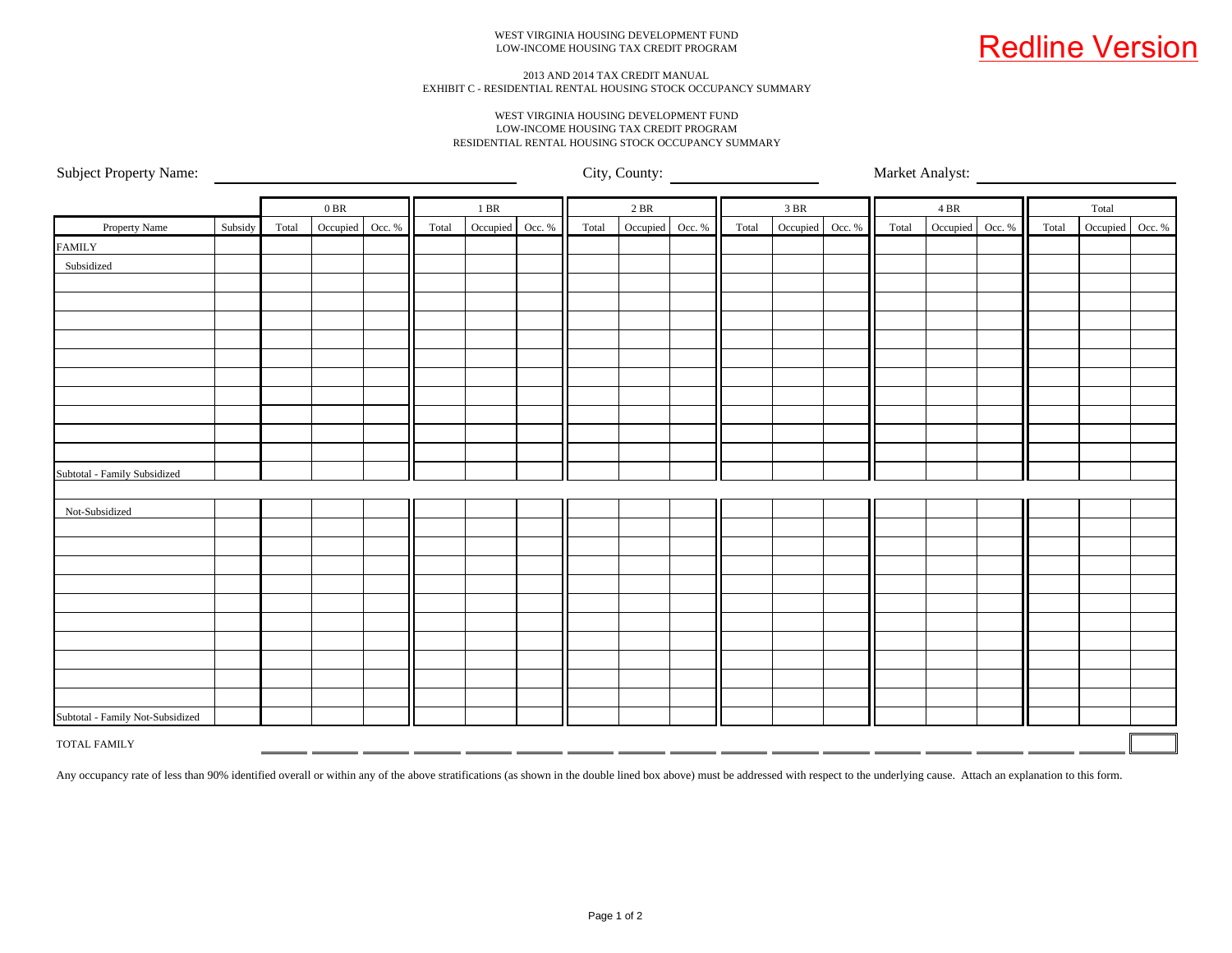

#### 2013 AND 2014 TAX CREDIT MANUAL EXHIBIT C - RESIDENTIAL RENTAL HOUSING STOCK OCCUPANCY SUMMARY

#### WEST VIRGINIA HOUSING DEVELOPMENT FUNDLOW-INCOME HOUSING TAX CREDIT PROGRAMRESIDENTIAL RENTAL HOUSING STOCK OCCUPANCY SUMMARY

Subject Property Name:

City, County: Market Analyst:

|                                   |         |       | $0\,\mathrm{BR}$ |       | $1\;\mathrm{BR}$ |       | 2 BR     |        |       | 3 BR     |        |       | 4 BR            |       | Total           |  |
|-----------------------------------|---------|-------|------------------|-------|------------------|-------|----------|--------|-------|----------|--------|-------|-----------------|-------|-----------------|--|
| Property Name                     | Subsidy | Total | Occupied Occ. %  | Total | Occupied Occ. %  | Total | Occupied | Occ. % | Total | Occupied | Occ. % | Total | Occupied Occ. % | Total | Occupied Occ. % |  |
| <b>ELDERLY</b>                    |         |       |                  |       |                  |       |          |        |       |          |        |       |                 |       |                 |  |
| Subsidized                        |         |       |                  |       |                  |       |          |        |       |          |        |       |                 |       |                 |  |
|                                   |         |       |                  |       |                  |       |          |        |       |          |        |       |                 |       |                 |  |
|                                   |         |       |                  |       |                  |       |          |        |       |          |        |       |                 |       |                 |  |
|                                   |         |       |                  |       |                  |       |          |        |       |          |        |       |                 |       |                 |  |
|                                   |         |       |                  |       |                  |       |          |        |       |          |        |       |                 |       |                 |  |
|                                   |         |       |                  |       |                  |       |          |        |       |          |        |       |                 |       |                 |  |
|                                   |         |       |                  |       |                  |       |          |        |       |          |        |       |                 |       |                 |  |
|                                   |         |       |                  |       |                  |       |          |        |       |          |        |       |                 |       |                 |  |
|                                   |         |       |                  |       |                  |       |          |        |       |          |        |       |                 |       |                 |  |
|                                   |         |       |                  |       |                  |       |          |        |       |          |        |       |                 |       |                 |  |
|                                   |         |       |                  |       |                  |       |          |        |       |          |        |       |                 |       |                 |  |
| Subtotal - Elderly Subsidized     |         |       |                  |       |                  |       |          |        |       |          |        |       |                 |       |                 |  |
|                                   |         |       |                  |       |                  |       |          |        |       |          |        |       |                 |       |                 |  |
| Not-Subsidized                    |         |       |                  |       |                  |       |          |        |       |          |        |       |                 |       |                 |  |
|                                   |         |       |                  |       |                  |       |          |        |       |          |        |       |                 |       |                 |  |
|                                   |         |       |                  |       |                  |       |          |        |       |          |        |       |                 |       |                 |  |
|                                   |         |       |                  |       |                  |       |          |        |       |          |        |       |                 |       |                 |  |
|                                   |         |       |                  |       |                  |       |          |        |       |          |        |       |                 |       |                 |  |
|                                   |         |       |                  |       |                  |       |          |        |       |          |        |       |                 |       |                 |  |
|                                   |         |       |                  |       |                  |       |          |        |       |          |        |       |                 |       |                 |  |
|                                   |         |       |                  |       |                  |       |          |        |       |          |        |       |                 |       |                 |  |
|                                   |         |       |                  |       |                  |       |          |        |       |          |        |       |                 |       |                 |  |
|                                   |         |       |                  |       |                  |       |          |        |       |          |        |       |                 |       |                 |  |
|                                   |         |       |                  |       |                  |       |          |        |       |          |        |       |                 |       |                 |  |
| Subtotal - Elderly Not-Subsidized |         |       |                  |       |                  |       |          |        |       |          |        |       |                 |       |                 |  |
| TOTAL ELDERLY                     |         |       |                  |       |                  |       |          |        |       |          |        |       |                 |       |                 |  |
|                                   |         |       |                  |       |                  |       |          |        |       |          |        |       |                 |       |                 |  |
| TOTAL SUBSIDIZED                  |         |       |                  |       |                  |       |          |        |       |          |        |       |                 |       |                 |  |
|                                   |         |       |                  |       |                  |       |          |        |       |          |        |       |                 |       |                 |  |
| TOTAL NOT-SUBSIDIZED              |         |       |                  |       |                  |       |          |        |       |          |        |       |                 |       |                 |  |
|                                   |         |       |                  |       |                  |       |          |        |       |          |        |       |                 |       |                 |  |
| <b>GRAND TOTAL</b>                |         |       |                  |       |                  |       |          |        |       |          |        |       |                 |       |                 |  |

Any occupancy rate of less than 90% identified overall or within any of the above stratifications (as shown in the double lined boxes above) must be addressed with respect to the underlying cause. Attach an explanation to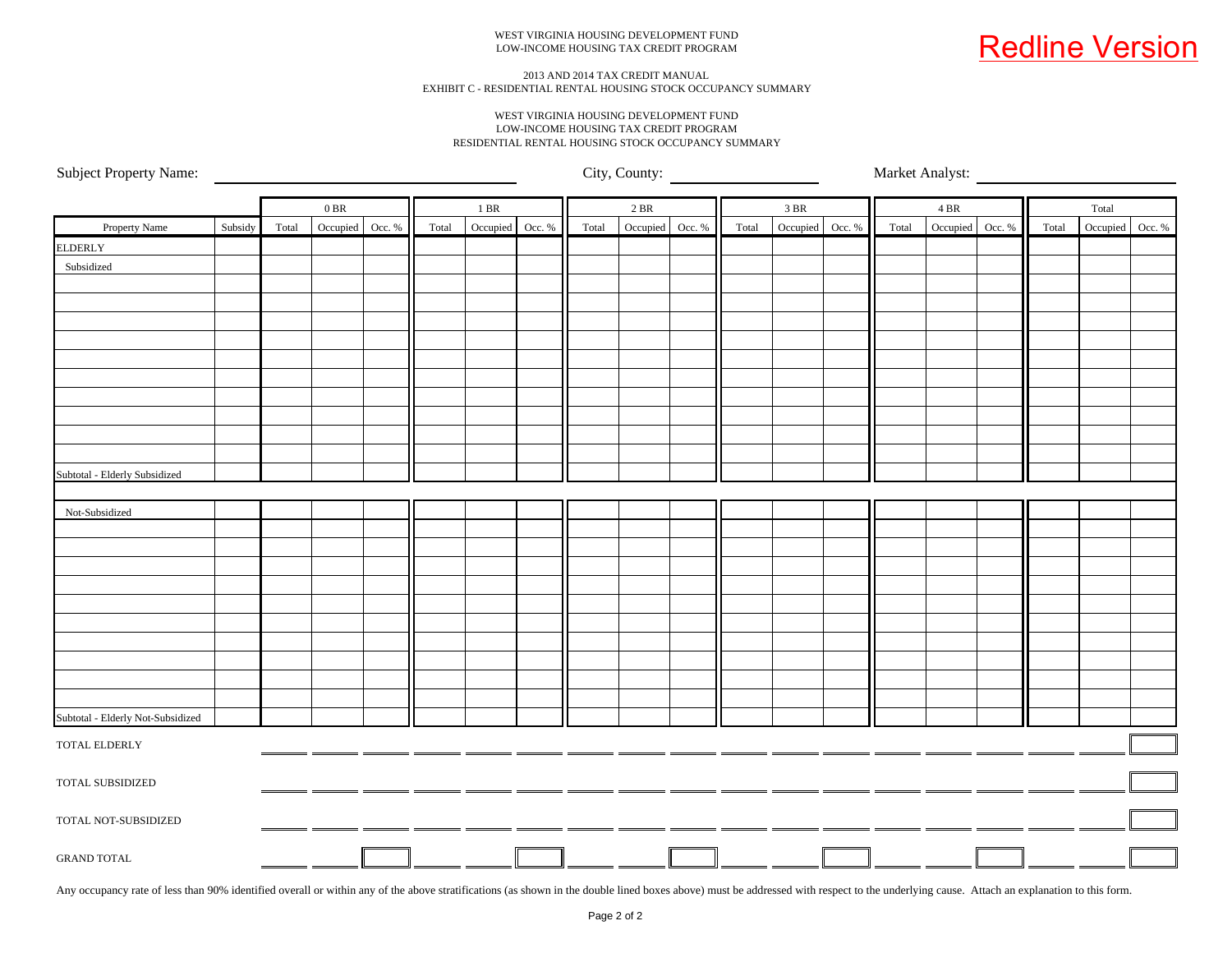## Redline Version

#### WEST VIRGINIA HOUSING DEVELOPMENT FUND LOW-INCOME HOUSING TAX CREDIT PROGRAM

#### 2013 AND 2014 TAX CREDIT MANUAL EXHIBIT D – MODEL CARRYOVER ALLOCATION TEST LETTER

Independent Accountants' Report

Date: XXXX XX, 20\_\_

#### To: West Virginia Housing Development Fund 5710 MacCorkle Avenue SE Charleston, WV 25304

and

XXXX (the "Owner") Street City, State Zip Code

Re: XXXXX (the "Property")

We have examined the accompanying Carryover Qualification Test ("Schedule B to WVHDF Form 1040") of the Owner for the Property as of XXXX, XX, 20\_\_. Schedule B to WVHDF Form 1040 is the responsibility of the Owner and the Owner's management. Our responsibility is to express an opinion on Schedule B to WVHDF Form 1040 based on our examination.

Our examination was conducted in accordance with attestation standards established by the American Institute of Certified Public Accountants and, accordingly, included examining, on a test basis, evidence supporting Schedule B to WVHDF Form 1040 and performing such other procedures as we considered necessary in the circumstances. We believe that our examination provides a reasonable basis for our opinion.

The accompanying Schedule B to WVHDF Form 1040 was prepared in conformity with the accounting practices prescribed by the Internal Revenue Service under the accrual method of accounting and by the West Virginia Housing Development Fund (the "WVHDF"), which is a comprehensive basis of accounting other than generally accepted accounting principles.

The Schedule B to WVHDF Form 1040 includes an estimate prepared by the Owner of the reasonably expected basis (Column C), as defined in Treasury Regulation Section 1.42‐6. We have not examined or performed any procedures in connection with such estimated reasonably expected basis and, accordingly, we do not express any opinion or any other form of assurance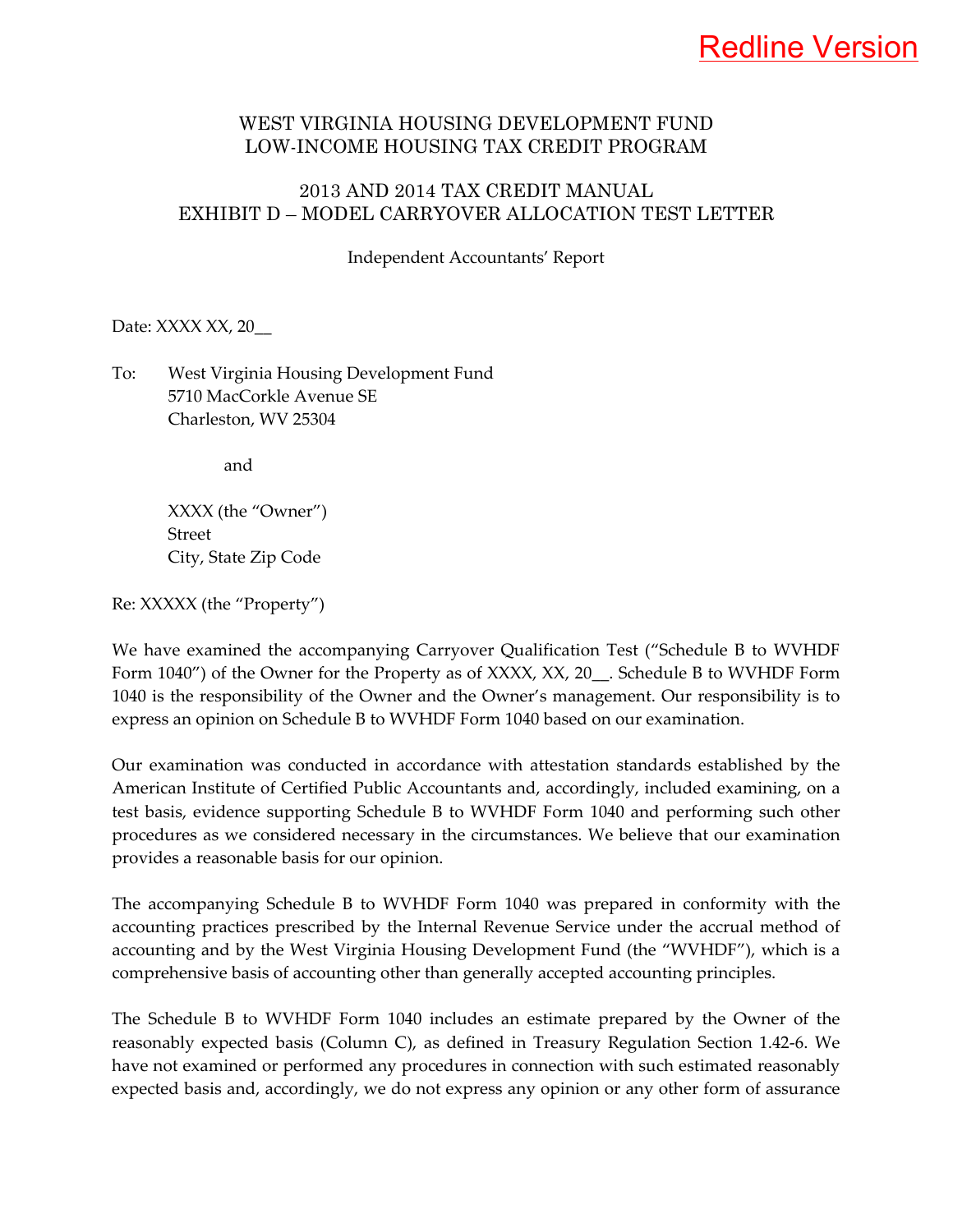#### 2013 AND 2014 TAX CREDIT MANUAL EXHIBIT D – MODEL CARRYOVER ALLOCATION TEST LETTER

on such estimate. Furthermore, even if the Property is developed and completed there will usually be differences between the projected and actual results, because events and circumstances frequently do not occur as expected, and those differences may be material. We have no responsibility to update this report for events and circumstances occurring after the date of this report.

In our opinion, Schedule B to WVHDF Form 1040 referred to above presents fairly, in all material respects, costs incurred for the Property as of XXXX XX, 20 (Column A), on the basis of accounting described above.

In addition to examining Schedule B to WVHDF Form 1040, we have, at your request, performed certain agreed‐upon procedures, as enumerated below, with respect to the Property. These procedures, which were agreed to by the Owner, were performed to assist you in determining whether the Property has met the 10% test in accordance with Internal Revenue Code Section  $42(h)(1)(E)$  and Treasury Regulation Section 1.42-6. These agreed-upon procedures were performed in accordance with standards established by the American Institute of Certified Public Accountants. The sufficiency of these procedures is solely the responsibility of the specified users of the report. Consequently, we make no representations regarding the sufficiency of the procedures below either for the purpose for which this report has been requested or for any other purpose.

We performed the following procedures:

- We calculated, based on estimates of total development costs provided by the Owner, the Property's total reasonably expected basis (Column C), as defined in Treasury Regulation Section 1.42-6, to be \$XXXX as of XXXX XX, 20\_\_.
- We calculated the reasonably expected basis incurred by the Owner as of XXXX XX, 20 (Column A) to be \$XXXX.
- We calculated the percentage of the Developer's Fee incurred by the Owner as of XXXX to be XX% of the total Developer's Fee.
- We compared the reasonably expected basis incurred as of XXXX XX, 20<sub>\_</sub> (Column A) to the total reasonably expected basis of the Property (Column C), and calculated that XX% had been incurred as of XXXX XX, 20\_\_.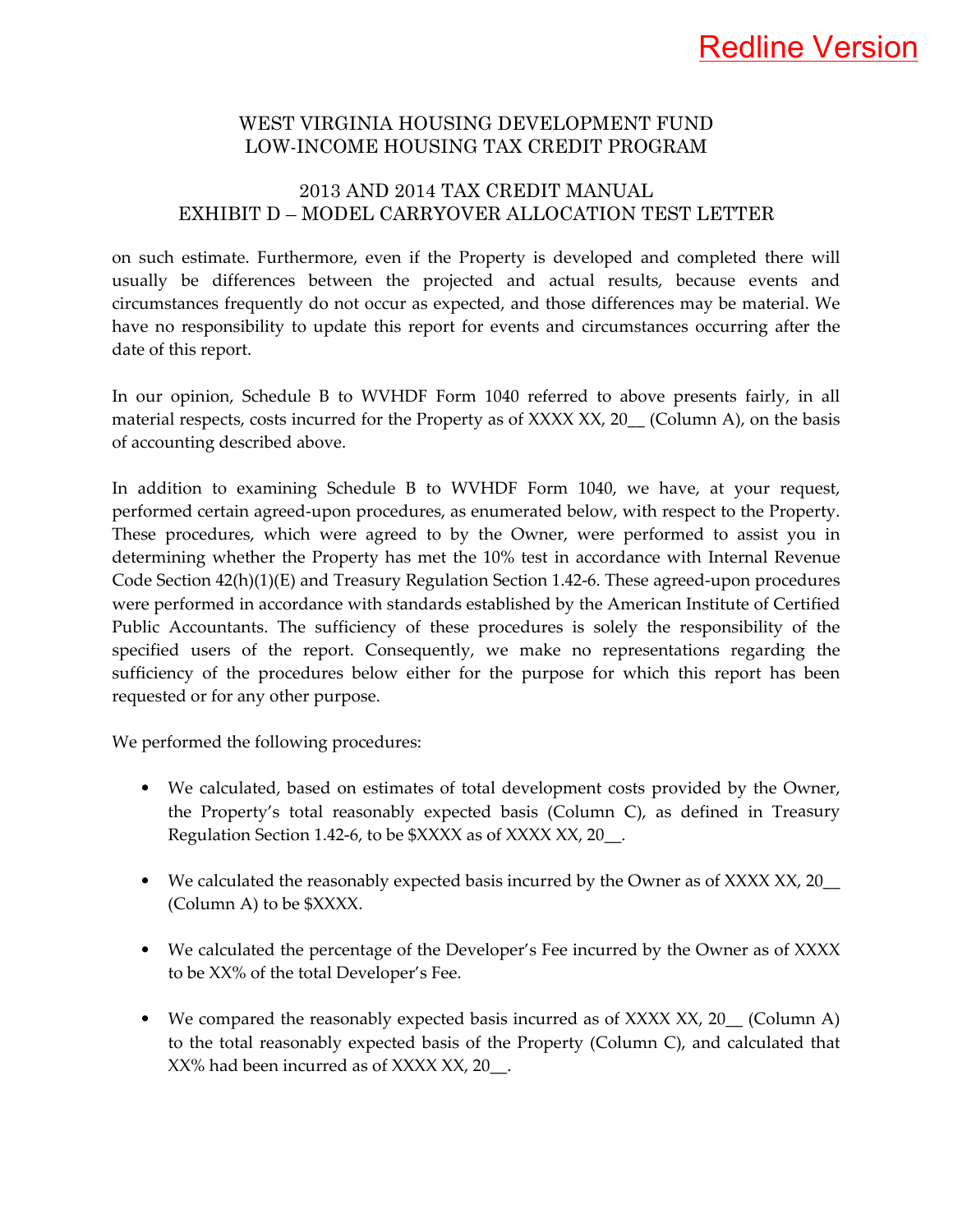#### 2013 AND 2014 TAX CREDIT MANUAL EXHIBIT D – MODEL CARRYOVER ALLOCATION TEST LETTER

- We determined that the Owner uses the accrual method of accounting, and has not included any construction costs in Column A that have not been properly accrued.
- Based on the amount of total reasonably expected basis listed above (Column C), for the Owner to meet the 10% test in accordance with Internal Revenue Code Section  $42(h)(1)(E)$  and Treasury Regulation Section 1.42-6, we calculated that the Property needed to incur at least \$XXXX of costs prior to December 31, 20. As of XXXX XX, 20\_\_, costs of at least \$XXXXX had been incurred, which is approximately XX.XX% of the total reasonably expected basis of the Property (Column C).

We were not engaged to, and did not perform an audit of the Owner's financial statements or of the Property's total reasonably expected basis. Furthermore, even if the Property is developed and completed there will usually be differences between the projected and actual results, because events and circumstances frequently do not occur as expected, and those differences may be material. Accordingly, we do not express such an opinion. Had we performed additional procedures, other matters might have come to our attention that would have been reported to you.

This report is intended solely for the information and use of the Owner and the Owner's management and for filing with the WVHDF and should not be used by those who have not agreed to the procedures and taken responsibility for the sufficiency of the procedures for their purposes.

City, State XXXX XX, 20\_\_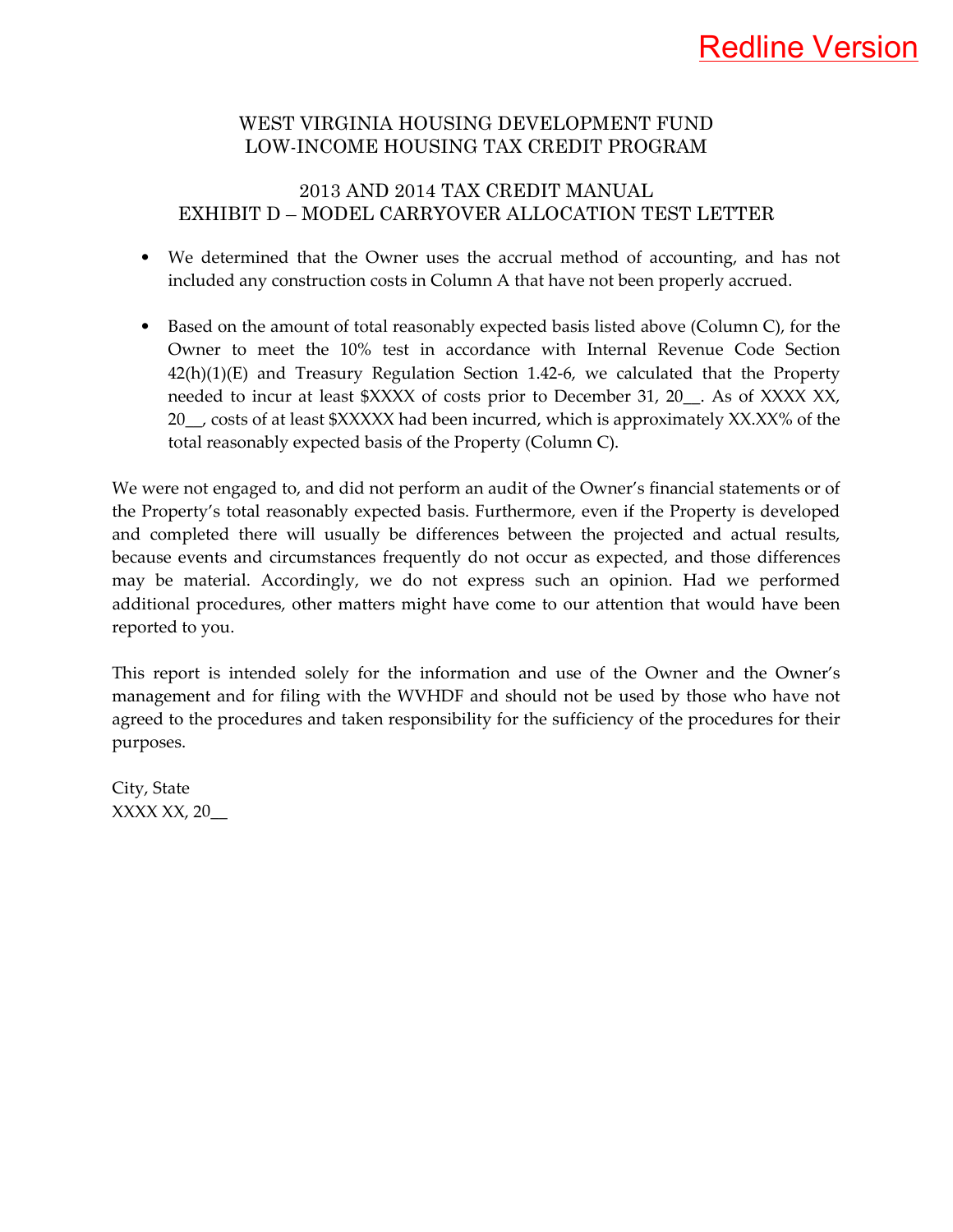## Redline Version

#### WEST VIRGINIA HOUSING DEVELOPMENT FUND LOW-INCOME HOUSING TAX CREDIT PROGRAM

#### 2013 AND 2014 TAX CREDIT MANUAL EXHIBIT E – MODEL INDEPENDENT CPA COST CERTIFICATION AND EXAMINATION REPORT

Independent Accountants' Report

Owner's Name: XXXX

Property Name: XXXX

We have examined the costs and final sources of funds included in the accompanying Final Cost Certification (Schedule D to WVHDF Form 1040) (the "Final Cost Certification") of XXXX (the "Owner") for XXXX ("the Property") as of XXXX XX, 20\_\_. The Final Cost Certification is the responsibility of the Owner and the Owner's management. Our responsibility is to express an opinion on the Final Cost Certification based on our examination.

Our examination was conducted in accordance with attestation standards established by the American Institute of Certified Public Accountants and, accordingly, included examining, on a test basis, evidence supporting the Final Cost Certification and performing such other procedures as we considered necessary in the circumstances. We believe that our examination provides a reasonable basis for our opinion.

The accompanying Final Cost Certification was prepared in conformity with the accounting practices prescribed by the Internal Revenue Service, under the XXXXX method of accounting, and in conformity with the format (Schedule D to WVHDF Form 1040) set by the West Virginia Housing Development Fund (the "WVHDF"), which is a comprehensive basis of accounting other than generally accepted accounting principles.

In our opinion the Final Cost Certification presents fairly, in all material respects, the actual costs of \$XXXX and eligible basis of \$XXXX of the Owner for the Property as of XXXX XX, 20\_\_, on the basis of accounting described above. In our opinion the Final Cost Certification presents fairly, in all material respects, the final sources of funds of \$XXXXX for the Property as of XXXX  $XX, 20$ .

This report is intended solely for the information and use of the Owner and the Owner's management and for filing with the WVHDF and should not be used for any other purpose.

We have no financial interest in the Property other than in the practice of our profession.

City, State

XXXX XX, 20\_\_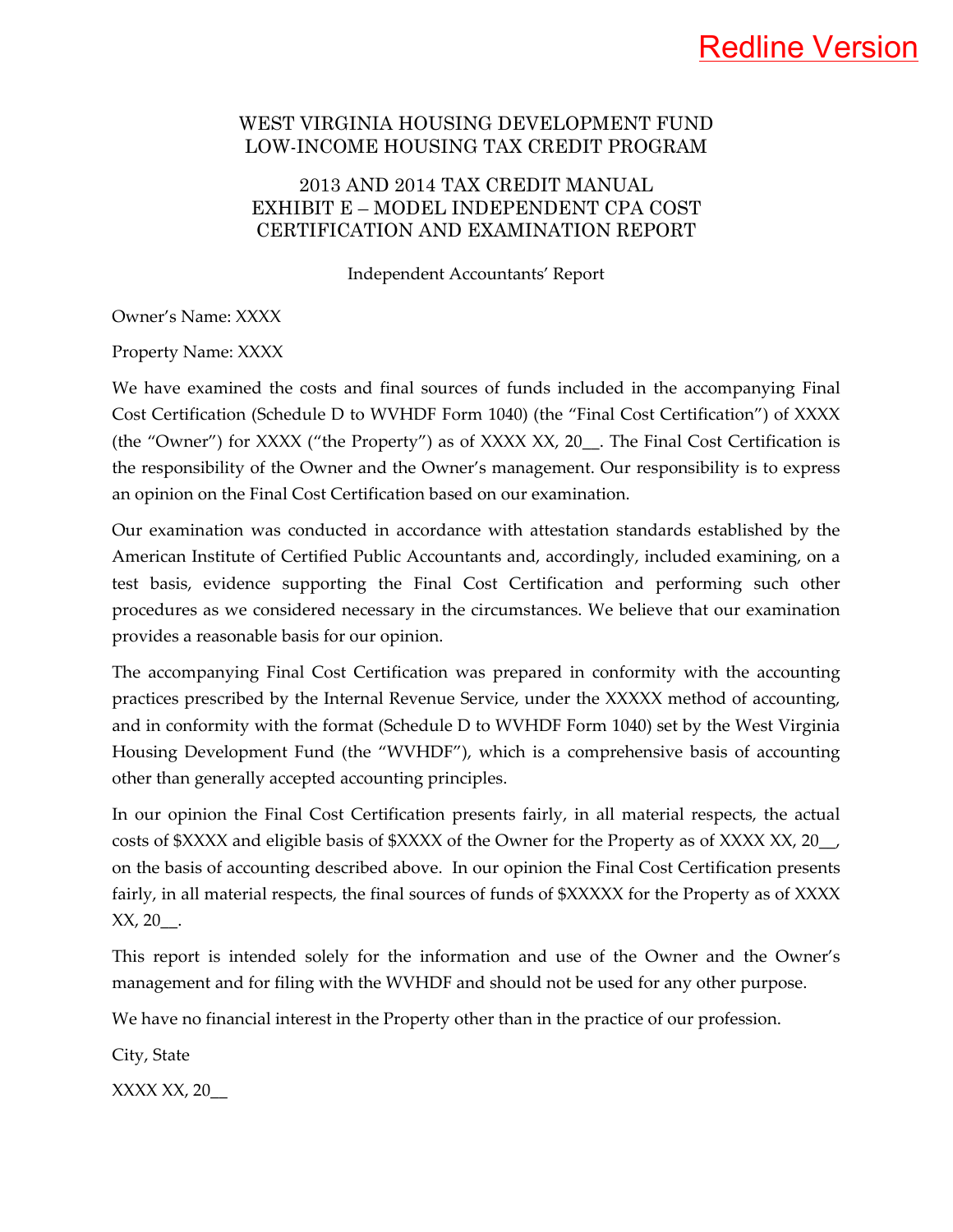#### **2013 AND 2014 TAX CREDIT MANUAL EXHIBIT F - WVHDF BASIC UNDERWRITING SPREADSHEETS**

| ANALYSIS OF INTERMEDIARY COSTS        |                         |                     |                             |  |  |  |  |
|---------------------------------------|-------------------------|---------------------|-----------------------------|--|--|--|--|
|                                       |                         | <b>Prepared by:</b> | <b>XXX</b>                  |  |  |  |  |
|                                       | <b>Completion date:</b> |                     | XX/XX/XXXX                  |  |  |  |  |
|                                       |                         |                     |                             |  |  |  |  |
| <b>PROPERTY NAME:</b>                 | <b>SAMPLE PROPERTY</b>  |                     |                             |  |  |  |  |
| PROPERTY FILE NUMBER:                 | XXXX-#XX                |                     |                             |  |  |  |  |
| <b>NUMBER OF UNITS:</b>               | 40                      |                     |                             |  |  |  |  |
|                                       |                         |                     |                             |  |  |  |  |
|                                       | <b>AMOUNT PER</b>       |                     | PERCENTAGE OF               |  |  |  |  |
| <b>COST DESCRIPTION</b>               | <b>SCHEDULES A</b>      |                     | <b>TOTAL PROPERTY COSTS</b> |  |  |  |  |
|                                       |                         |                     |                             |  |  |  |  |
| <b>BUILDER'S GENERAL REQUIREMENT</b>  | \$130,000.00            |                     | 3.41%                       |  |  |  |  |
| <b>BUILDER'S GENERAL OVERHEAD</b>     | \$44,000.00             |                     | 1.16%                       |  |  |  |  |
| <b>BUILDER'S PROFIT</b>               | \$134,000.00            | 8.09%               | 3.52%                       |  |  |  |  |
| <b>BUILDER'S BOND PREMIUM-LOC</b>     | \$0.00                  |                     | $0.00\%$                    |  |  |  |  |
| <b>BUILDING PERMIT FEE</b>            | \$0.00                  |                     | $0.00\%$                    |  |  |  |  |
| <b>ARCHITECT DESIGN FEE</b>           | \$75,000.00             |                     | 1.97%                       |  |  |  |  |
| <b>ARCHITECT INSPECTION FEE</b>       | \$18,000.00             | 2.44%               | 0.47%                       |  |  |  |  |
| <b>ENGINEERING FEE</b>                | \$25,000.00             |                     | 0.66%                       |  |  |  |  |
| PROPERTY SURVEY FEE                   | \$6,000.00              |                     | $0.16\%$                    |  |  |  |  |
| PROPERTY APPRAISAL FEE                | \$5,000.00              |                     | 0.13%                       |  |  |  |  |
| <b>CAPITAL NEEDS ASSESSMENT</b>       | \$0.00                  |                     | $0.00\%$                    |  |  |  |  |
| <b>LEGAL FEES</b>                     | \$15,000.00             |                     | 0.39%                       |  |  |  |  |
| <b>TITLE INSURANCE FEE</b>            | \$14,500.00             |                     | 0.38%                       |  |  |  |  |
| <b>STATE FIRE MARSHALL FEE</b>        | \$3,000.00              |                     | 0.08%                       |  |  |  |  |
| <b>RECORDING FEES</b>                 | \$500.00                |                     | 0.01%                       |  |  |  |  |
| <b>COST CERTIFICATION FEE</b>         | \$9,000.00              |                     | 0.24%                       |  |  |  |  |
| <b>CONSTRUCTION PERIOD INTEREST</b>   | \$75,000.00             |                     | 1.97%                       |  |  |  |  |
| <b>CONSTRUCTION LOAN INTEREST</b>     | \$0.00                  |                     | $0.00\%$                    |  |  |  |  |
| <b>CONSTRUCTION LOAN FEES</b>         | \$19,800.00             |                     | 0.52%                       |  |  |  |  |
| <b>CONSTRUCTION INSURANCE</b>         | \$5,200.00              |                     | 0.14%                       |  |  |  |  |
| <b>CONSTRUCTION REAL ESTATE TAXES</b> | \$6,000.00              |                     | 0.16%                       |  |  |  |  |
| PERMANENT LOAN FEES                   | \$15,300.00             |                     | $0.40\%$                    |  |  |  |  |
| <b>MARKET STUDY</b>                   | \$6,000.00              |                     | 0.16%                       |  |  |  |  |
| <b>ENVIRONMENTAL STUDY</b>            | \$5,000.00              |                     | 0.13%                       |  |  |  |  |
| <b>TAX CREDIT FEE</b>                 | \$39,879.00             |                     | 1.05%                       |  |  |  |  |
| <b>RENT-UP COSTS</b>                  | \$20,000.00             |                     | 0.53%                       |  |  |  |  |
| ORGANIZATIONAL COSTS                  | \$11,320.00             |                     | 0.30%                       |  |  |  |  |
| <b>DEVELOPER'S FEE</b>                | \$550,000.00            | 14.44%              | 14.44%                      |  |  |  |  |
| <b>RENT-UP RESERVE</b>                | \$16,000.00             |                     | 0.42%                       |  |  |  |  |
| <b>OPERATING RESERVE</b>              | \$47,000.00             |                     | 1.23%                       |  |  |  |  |
| <b>OTHER COSTS (PLEASE DESCRIBE):</b> |                         |                     |                             |  |  |  |  |
|                                       | \$0.00                  |                     | $0.00\%$                    |  |  |  |  |
|                                       |                         |                     |                             |  |  |  |  |
| <b>TOTAL INTERMEDIARY COSTS</b>       | \$1,295,499.00          | 24.97%              |                             |  |  |  |  |
|                                       |                         |                     | 34.02%                      |  |  |  |  |
| <b>TOTAL PROPERTY COSTS</b>           |                         |                     |                             |  |  |  |  |
|                                       | \$3,808,000.00          |                     |                             |  |  |  |  |
| PERCENTAGE OF INTERMEDIARY            |                         |                     |                             |  |  |  |  |
| <b>COSTS TO TOTAL PROPERTY COSTS</b>  | $34.02\%$ *             |                     |                             |  |  |  |  |
|                                       |                         |                     |                             |  |  |  |  |

**\*Intermediary costs should generally be no higher than 30-35% of total property costs, with the builder's line items, architect's fees, and developer's fee making up the majority of the percentage of intermediary costs to total property costs.**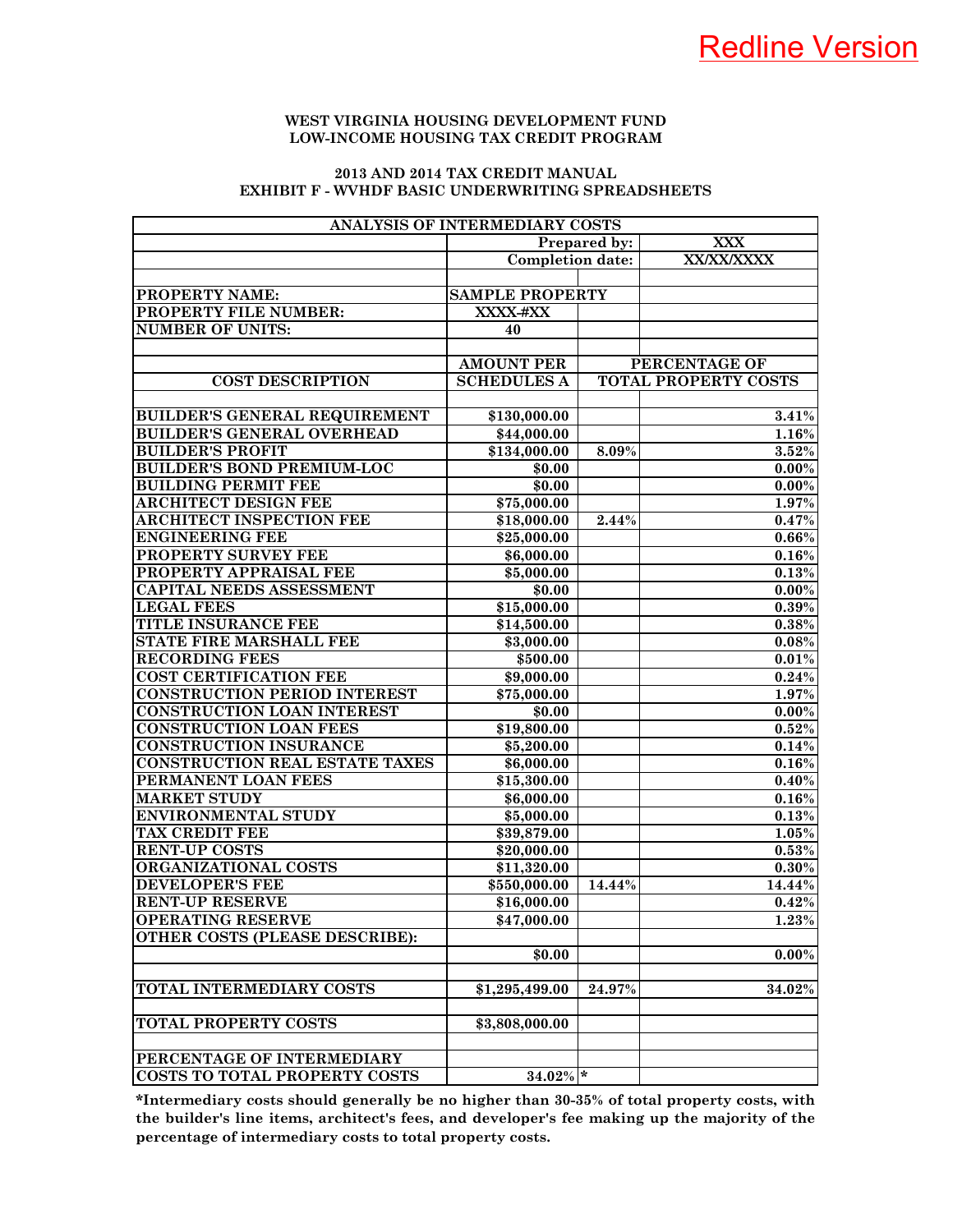#### **2013 AND 2014 TAX CREDIT MANUALEXHIBIT F - WVHDF BASIC UNDERWRITING SPREADSHEETS**

| ANALYSIS OF PROPERTY COSTS TO HUD SECTION 221(d)(3) LIMITS |                        |                         |                    |
|------------------------------------------------------------|------------------------|-------------------------|--------------------|
|                                                            |                        | Prepared by:            | <b>XXX</b>         |
|                                                            |                        | <b>Completion date:</b> | <b>XX/XX/XXXX</b>  |
|                                                            |                        |                         |                    |
| PROPERTY NAME:                                             | <b>SAMPLE PROPERTY</b> |                         |                    |
| <b>PROPERTY FILE NUMBER:</b>                               | XXXX-#XX               |                         |                    |
| <b>NUMBER OF UNITS:</b>                                    | 40                     |                         |                    |
|                                                            |                        |                         |                    |
|                                                            | <b>NUMBER</b>          | <b>PROPERTY</b>         | <b>EXTENDED</b>    |
| PROPERTY COMPOSITION                                       | OF UNITS               | <b>COST LIMITS*</b>     | <b>AMOUNTS</b>     |
|                                                            |                        |                         |                    |
| <b>EFFICIENCY</b>                                          |                        | \$132,814.00            | \$0.00             |
| <b>ONE BEDROOM UNIT</b>                                    | $\overline{4}$         | \$152,251.00            | \$609,004.00       |
| <b>TWO BEDROOM UNIT</b>                                    | 6                      | \$185,136.00            | \$1,110,816.00     |
| THREE BEDROOM UNIT                                         | 24                     | \$239,506.00            | \$5,748,144.00     |
| <b>FOUR BEDROOM UNIT</b>                                   | 6                      | \$262,903.00            | \$1,577,418.00     |
|                                                            |                        |                         |                    |
| <b>TOTALS</b>                                              | 40                     |                         | \$9,045,382.00     |
|                                                            |                        |                         |                    |
|                                                            |                        |                         |                    |
| PROPERTY COSTS (Schedule A, Page 3, Line 42, Column 1)     |                        |                         | \$3,808,000.00     |
|                                                            |                        |                         |                    |
| <b>EXCESS (DEFICIENCY) - PROPERTY COSTS</b>                |                        |                         | $(\$5,237,382.00)$ |

**\*Property cost limits are contained in the Allocation Policies, Property Cost Limits section of this document.**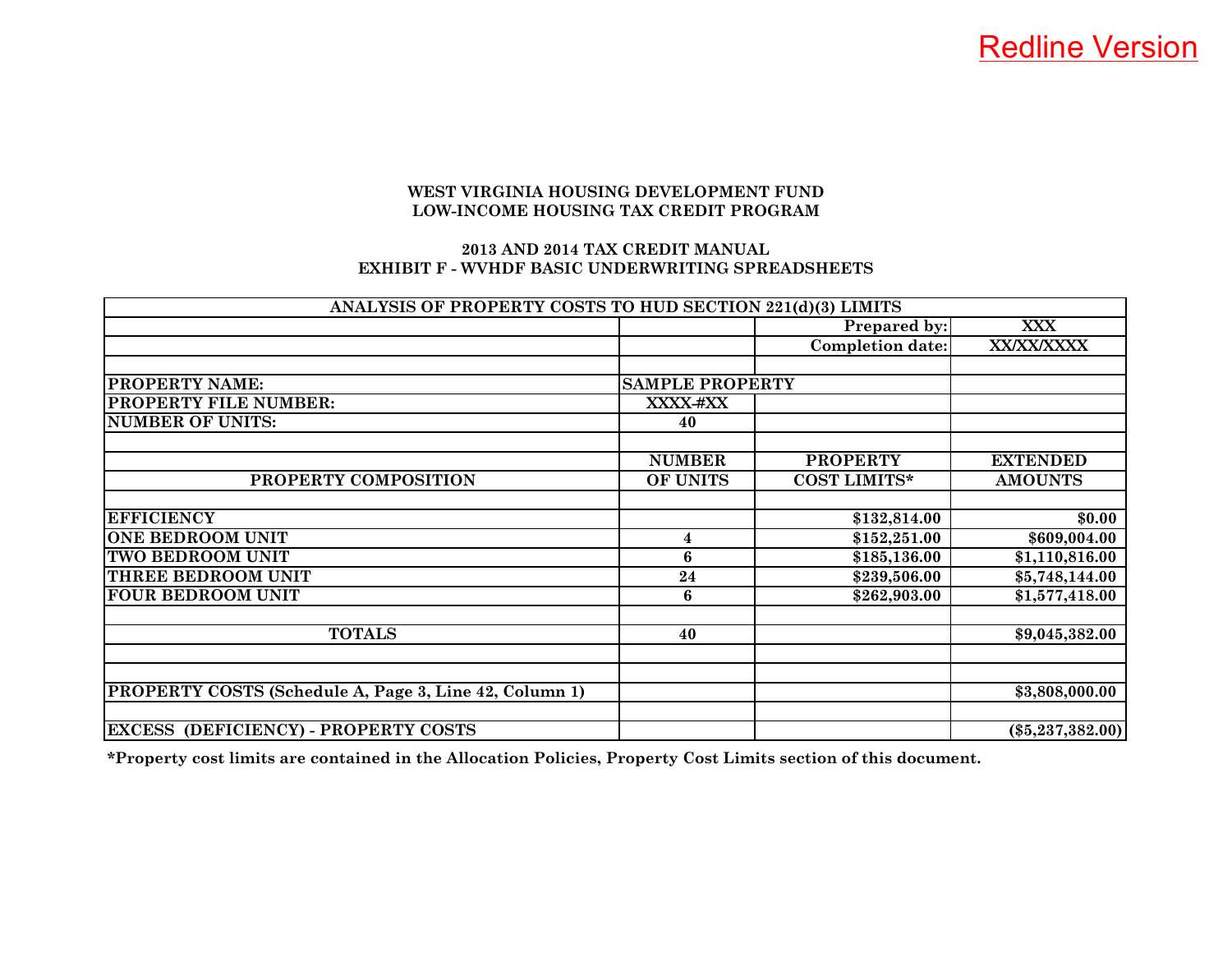#### **2013 AND 2014 TAX CREDIT MANUAL EXHIBIT F - WVHDF BASIC UNDERWRITING SPREADSHEETS**

| DETERMINATION OF HOUSING CREDIT DOLLAR AMOUNT NEEDED |                                |  |  |  |  |  |
|------------------------------------------------------|--------------------------------|--|--|--|--|--|
| Prepared by:                                         | <b>XXX</b>                     |  |  |  |  |  |
| <b>Completion date:</b>                              | <b>XX/XX/XXXX</b>              |  |  |  |  |  |
| <b>PROPERTY NAME:</b>                                | <b>SAMPLE PROPERTY</b>         |  |  |  |  |  |
| <b>FILE NUMBER:</b>                                  | XXXX - #XX                     |  |  |  |  |  |
| <b>SET-ASIDE CATEGORY:</b>                           | <b>XXX</b>                     |  |  |  |  |  |
| PERCENTAGE SYNDICATED:                               | 99.99%                         |  |  |  |  |  |
| <b>LAND VALUE:</b>                                   | \$250,000.00                   |  |  |  |  |  |
| <b>DEVELOPER'S FEE:</b>                              | \$550,000.00                   |  |  |  |  |  |
|                                                      | (ACTUAL)                       |  |  |  |  |  |
| <b>TOTAL PROPERTY COSTS:</b>                         | \$3,808,000.00                 |  |  |  |  |  |
| PROPERTY COSTS NOT ALLOWED:                          |                                |  |  |  |  |  |
| <b>Excess Adjusted Property Costs</b>                | \$0.00                         |  |  |  |  |  |
| N/A                                                  | \$0.00                         |  |  |  |  |  |
| N/A                                                  | \$0.00                         |  |  |  |  |  |
| NET PROPERTY COSTS ALLOWED:                          | \$3,808,000.00                 |  |  |  |  |  |
| <b>FINANCING SOURCES:</b>                            |                                |  |  |  |  |  |
| First Bank                                           | \$420,000.00                   |  |  |  |  |  |
| TOTAL FINANCING SOURCES:                             | \$420,000.00                   |  |  |  |  |  |
| <b>EQUITY GAP:</b>                                   | \$3,388,000.00                 |  |  |  |  |  |
|                                                      |                                |  |  |  |  |  |
| PERCENTAGE OF NET SYNDICATION                        |                                |  |  |  |  |  |
| PROCEEDS TO THE AGGREGATE HOUSING                    |                                |  |  |  |  |  |
| CREDIT DOLLAR AMOUNT SYNDICATED:                     | 85.00%                         |  |  |  |  |  |
| AGGREGATE HOUSING CREDIT DOLLAR                      |                                |  |  |  |  |  |
| AMOUNT SYNDICATED TO FILL EQUITY                     |                                |  |  |  |  |  |
| <b>GAP WITH SYNDICATION PROCEEDS:</b>                | \$3,985,882.35                 |  |  |  |  |  |
| ANNUAL HCDA SYNDICATED TO FILL                       |                                |  |  |  |  |  |
| <b>EQUITY GAP WITH SYNDICATION</b>                   |                                |  |  |  |  |  |
| PROCEEDS:                                            | \$398,588.24                   |  |  |  |  |  |
| ANNUAL HOUSING CREDIT DOLLAR AMOUNT                  |                                |  |  |  |  |  |
| NEEDED IN ORDER TO SYNDICATE 99.99% OF               |                                |  |  |  |  |  |
| THE INVESTMENT INTEREST:                             | $\overline{A}$<br>\$398,628.10 |  |  |  |  |  |
| ANNUAL ELIGIBLE HCDA (ACQUISITION):                  |                                |  |  |  |  |  |
| ANNUAL ELIGIBLE HCDA (REHABILITATION):               |                                |  |  |  |  |  |
| ANNUAL ELIGIBLE HCDA (NEW CONSTRUCTION):             | \$398,794.00                   |  |  |  |  |  |
| TOTAL ANNUAL ELIGIBLE HCDA (SCHEDULES A):            | \$398,794.00<br>B              |  |  |  |  |  |
| TOTAL ANNUAL ELIGIBLE HCDA REQUESTED (1040):         | $\mathbf C$<br>\$398,000.00    |  |  |  |  |  |
| TOTAL ANNUAL ELIGIBLE HCDA (WVHDF ADJUSTED):         | N/A<br>D                       |  |  |  |  |  |
| TOTAL ANNUAL HCDA RESERVED (IF APPLICABLE):          | \$398,000.00<br>E              |  |  |  |  |  |
| TOTAL ANNUAL HCDA AT CARRYOVER (IF APPLICABLE):      | N/A<br>F                       |  |  |  |  |  |
| ANNUAL HCDA ALLOWED:*                                | \$398,000.00                   |  |  |  |  |  |

**\* The housing credit dollar amount allowed is the lesser of items A, B, C, D, E, or F above. This spreadsheet along with the financial underwriting of the property (utilizing projected operating information provided in the WVHDF Form 1040) results in the property being allocated only the amount of credit necessary for the financial feasibility of the property and its viability as a qualified low-income housing property throughout the credit period.**